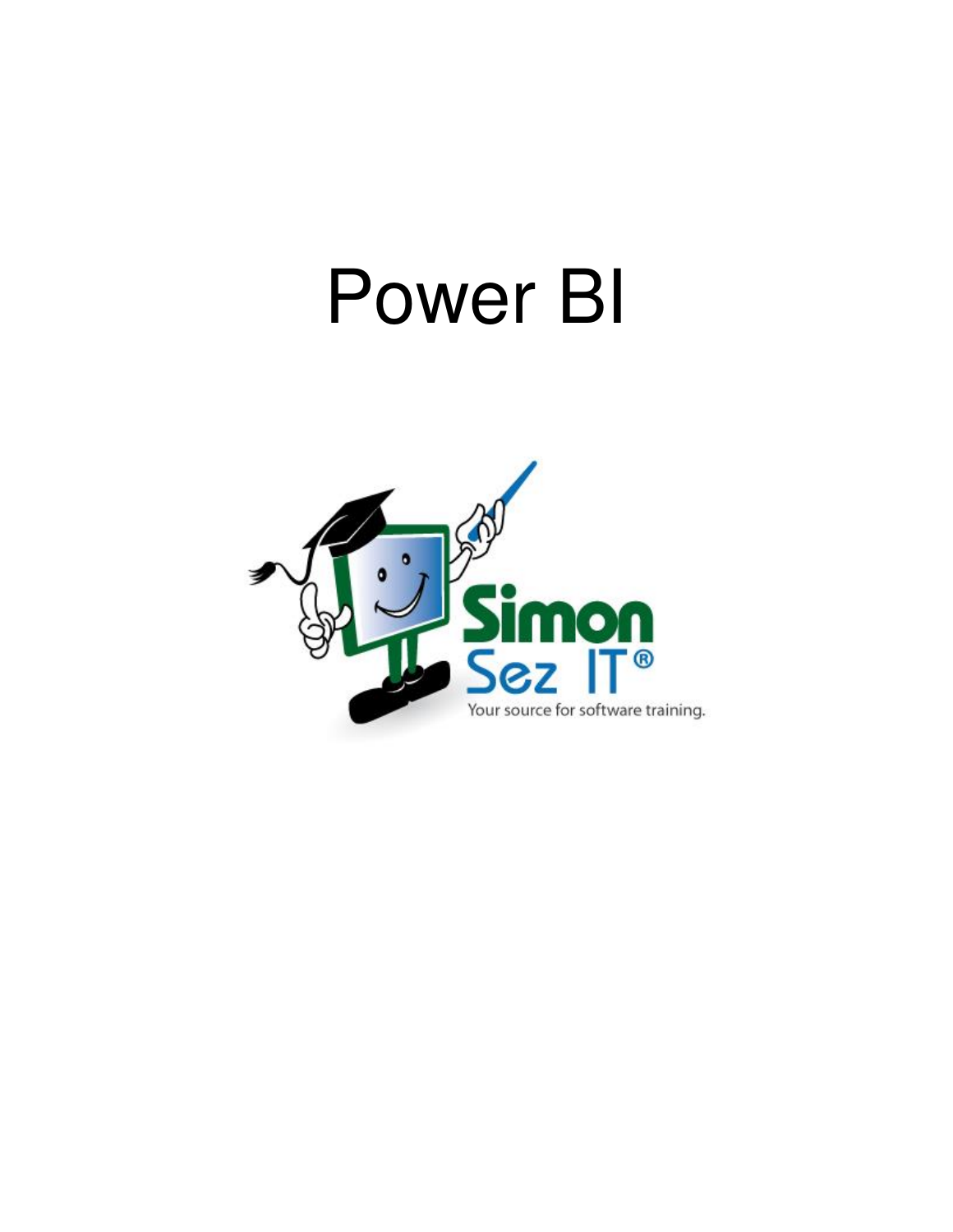| Table of Contents |  |
|-------------------|--|
|                   |  |
|                   |  |
|                   |  |
|                   |  |
|                   |  |
|                   |  |
|                   |  |
|                   |  |
|                   |  |
|                   |  |
|                   |  |
|                   |  |
|                   |  |
|                   |  |
|                   |  |
|                   |  |
|                   |  |
|                   |  |
|                   |  |
|                   |  |
|                   |  |
|                   |  |
|                   |  |
|                   |  |

# $T$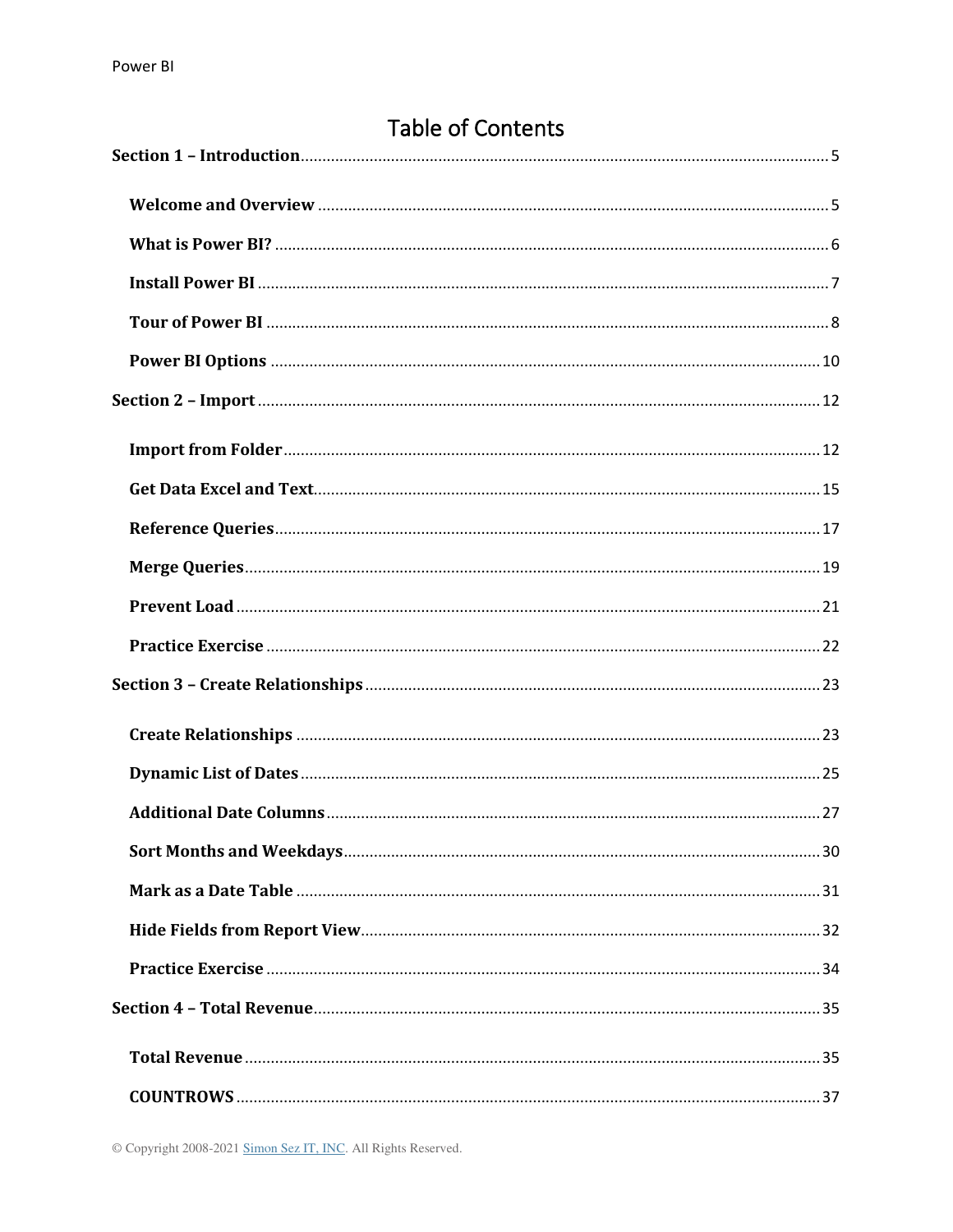© Copyright 2008-2021 Simon Sez IT, INC. All Rights Reserved.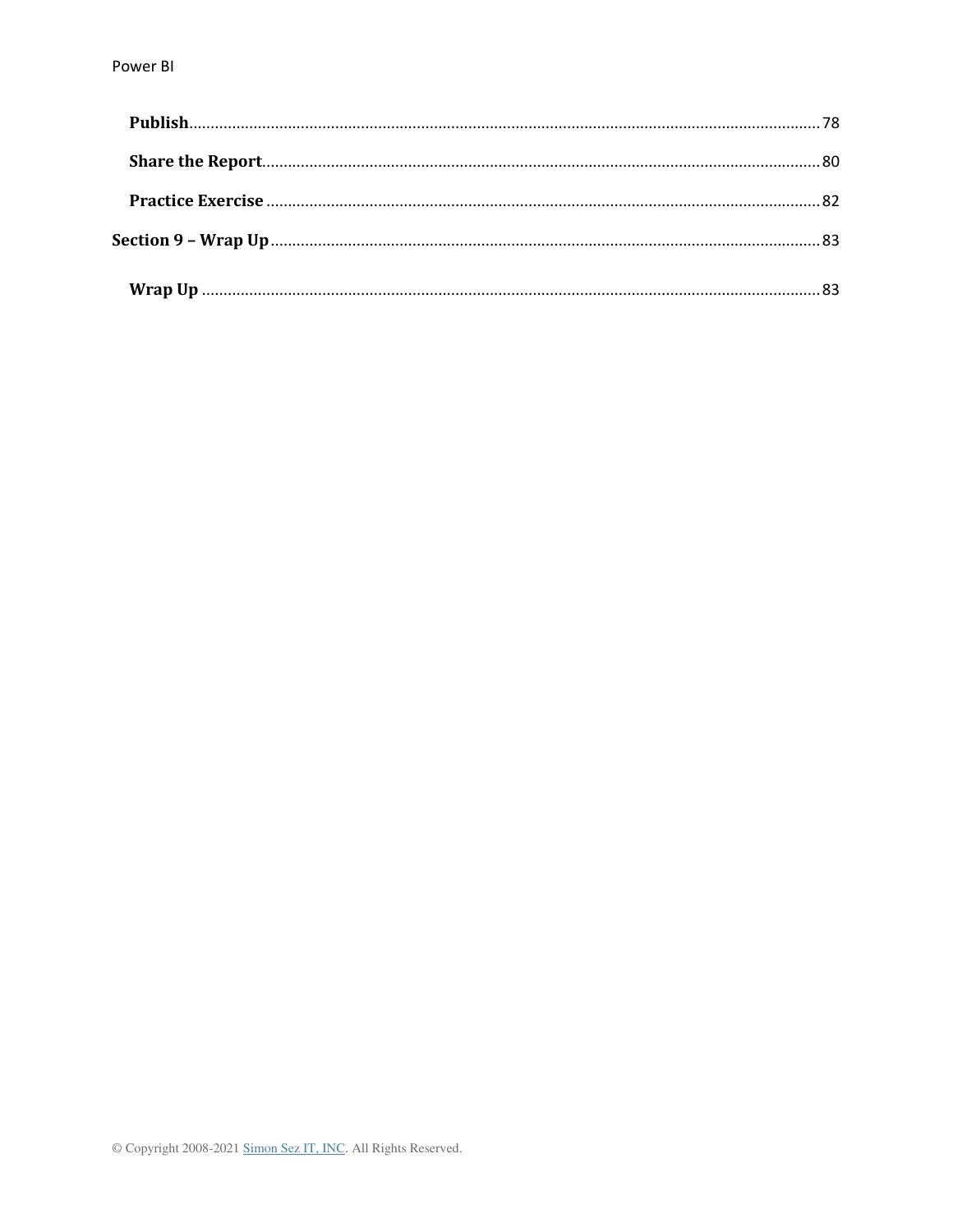# <span id="page-4-0"></span>**Section 1 – Introduction**

#### <span id="page-4-1"></span>**Video: Welcome and Overview**

**Alan:** Hello, and welcome to this Power BI introduction course. My name is Alan Murray. I am an Excel and Power BI instructor, and I will be taking you through this course. We have plenty to cover, so let's have a look at that.

The introduction section will see us installing Power BI Desktop, and having a quick orientation to the screen and some typical default settings. We will then start to look at building our Report, which we will do throughout the course, the first thing we need to do is get some Data and transform and shape it ready for modeling. Once that's done, we will start relating the tables, we need to create a Data table, and also choose which fields we will be using in our Report. Then it's on to creating some DAX measures. We will be using some DAX in the third module and Data modeling.

But in module four, we start to get a little bit more involved. Then it's on to add in the Visualizations to our Report, which is something that really separates Power BI from Excel, lots of Visualizations that we can use. We will be bringing them into our pages of our Report, and looking at some of the formatting options available for them. Then we'll talk about some aspects of Report design. There are some simple things we can think about to improve how a Report looks and feels. And also, some built-in settings in Power BI Desktop that we can take advantage of.

Next up is the Interactions and the Filters. We have a lot of options at our disposal, we will be looking at some of the more popular ones, seeing how they're different, and how they can be used to make our Report work the way we want it to. Then finally, we publish our Report to the Power BI Service. And we also explore other ways that we could share this Report with others, and also how we can access our own Report from remote locations.

So, lots of exciting content to talk about. Let's move into the next lesson, where we go into a little bit more detail on what is Power BI.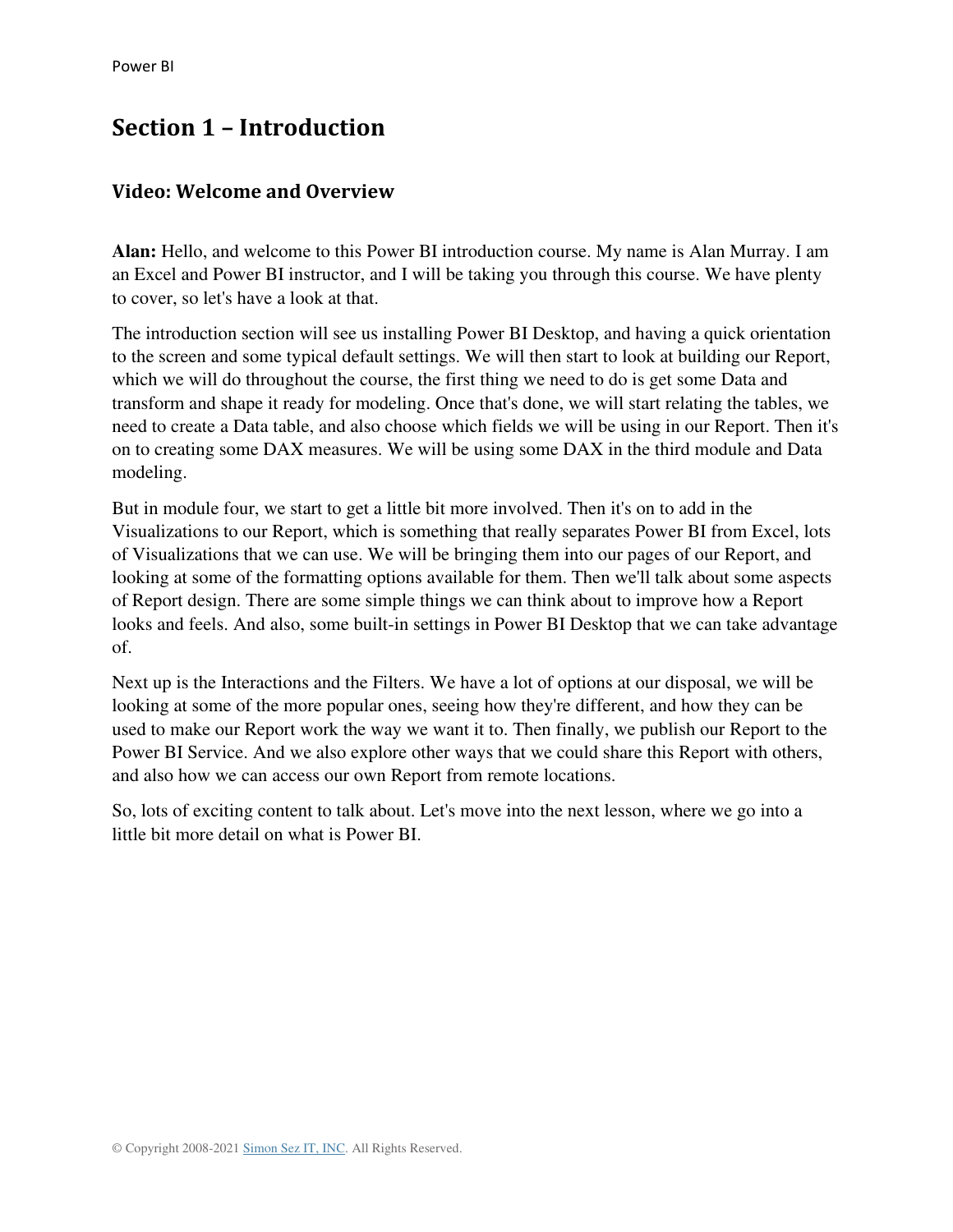#### <span id="page-5-0"></span>**Video: What is Power BI?**

**Alan:** What is Power BI? Power BI is a self-service BI solution provided by Microsoft. It is aimed at the end user who doesn't necessarily have a technical background and know about Databases or has experience in programming. It takes the hands out of the IT department, or the need to hire a freelancer, and enables that general end user who may have a background in Excel to be able to create powerful and interactive Reports.

There are two parts to Power BI; there is the Power BI Desktop, which will form most of this course, that is the software where we create our model and our Reports. And then there is powerbi.com, otherwise known as the Power BI Service, which is where we publish our Reports. And we can create dashboards and share it, we have our audience. It contains functionality for users to be able to interact with our Reports, but nowhere near the features that we will have in Power BI Desktop to actually create them. So what makes up Power BI?

Well, first of all, it has Power Query. Some of you may have experienced of this through Excel. And that will be an advantage to you if you do. It's the same feature, and it's available in Power BI for us to import Data from a huge variety of sources. There are many connections available, and more coming out as we speak. We can use Power Query to transform and shape that Data ready to be loaded into the model.

Once it's in the Data Model, we can create our relationships between our tables, which is a much more efficient and effective way of modeling our Data versus the classic Excel approach, where we would have one large table and we would use formulas like V-lookup to fetch Data from other places, and bring them into that one list ready to analyze.

In Power BI, we will be focusing on coming away from that flat file, that one big list, working with separate tables and relating them. This means we can work with huge volumes of Data. We also have DAX (Data Analysis Expressions), a very rich formula language that is constantly growing and allows us, if needed, to create powerful calculations. We then have the powerful Reporting features. There are a huge amount of Visualizations, and even more that we could import into Power BI. And there are also many ways of interacting, filtering, and highlighting different areas of our Reports.

These are all built-in, so they do not require huge technical skills to be able to operate. They are fresh out the box so that we can create amazing Reports in just a matter of minutes. And then it comes to distributing these Reports. And typically it will be published to the Service powerbi.com for sharing, but it can also be embedded into a website and remain fully interactive, and even more options, such as PowerPoint presentations, PDF, or even just sharing the Power BI Desktop file itself. Just like you would share a Word document, a PDF or an Excel spreadsheet already. So that is Power BI, let's get into the good stuff.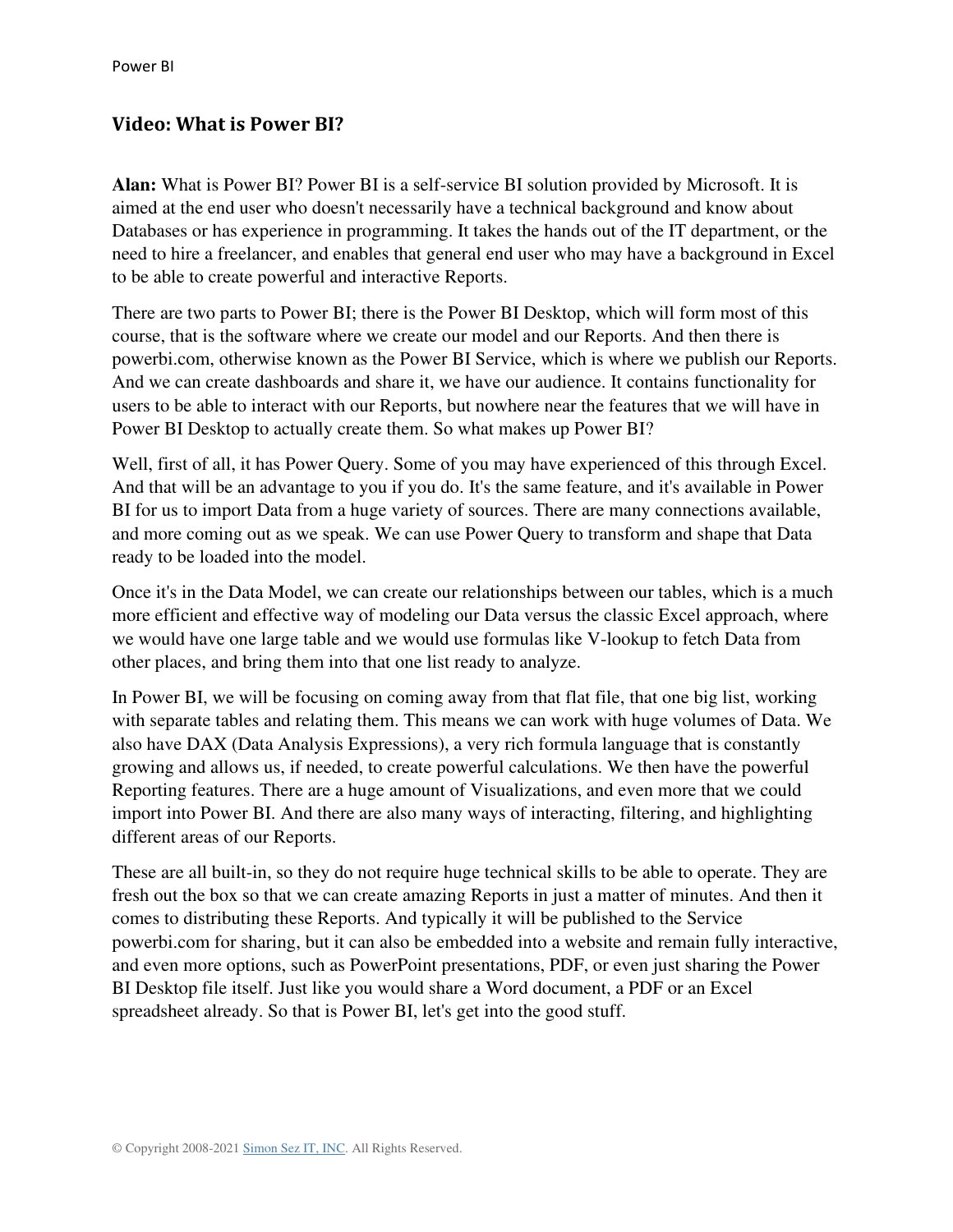## <span id="page-6-0"></span>**Video: Install Power BI**

**Alan:** Now that we have spoken about what Power BI is, if you don't already have the software, the next step is to get it. Now one way that we can do that is navigate to this URL, or to simply type Power BI Desktop into Google, and you will be taken to a page where you can download the software ready for use. That's one approach, an easier way of downloading the software would be to come into a Microsoft Store.

So if I click on my Microsoft Store from my Start button, and I can search for the Power BI Desktop app in here, if I click my search button in the top right corner, type Power BI and give the desktop a click. I already have this software installed, so I can see a Launch button where there would have been an Install button if I didn't have this software. I can see that the product is already installed on the left as well.

And by installing Power BI Desktop taking this approach, you can be confident that it will constantly update with the new releases that come out regularly. If you're interested, you can also scroll down and find a little bit more information here about what Power BI Desktop is. They have some nice bullet points here. Mentioned about how you can extend your Data model with DAX, and that they have over 100 cutting-edge visuals, and various information some of which I've mentioned.

And also if you scroll down you can see some of the more technical details about how much size this will take on your machine. But nice and simple. You can install Power BI Desktop from here and follow along with this course.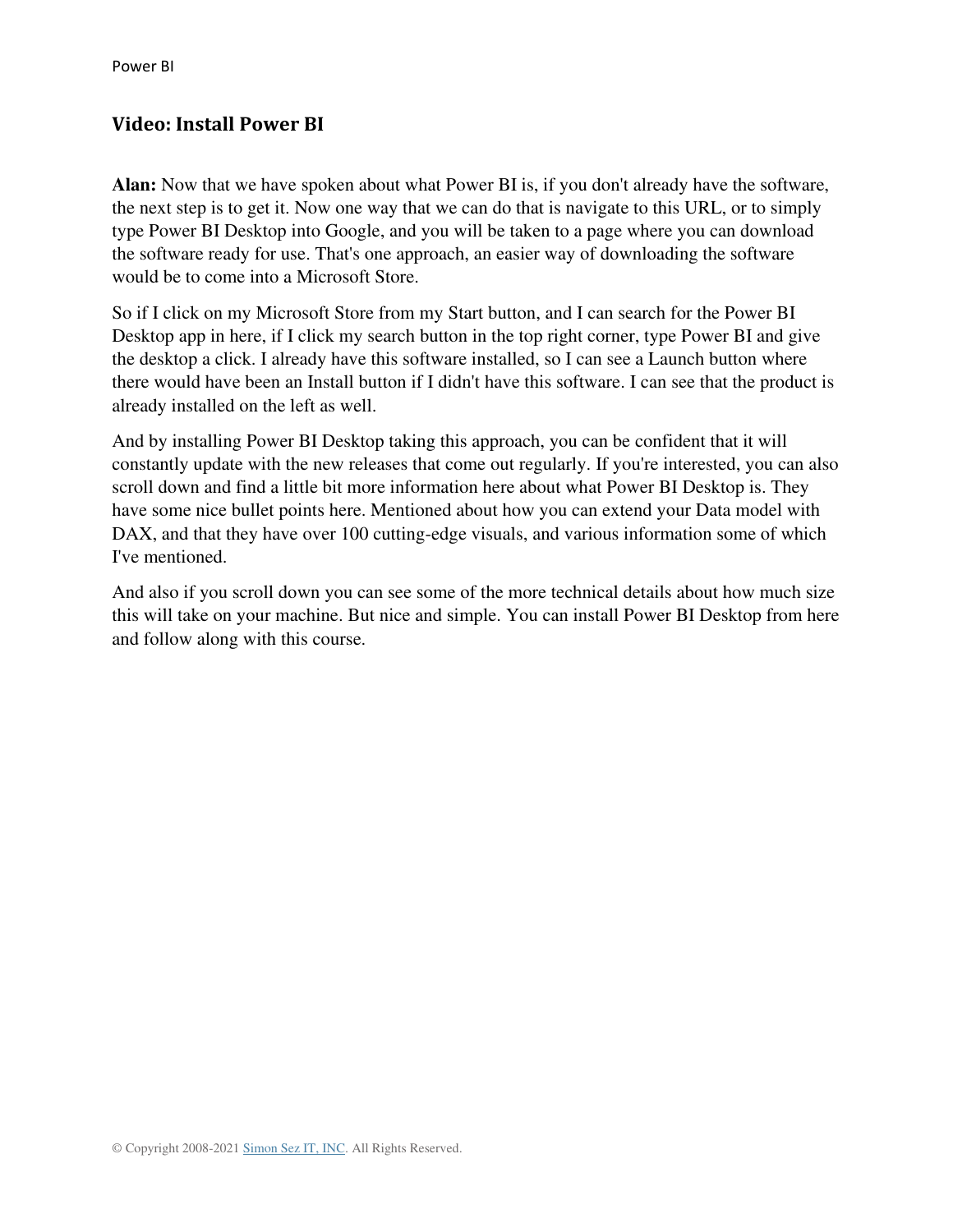### <span id="page-7-0"></span>**Video: Tour of Power BI**

**Alan:** Let's have a quick little tour of Power BI Desktop before we get a grip of our Data, and really start having some fun. Now, when you open up Power BI Desktop for the first time, you will encounter this welcome screen. And I wanted to show this screen because it can be quite useful. You have access to recent files that you've been using on the left, and the opportunity to go and get new Data or use recent sources in Reports.

But more importantly, I think, especially when you're starting out is what's happening in the yellow side, we have some video tutorials. But on the right hand side, we have access to what is new, forums, to get assistance from the Power BI community, and also the Power BI blog. And this is important because Power BI is updating very regularly. Every month, there are new features to Power BI Desktop, and Microsoft will release a video to tell everybody about these features.

But because it is a fast evolving software, although that's brilliant as a user that we're getting a more efficient and more powerful piece of software, it does mean that we need to be aware of what's changing. So that, if one of our favorite buttons suddenly moves, we know that and we can find it again. Or if there's a new DAX function that's better than the old one, we want to know about it. If you do not want to see this screen anymore, there is a nice tick box at the bottom. So we can ask it not to show this again on startup.

But maybe you want to bookmark some of those links first. I can see my name in the top right corner because I am signed in with my Microsoft account. If I close this welcome screen for now, this is Power BI Desktop. We have a Ribbon along the top, just like any other Microsoft product, although some of them may have a different name, such as Modeling. Now we have a View Tab just like any other application, also an Insert and a Home Tab most important of all, on the left-hand side, we have three different views.

We have a Report view, which is the view we are on at the moment. And that is illustrated by that small yellow bar. And a Report view is literally a blank canvas, so that we can insert and arrange our Visualizations and other tiles into a stunning looking Report. It has some pages at the bottom, just like you would have different sheets of an Excel workbook. And we start off with one page to our Report. And on the far right-hand side, there are three different panes by default, there is a Filters pane with some really useful filtering options that we will be looking at. We have a Visualizations pane with access to a variety of visuals, such as Cards and Charts, and Maps and Slicers.

Underneath that, we have a Fields and a Format in icon that will provide options for us to work with those Visualizations. And this is all theoretical at the moment. But we will be getting our hands on those very soon. We also have a Fields pane. And for those of you with some experience of pivot tables in Excel, that will look very familiar. Coming back to the left-hand side, that was the Report View. But we also have this Data View. And at the moment, it does not look like much because we don't have any Data. But you will see a Formula Bar along the top,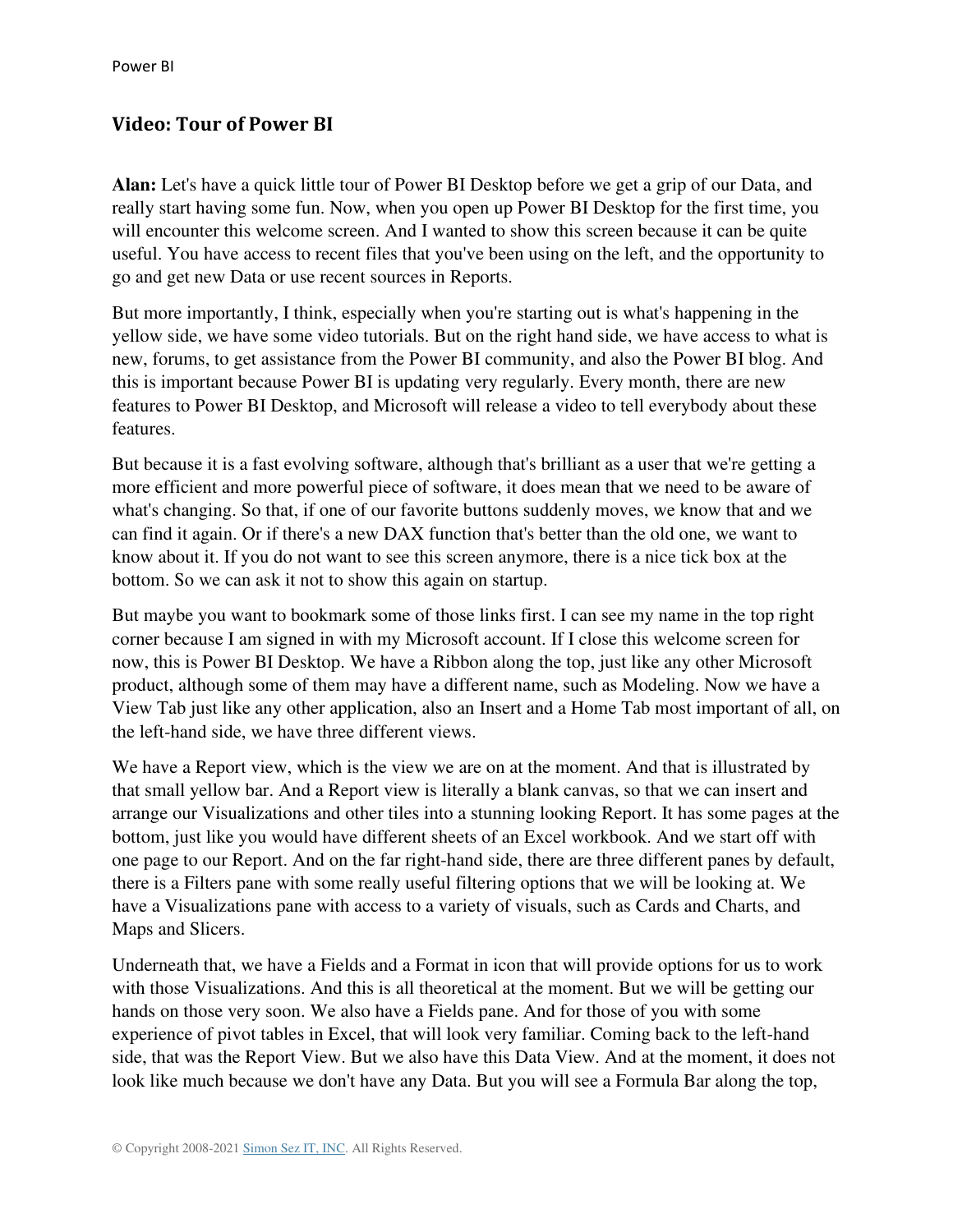which you'll recognize. And when we do have Data this will look like Excel, we will see our Data structured as a table.

We also have a Field List on the right hand side, just like the previous view. We then have this Model View and this is a really useful view. Once again, it doesn't look like much although we do have a nice diagram, illustrating what it's used for. And we will primarily be using this view to establish the relationships between our different tables and to be able to manage them moving forward. But there's also a lot of other cool things we can do in this view. And over on the righthand side, we have the Fields pane again.

And we also have a Properties pane, which we will be using in this course. I'll come back to the Report View, which is the main view of Power BI Desktop, but all three of those have their uses, and we will be making the most of them. Before we go any further, I'm going to save this blank file ready for when we start importing our Data and creating our model.

So just like any other Microsoft file, I can click on File and Save As and from this typical looking Save As screen, I will navigate to the Documents folder where I'm going to save this, give it a nice file name such as power-bi-course. And you can see it has a .pbix extension. So a Power BI file is just like any other file and anybody I share it with can also open it in Power BI Desktop. If I click on Save and we have our new Power BI file ready to work with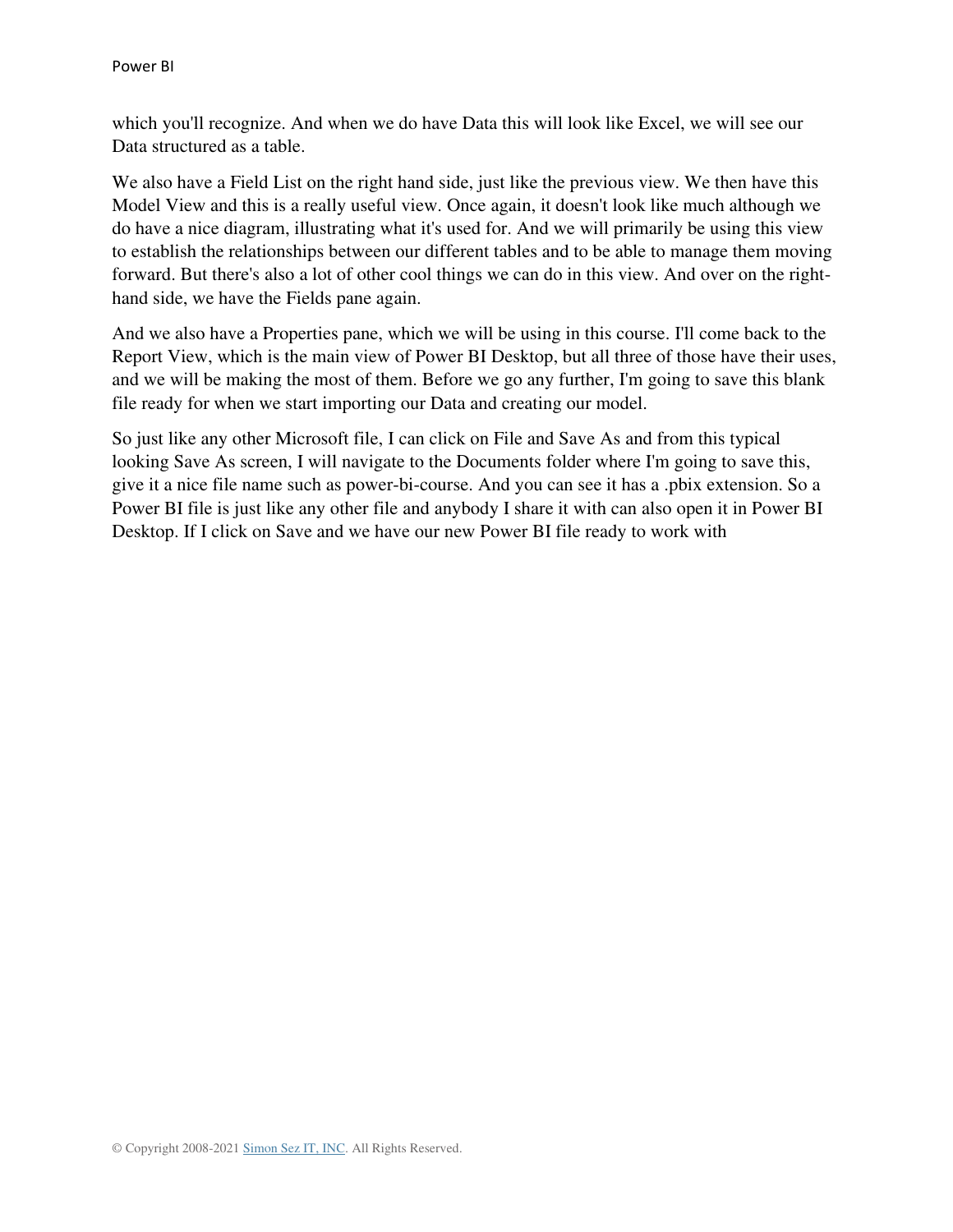Power BI

#### <span id="page-9-0"></span>**Video: Power BI Options**

**Alan:** Hello. In this lesson, I wanted to explore some of the default Power BI options, and those have particular interest. So if I click on File, and come down to Options and Settings, and then from here, Options, and there's quite a lot to see in here, but I wanted to look at three different categories.

And I wanted to begin with the Preview Features in this Global section. So any changes we make here affects your Power BI Desktop installation, and how any files that you create will behave. And if I click on Preview Features, this is what it looks like at the time of recording, which is April 2020. And I've already mentioned in a previous lesson, how Power BI is constantly being updated. So you can see that I have three features enabled here, and others that I have not.

But these are features that are available for us to try, and they may even change or be removed in future releases, in future updates of Power BI. And I wanted to bring your attention to this. Because one, at a time of you watching this video, things may have changed. Or you may not be seeing, for example, a ribbon that looks like mine. But I am previewing the updated ribbon. So please expect some changes over time because they are happening for the good. But also, this is an area you can come if you're interested in using some of these features in Preview.

Now further down this Options window, we have the Settings for the current file. So any changes in here will only affect this Power BI course file that I saved in the previous lesson. And there's two categories I'm interested in here. One is Data Load, where we have a few checkboxes that are quite commonly referenced by Power BI users. The first one is the Type Detection. And this is Power Query, which we're going to see in the next module of this course. And Power Query by default, automatically detects column types. And it's very good at doing that. So it can be useful. But some people also find it frustrating. So it's quite common for people to come here and uncheck that box.

However, I'm going to leave that one checked, so that we can see that in action, especially for those of you who may not be so familiar with Power Query. Now in the next section down, we have some settings on relationships. And I am going to uncheck the auto detect new relationships after the Data is loaded. Once again, Power BI is very good at doing that; very effective at working out the relationships that need to be there. However, I don't want it doing it here. I'm interested in us getting our hands on and creating those relationships ourselves.

The next category is the Regional Settings. And in here, I am set as English United Kingdom, because that is where I reside. But this is the locale for how Power BI interprets your numbers, your dates, and your times. Now I'm going to leave mine as English UK. But it's worth bearing in mind that just because you might reside in the UK, or the US or wherever else, that may not necessarily be the Data you work with. Now, this is something we can still change in Power BI. So it's not that important that we modify this Setting, because we could change the locale after import.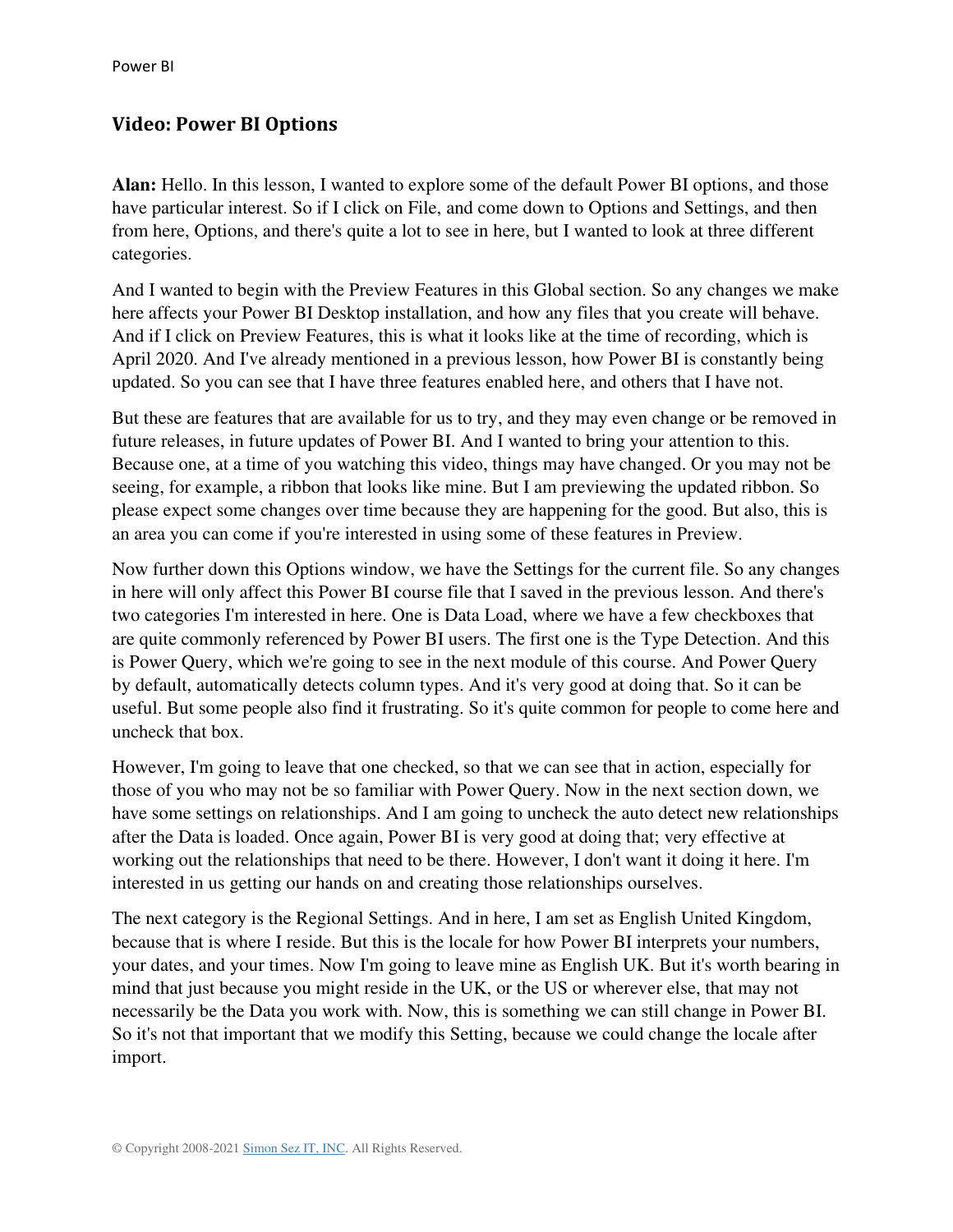But if you're regularly receiving Data from other countries, so for example, if I'm regularly receiving Data that's constructed in the US date format, or in a European number format, it would make sense for me to change this setting to work with that Data. Because just because I'm in the UK doesn't mean my Data is being structured in a UK format, and that would save me some time and potentially some issues.

So they are three different categories in here. But there's quite a few options that you might be interested in tweaking for your Power BI experience. I'll click Ok to confirm the changes that I have made, and let's progress into getting some Data.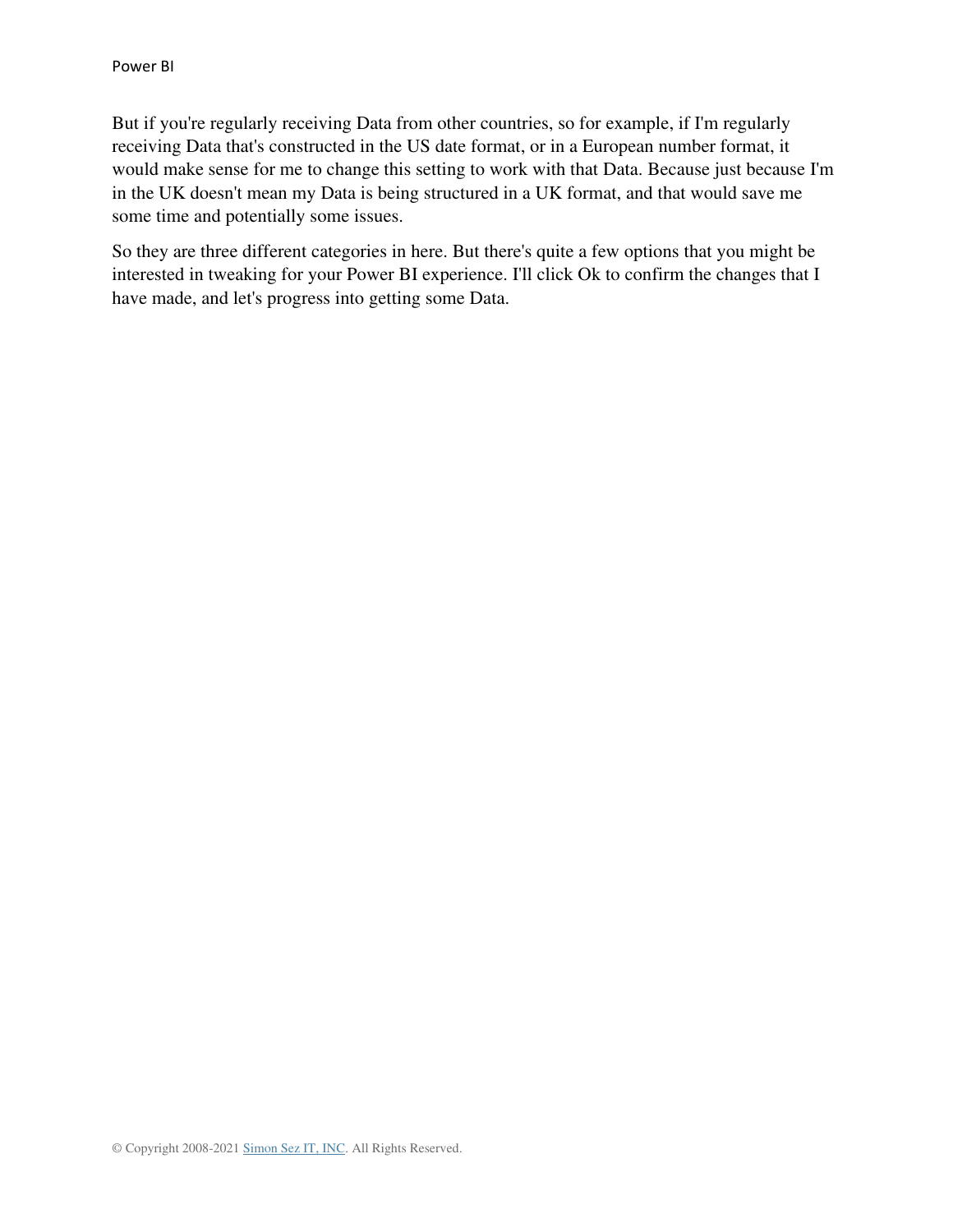# <span id="page-11-0"></span>**Section 2 – Import**

# <span id="page-11-1"></span>**Video: Import from Folder**

**Alan:** It is now time to get started on our Reports. And the first thing we need to do is get some data. And in this first example, I'm going to import multiple CSV files from a folder. And these CSV files contain Sales Data.

So the scenario here is that we have a coffee shop, and we have multiple shops around the world in different Locations. And the transactional data is in these files. So this is the folder called Sales. And it's in My Documents folder. But for you, it will be wherever you have downloaded and saved this material. You can see in here that we have four files, all of them are CSVs. And they have a consistent naming of Sales and the year. So we have four years' worth of random and fictional data.

Back into Power BI. On the Home tab, if we click on Get Data, this will drop down a list of common Data Sources. And Folder is not on that list. So if I click on More, this will expand into a window with the complete list of Data Sources. Now we have different categories down the left-hand side. But if I just scroll down this All list for a moment, you can see the volume of Data Sources that you can use in Power BI. And this is constantly growing. We can see PDF in here. And as I move down some very common Data Sources that you may use, or at least be aware of.

So we have Google Analytics, a LinkedIn Sales Navigator, GitHub, and the list goes on and on. So this is really cool, and you might find the software that you use in here, ready to rock. If I scroll back up because Folder was near the top of the list, I'll select that and click Connect. First of all, it will ask us to browse or provide the path for that folder. Now mine is on the Documents folder. So if I click on Browse, and expand Libraries, I can choose documents, scroll down a little bit, and there is my Sales folder.

If I click Ok, the path is put into that folder path Field and clicking on Ok will now connect to that. And we see a window listing all of the files that it can find in that folder. Now in this example, it is only the CSVs. At the bottom, there are a few buttons for some actions, it is always encouraged to go straight for Transform data. We will be combining it very soon. But it's always a good habit to click on Transform data so you get the opportunity to look at it before you start taking any major steps. We now see the list of files in the Power Query editor.

Now, we are not going to spend a huge amount of time on Power Query in this course. For that, if you're new to this tool, you will need to find yourself a Power Query course for some more indepth information. We will be covering a variety of transformations in Power Query features over the next few lessons. But it's a much larger tool than what we can go into any serious detail in this course. But at this point, if there were files in that folder that we did not want to use, we could filter them out, maybe using the extension column to avoid any PDFs or Excel workbooks that might be in here.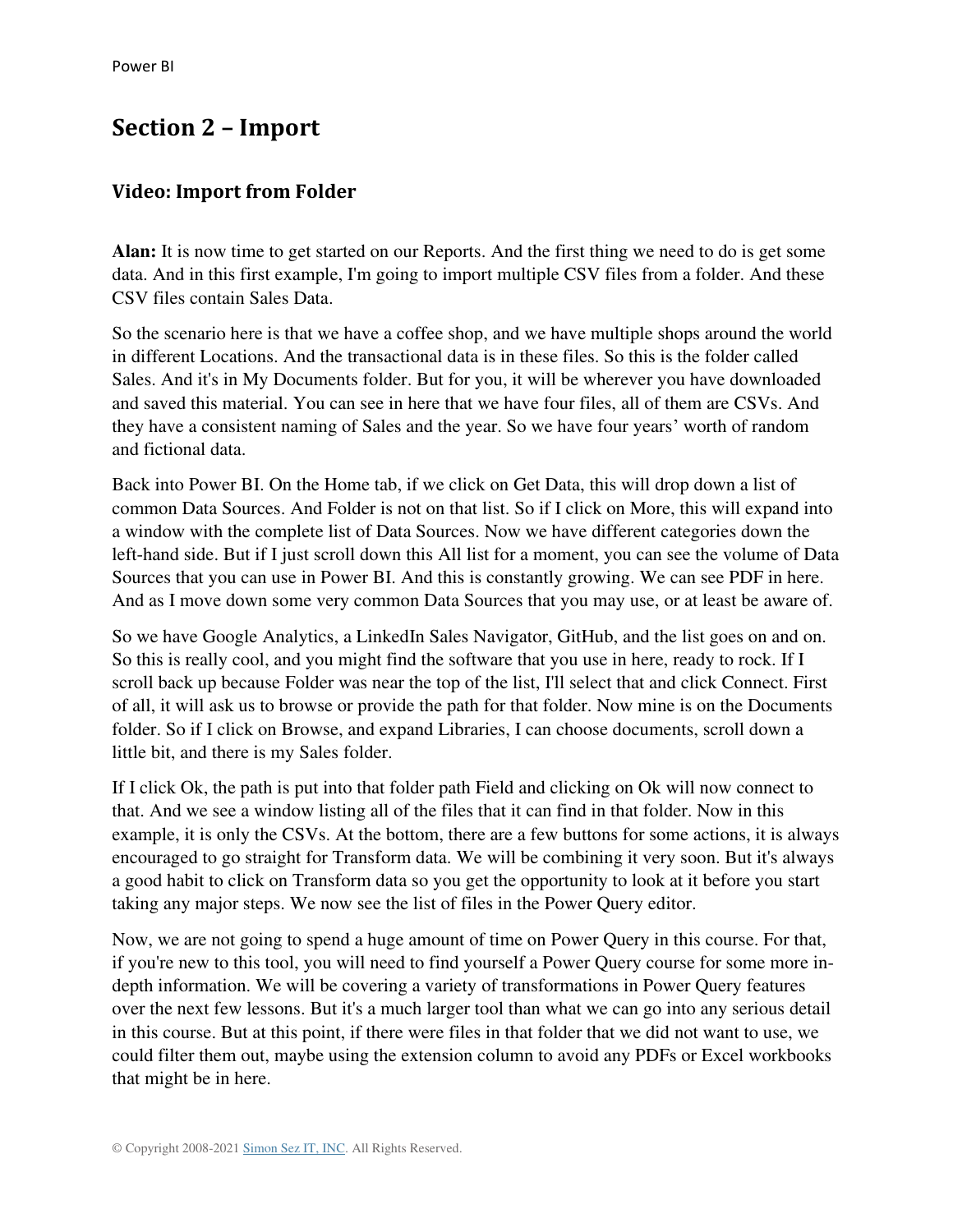For us, we are going to combine it this is exactly what we want. And there's a button, a double arrow button in the header of the content column. And if I click on that, it's going to open up all four of those files and stack them into one big list. We get this window first giving us an insight to those files. We are happy with this. If I click Ok, it's going to take a little while to combine those and we get that complete list. We have the name of the file in the first column. And then we have the Order ID, the date of the transaction, the Sale, we have the Product, and also in the same column, the name of the shops' Location, and then the Country code for the Country that that shop resides in, where that Location is found in. We then have the old imported amount.

Now the file name in the first column can be very useful in analysis sometimes. But for us right now, it's not needed, I don't need the year and its name, because I have the year in the Date Field. So I'm simply going to right-mouse click on that column and remove it. Now in Power Query, on the right-hand side, as we go through these transformations, we have an Applied Steps pane listing every step that we take. So in the future, when we have our Report go in, we can just refresh this and every step is updated. Power Query is absolutely amazing.

Now, there's a lot of steps in a moment, we don't need to worry about any of them really, apart from the Source. And then the Remove Columns, which we just performed ourselves. Because those steps were done by the importing from a folder, and then combining to one list. And Power Query did it so that we don't have to worry about it. If I was to make a mistake, and I realized that I don't want to remove that column really, I could just click on that small black X next to that step, and it is removed. And that is your Undo button of Power Query.

On the far left, we have a Queries pane. And once again, there's a lot of queries because Power Query generated those when it combined the files. The only one that we're interested in as part of this course, because we can't go into that detail is the Sales Query. Now to carry on through some transformations, we can see we have a Product column, and we need to separate the Product Name and the Location of the shop. So I'm going to select the Product column. And from the Home tab, click on Split Column. There are really cool options in here. But we want By Delimiter.

It automatically assesses the column and assumes we want that open bracket, which we do, but I'm going to put a space before it as well. So it removes that space between the Product Name and the bracket. We then get the option to where to split it at. Will it be each occurrence? I'm going to change that to Right-most delimiter. In this example, it shouldn't make any difference. In fact, I know it makes no difference, because there are no other brackets in that column. But I'm choosing Right-most delimiter because if it was to suddenly become an issue, I know the Locations on the end of the column, therefore it will be the right-most.

Click Ok will perform that split and produce a new column as a result, we now have a Product column and this Location column. Now I want to remove that close bracket from the Location. So if I select that column, and there's a button called Replace Values nearby that Split Column button. In here, I will ask it to replace the close bracket with nothing and click Ok, and that bracket is removed. As we go through these steps, on the right-hand side, you can see all the Applied Steps taking place. And you may remember from the previous video on Power BI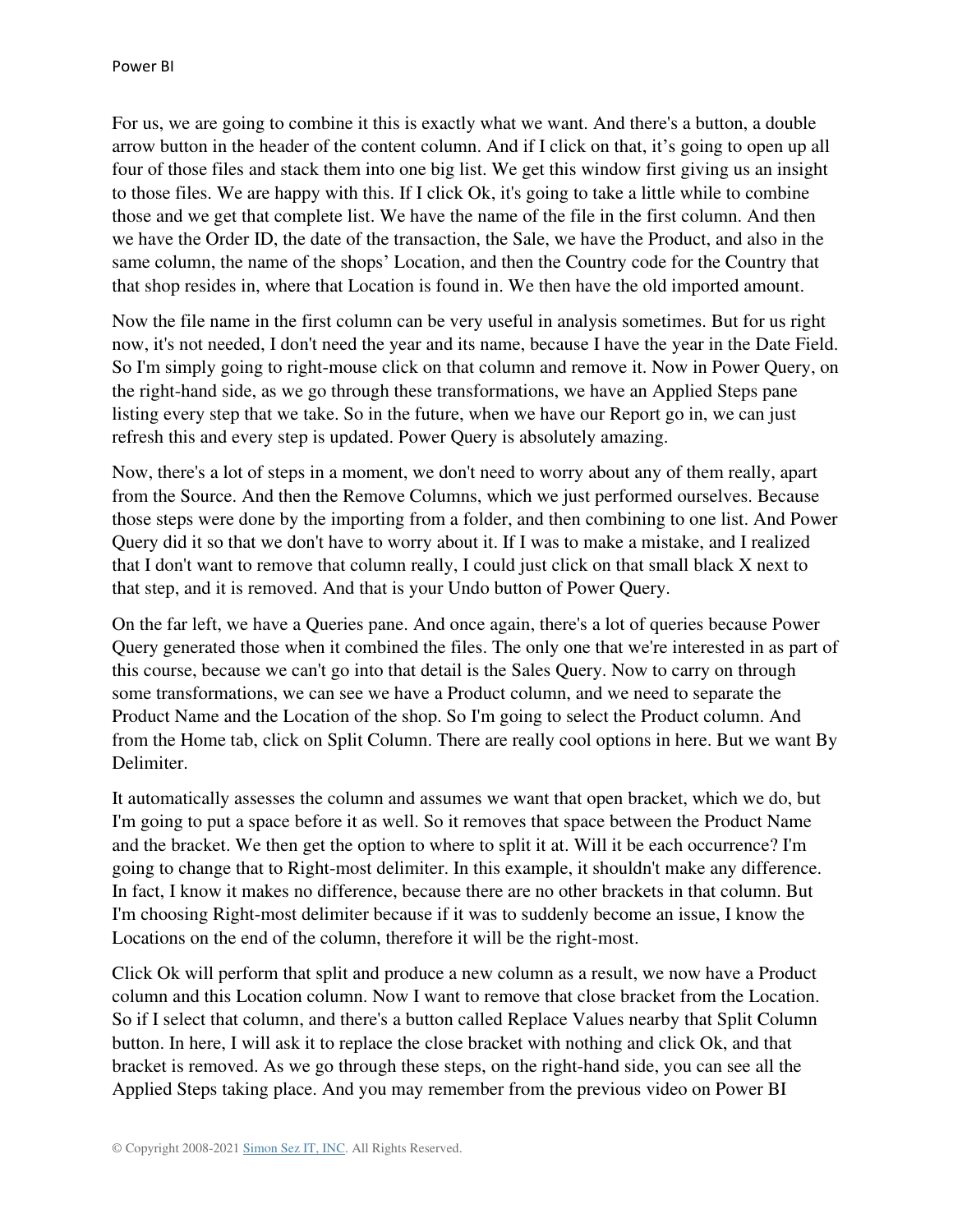options, where there was an option to auto detect the Data Type. And you can see in Applied Steps, I have two Change Type steps.

Nothing that serious. But that was that setting automatically generating these Data Type changes. And that's why some people like to disable that so you don't get too many of those. But they're often there, they're not doing any harm, and I wanted us to see that. I'm now going to rename those columns by double click on the first one and call it Product and then double click on the second one and call it Location. Now I'm going to double check the Data Types myself. So although they auto detected it, they may not have it correct.

Now the first column, you can see a small icon indicating 1, 2, 3 that that is storing Whole Numbers. And that's great. The second column has a date icon. So that's a date. In Product, we have Text and Location is also Text, as is the Country code, all of them perfect. Now the final one for Amount, that 1.2 indicates a decimal value, which the amount is. But I'm going to click on that little icon because it's actually a button, and that allows us to change that Data Type. And I'm changing it to a fixed decimal, so that when I click on that, all of the results have two decimal places, is fixed. That now means we have three Change Type steps on the right-hand side.

The final step in here for the moment is going to be to rename this Query. In the Properties pane on the right is named Sales. I'm going to rename that as SalesPrep. Because this is not actually the finished result yet. In a couple of lessons time, we're going to work off this Query. This is just the initial preparation. It's not perfect for us yet. So I've named it SalesPrep. And now I'm going to Close and Apply to load this into our Power BI Model. Close and Apply is on the Home tab on the very far left.

If I click on that, it will take a little while here, just to load this into our Model, because it's quite a large set of data. And here we have it. On the Fields list on the right, we can see all the data is loaded. We have our Sales Prep Table, and then its Fields. We have a calendar icon next to the Date Field, and we have this sum icon, this sigma indicating the Numeric Fields from that Query. Now that is a little over a million rows of data. Just to quickly show that off with the first Visual of this course.

In its Visualizations area if I click on a Card icon, that will dump this Card tile into our Report. And I'm going to drag the Order ID Field into this Field area to its left. That will count the Order IDs by default, just to show that we have loaded 1.2 million rows of data from those four CSV files.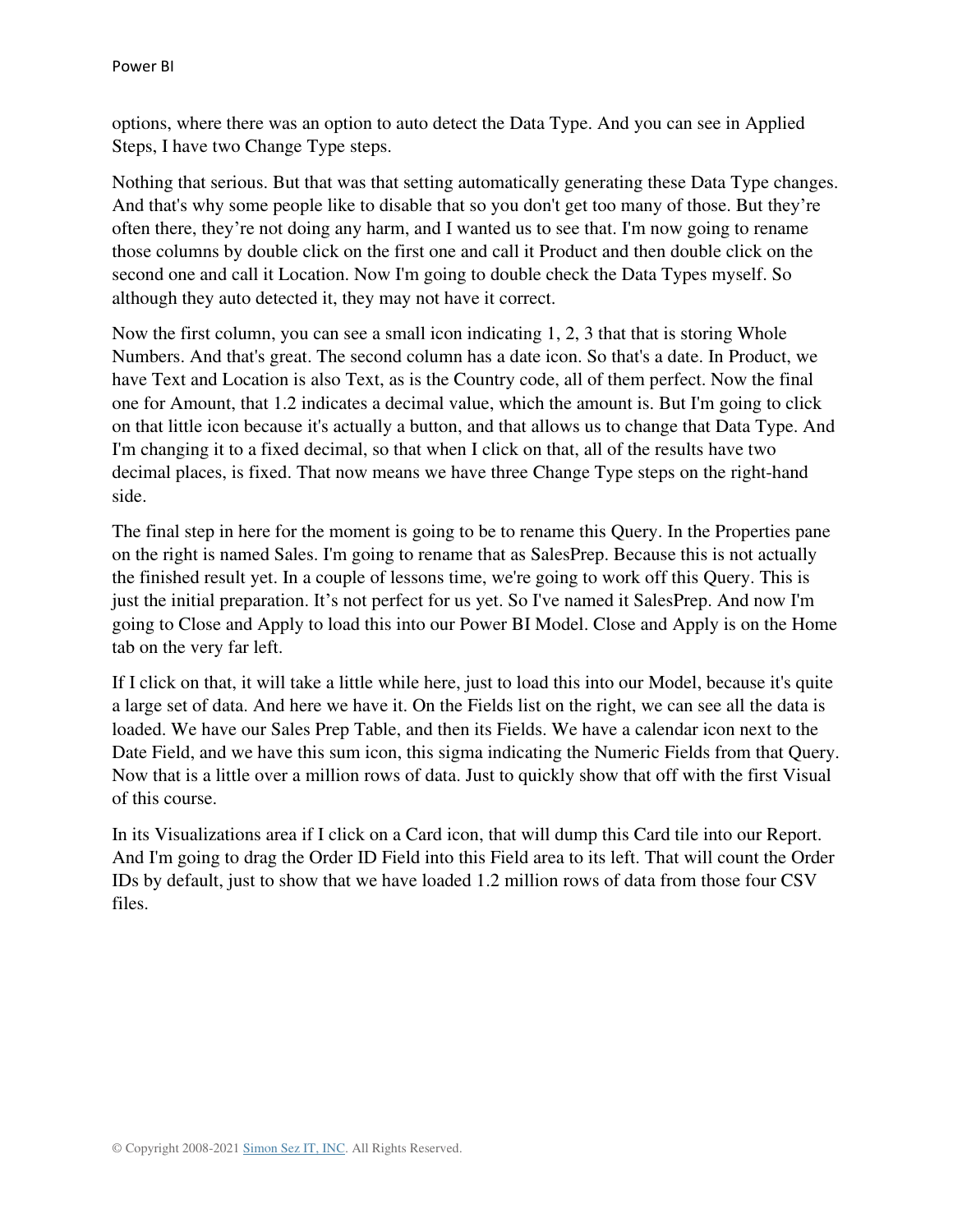## <span id="page-14-0"></span>**Video: Get Data Excel and Text**

**Alan:** In this lesson, we are going to import data from two more sources. Now the first source will be an Excel workbook. So from the Home tab, I have an Excel button on there, ready to be used. So if I click on Excel, the open window appears and is on my Documents folder. I can now scroll to the workbook that I need, which is this one called Countries.

If I select Countries and click Open, it connects to the Excel workbook and takes me to this Navigator window, listing all of the elements within it. And I can see that there is a Table named Country, and also a sheet named Sheet 1. Now if I was to select the Country Table, I will see a preview on the right-hand side. And as you would expect, it is some information about countries. A nice simple Table here, but there could have been lots of Fields with information about these countries. And these are the Countries referenced from the Sales Data we imported in the previous lesson.

If I click on the sheet, I also get a preview of that. And these two elements are showing me the exact same set of data. Now because I have that data in a Table already, it makes sense for me to choose the Table over the Worksheet. But we could have imported data from a sheet. If I click on Transform data at the bottom, I am pretty confident that this data is ready to be used. But it's always a good practice to click on Transform data and check your data out before you load it.

So here it is in the Power Query editor, the Query is added to the left-hand side in the Queries pane. And over on the right-hand side, we have the Applied Steps, and we have the name of the Query. I'm just going to put a capital C in the Query name there. And in the Applied Steps, you can see the connection to the Source, the Navigation to the Table, and then the auto detection of Change Type. Which if we look at our data, both columns are Text Data Types. And that's correct. So this Query is already ready to be used, no transformations or any other data shaping required.

Now I'm going to stay within the Power Query editor. And I'm not going to load this to Power BI yet, because there is another data source that we want to connect to. And this one is a Text file. So from within Power Query, I can click on the New Source dropdown on the Home tab, and I can see Text is an option from this list. But just like in the previous lesson, if I needed to connect to a folder, or to a PDF, or something that is not listed in this quick fire list, I can click on More to get that large, complete list that we saw. I'm going to click on Text/CSV. That will take me to the Documents folder. And this Products file is the one that I want to use.

So after selecting I'll click Open. I have this preview of the Text file showing me the ID of the Product, its Name, and then a Category that it has been assigned to. Looks great. I'll click on Ok. And now it's into Power Query, where if needed, I could perform some transformations. But just like with the Excel workbook, this looks good. On the right-hand side, I will capitalize the name of Products. And once again, the Applied Steps, the Source, the Promotion of the headers and the net Change Type step.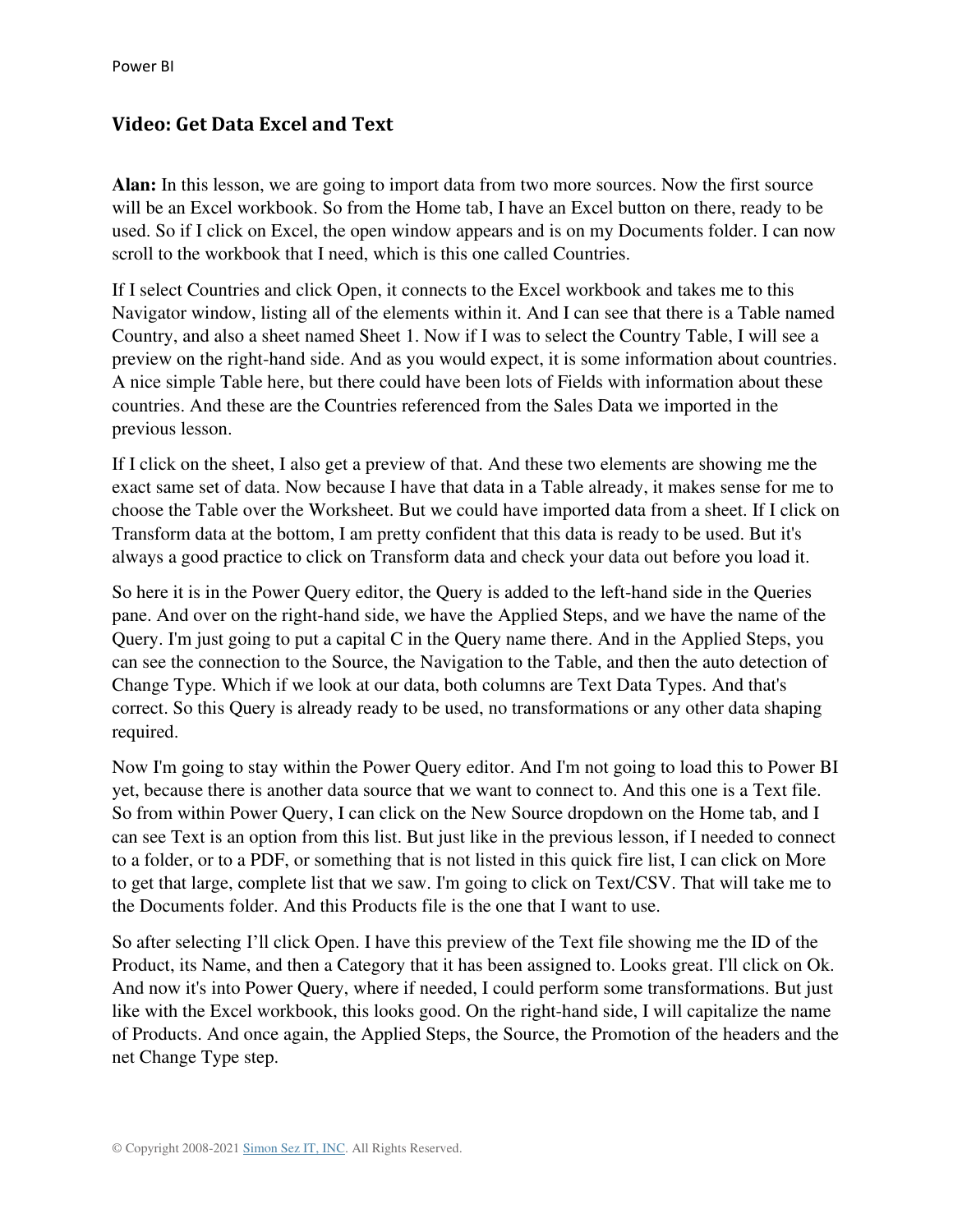Now when you're looking at these Applied Steps, you can click on them to see what your data look like at that point in time. So I could click on that Source step and in my Formula bar above, I can see the file path of that Products file. So if I ever needed to change that for any reason, if that file was to be moved, then I can do so at that Source step. And I don't need to recreate this connection all over again. There is also a Gear icon to the right of that step name. And rather than editing it in the Formula bar, I could click on that Gear icon, and it would take me to this window where I could then browse for where my new file or where that file may have been moved to.

I can click on Cancel for now, not all steps in the right have a Gear icon for simple editing. But some of them do. And that can be really useful so that you don't have to redo those steps. As I mentioned, because that Source is selected, we are looking at our data in that point in time. So if you look at the data in the middle, you can see the headers are in the first row and not in the header.

But then the next step is that Power Query automatically promoted them into the header area. And now in the data, we can see there in the headers. And then it applied the Change Type step, which in this example, was simply to change the ID into a Whole Number. It's always good practice to check those Data Types. And all three of them are good. We have a Whole Number, Text, then another Text Field. So I'm happy with this.

From the Home tab, we can click Close and Apply to close the editor, load this data into Power BI. And here we have it on the right-hand side in the Field list. We now have those three Tables; Country, Products, and Sales Prep.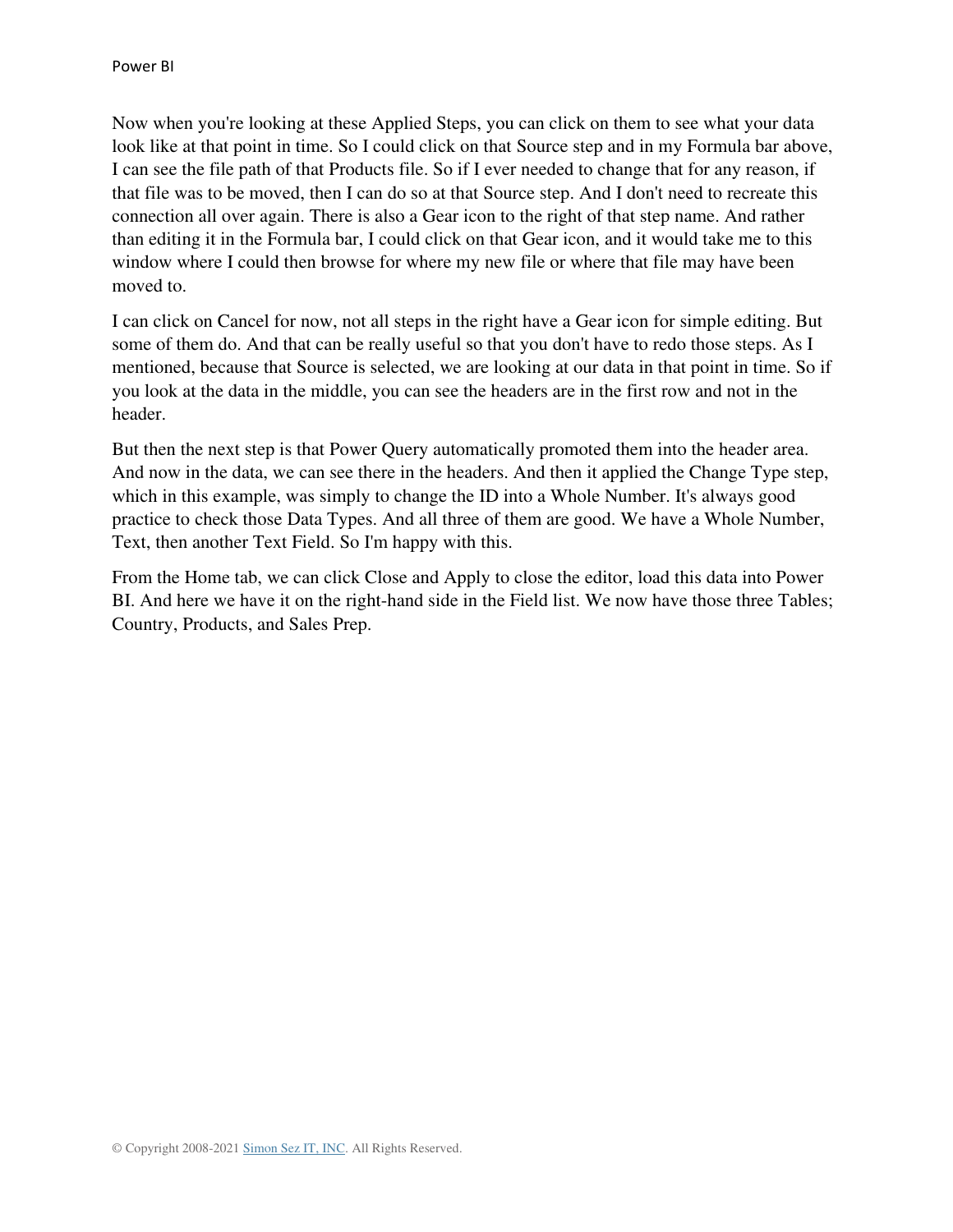## <span id="page-16-0"></span>**Video: Reference Queries**

**Alan:** In this lesson, we need to normalize our Model. Let's have a look at what I mean. On the Home tab of Power BI, if I click on Transform data, this will reopen the Power Query editor, so that we can see the three queries we currently have, which is Sales Prep, Country, and Products.

Now, Sales Prep is our transactional Table, otherwise known as the Fact Table, or the Data Table. This is our large 1.2 million rows of Sales over these four years. Now, you want to keep these Tables as skinny as possible, they're going to be long, especially if you're successful, because we're going to have many Sales. But we want as few columns as possible. Now looking at this Table, we have a Product Location and Country code columns.

Now the Country code column is not necessary. We don't want it in here, because we have a Location, and we can find the Country through the Location. The Product and the Location we do. However, I would like to use some Index Numbers there as a reference to the Product and Location and not the names of them. This will make our Fact Table fast to interrogate through our DAX formulas and Visualizations.

So I want to create a Location Table. We don't have one at the moment, we have Country, we have Products, we don't have Location. So in the Queries pane on the left, I'm going to rightmouse click on Sales Prep. And there is an option to Reference this Table. There is an option for Duplicate and an option for Reference. Both of them would work, but it would be better to Reference this Query, because Duplicate would duplicate all of those transformation steps, plus the connection to the source folder that Query does. If I Reference it, I get another Query from that. But only one of them is connected to that source folder.

Now with this new one, I'm going to immediately rename it by right-mouse clicking again and renaming. And it's going to be called Location. And you can see in the Formula bar, that the source is just a reference to the other Query, = SalesPrep. Now if we look at the data, we want this Table to be about Location. So I'm going to select the Location column and hold down Control to select the Country column. And with them both selected, I will right-mouse click and Remove Other Columns. So that we are just left with the Location and the Country code.

Now that we have this, I want to remove the duplicates from Location, because at the moment, we still have those 1.2 million odd rows. So with Location selected, on the Home tab, there is a Remove Rows button. There are really good options in that dropdown. The one we want, Remove Duplicates, will strip out all the duplicate mentions of a Location, leaving us with our 48 Locations. Now that we have that, I want to select the Country code column, so that next to Remove Rows, I can sort the Country code in ascending order; giving us Australia and Austria at the top. Now the Location names in this example are unique. There's no duplications. Although that is something that can happen.

There are towns and cities across the world which share the same name. Here they are unique, but it's good practice to have an Index Number as a unique identifier. Often your data will already have this index. It will have an Employee Number or Product code that's typically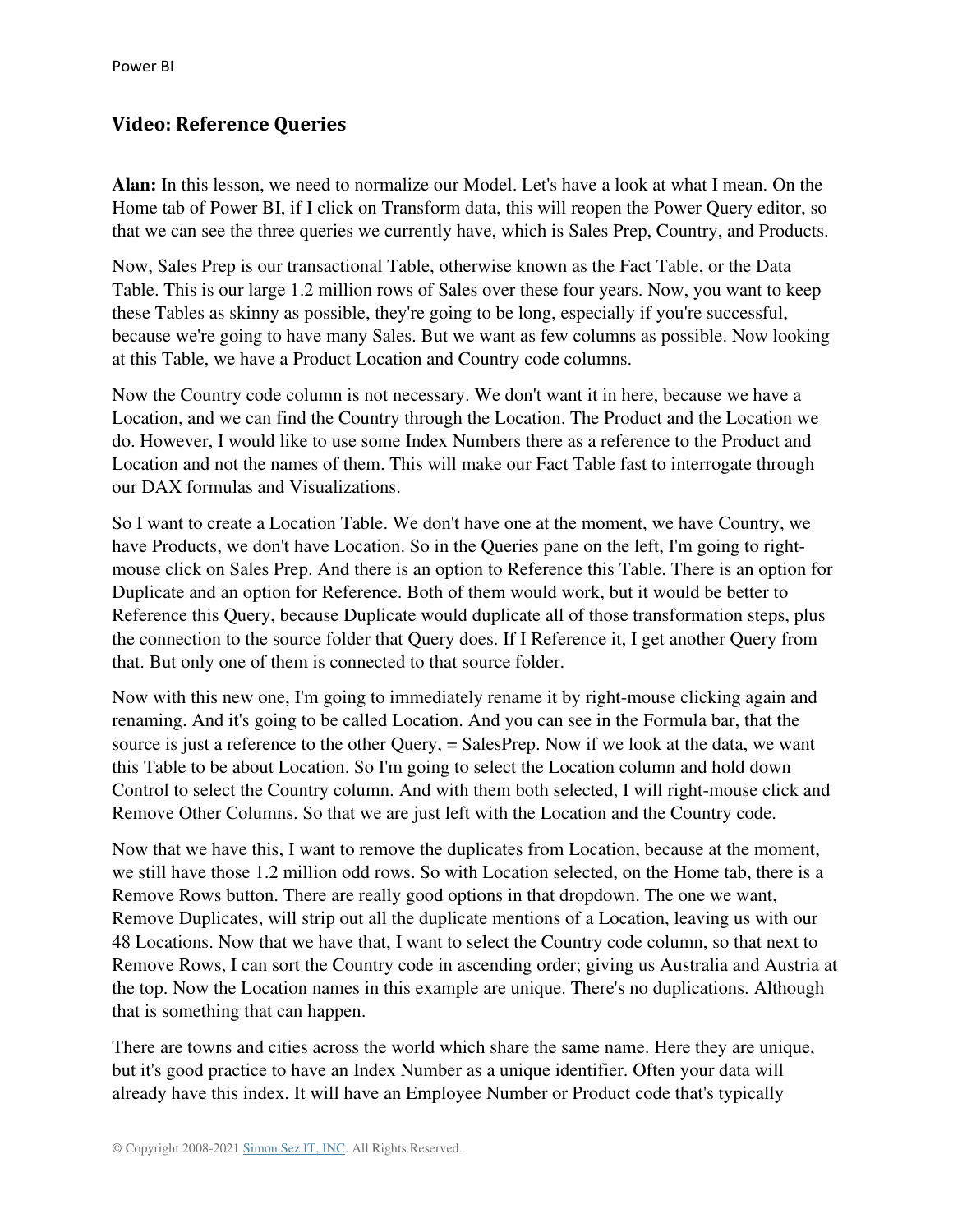generated by a system. Here we don't have that. So I'm going to click on the Add Column tab and then the dropdown arrow for Index column, so that I can insert an Index Column starting from 1. That will include it at the end of our data set. Here it is.

So my next step is to click and drag it to the start, it's always nice to have your Key Field as the first column. I'm going to change its name, the header to Location ID as a more creative name than Index. And then our final step really is just to double check those Data Types like we do. So the first Data Type is a Decimal Number. Now, these are whole numbers. So I'm going to click on that and change it to Whole Number. And then Location and Country code are Text Data Types, which is great.

So all of these steps, just like the previous queries have been added in Applied Steps on the right. So if we ever refresh this data, the data will come in from the files in that folder into Sales Prep, transformations happen, and then this Query is linked to that one, so that then this Table is generated. So now we have our Location Table. Let's click on Home and then Close and Apply to load it into the Power BI Model. And there it is in the Field list on the right-hand side.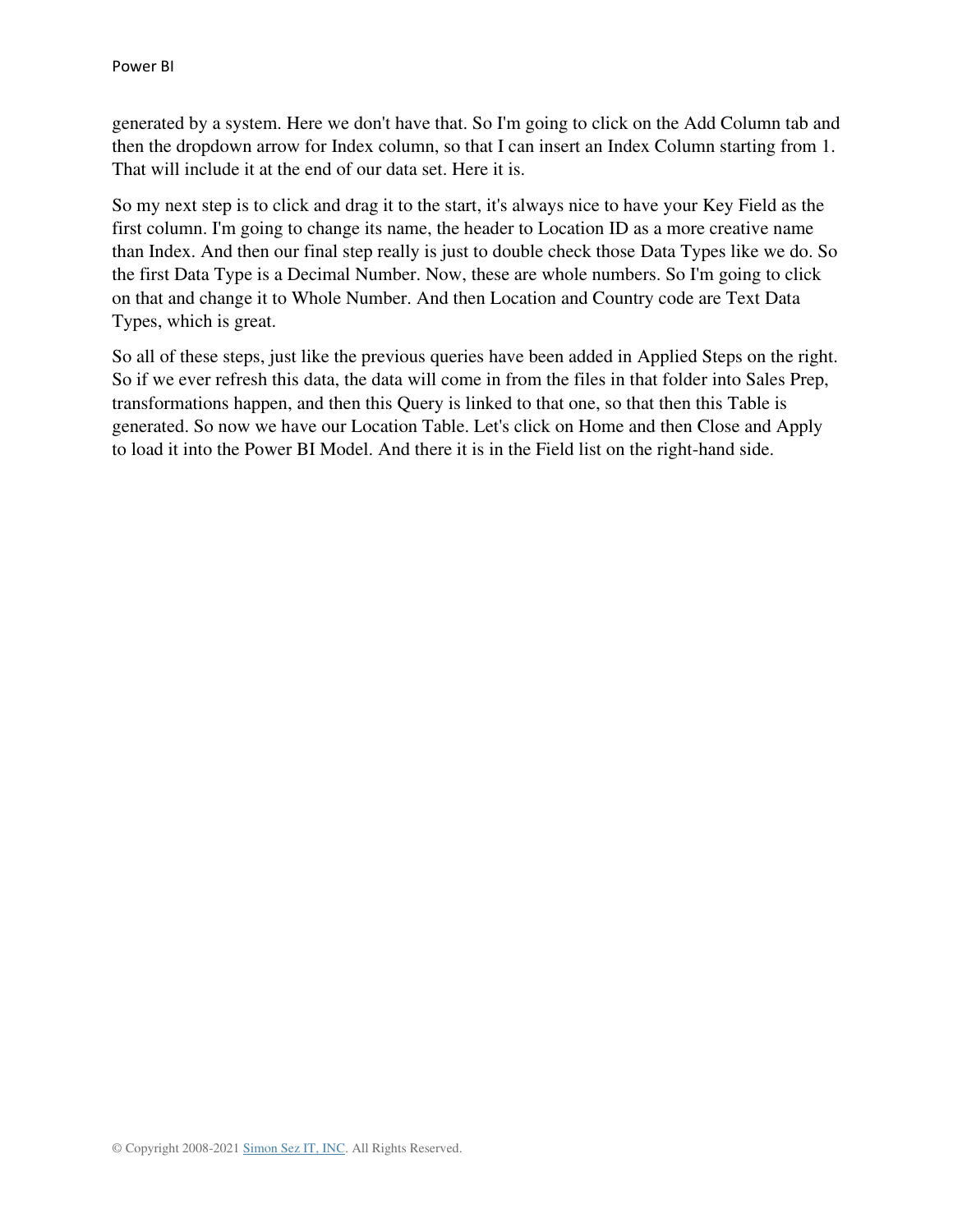# <span id="page-18-0"></span>**Video: Merge Queries**

**Alan:** Now that we have that Location Table, we want to create a new and improved Sales Fact Table. So let's begin by clicking Transform data to bring us back to the Power Query editor. And we're going to do this by using Merge Queries, a brilliant feature of Power Query.

And on the Sales Prep Table, up in the Home tab, Merge Queries is on the end. And I want to click the dropdown arrow, so that I can specify to Merge Queries as a New Query. I don't want to affect the current Sales Prep Query. Because my Location Query is referencing it from the previous lesson. I want a new Query, which will be our Sales Fact Query.

Now in the Merge window, I have the Sales Prep Table selected, because I began the Merge Query from it. But then I have this dropdown list where I can specify the Location Table. So what I want to do here is bring in the Location ID, from the Location Query or Table. So that in the Sales Table, I can remove the Location column, and also the Country column. And the Location ID will be used to reference that data.

So in the first Query, I'm going to select the Location column. And then in the second one, select the Location column. Because at the moment that is being used to join, or to identify the data in the two Tables. And the bottom of the window is just estimating my matches. And has confirmed that we have a complete match. Now there are different Join Kinds available in here, which is not something we're going to get into detail with now. That information will be provided by a more in depth Power Query course. But this is a very powerful feature with six different Join Kinds. For us right now, the Left Outer Join is what we need. So if I click Ok, that will perform the merge and bring the Location Table into this new Query.

Now with this Table in the header, there is a button to expand the Table data. So if I click on that button, it will ask me what Fields from that Table would you like. Now we just want Location ID. So I'm removing Location, removing Country code, and also removing the original Column name as a prefix. If I click Ok, the Location ID is brought into this Table. Here it is. So I'm going to click and drag that column into position. And then I can select the Location column, hold Control, and select the Country code column, right click, and remove them.

Because now I have that index that ID, I can use that to reference the data in the other Tables. I don't need them in this big over 1 million row Fact Table. This is good practice. Keeps our Model small and also efficient in respect of our speed of calculations. I now want to repeat that process for the Product. I have a Product Name in here, but I want to replace it with an Index Number. So this time, I'm going to click on the Merge Queries button. I don't want a new one. This time I'm changing the existing Query. So if I click Merge Queries, it will open this Merge window again, the current Merge 1 Table is selected.

From the dropdown, I'm choosing Products. And the match will be the Product column in the first Table, Product column in the second Table, and that should return a complete match, there it is. I'll click Ok to bring that Table into this Query, expand the Table and bring in only the ID column by clicking Ok. And then drag ID before Product, it's not necessary to order these columns in this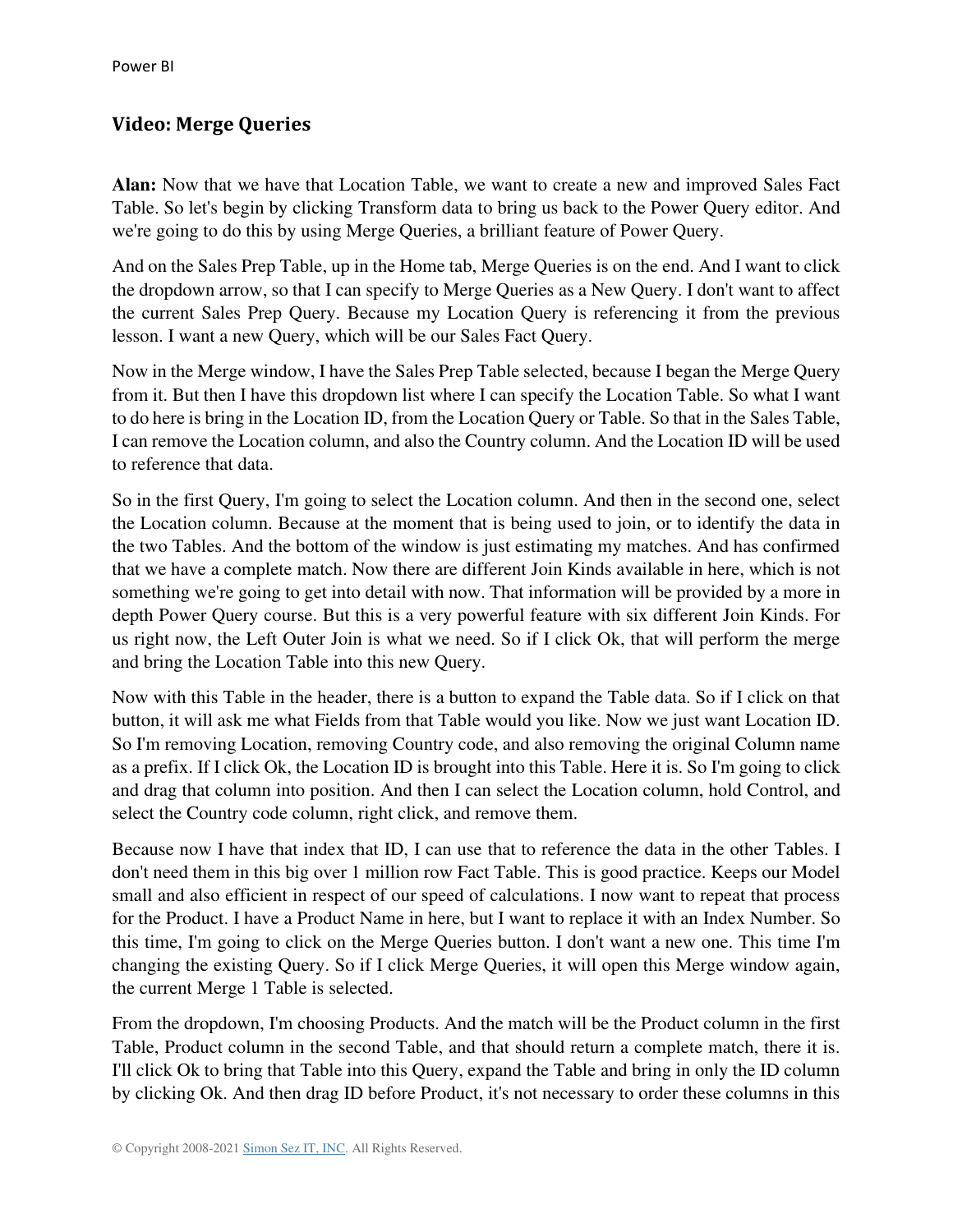way, I just like the Amount column to be the one on the end. I can now remove the Product column, because I don't need that anymore. That ID will be the reference to that information in the Products Table.

I will rename that header instead of ID, which makes sense in the Products Table because it's about Products. But now I'm in the Sales Table, I need to be more specific that that is the Product ID. Otherwise, that could get very confusing. So now we have three ID columns in this Table. We have the Order ID, the identifier of our orders. But then we have Product ID and Location ID, which are going to become foreign keys for the Products and Locations Table. And we'll see that when we're creating our relationships in a few lessons time, we definitely need to rename this Ouery.

So on the right-hand side, Merge 1 is not very meaningful or creative. I'm going to call it Sales. So now this is the Sales Table that we'll use. The previous one was just a staging step for the Location Table and now the new Sales Table. If I click on Close and Apply to now load this data into our Power BI Model.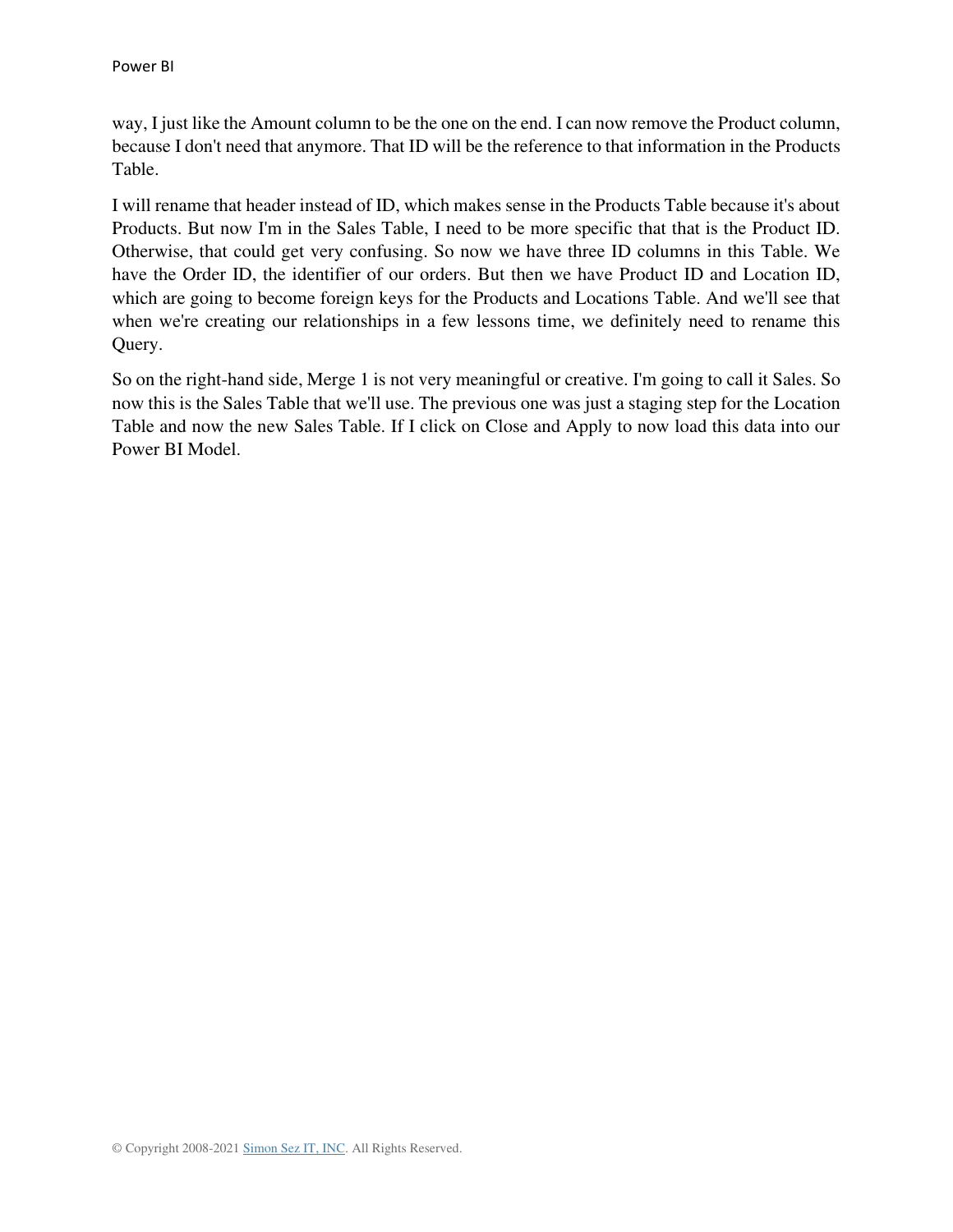# <span id="page-20-0"></span>**Video: Prevent Load**

**Alan:** In this lesson, we are going to prevent our Sales Prep Table from being loaded into Power BI. At the moment in the Field list on the right, we can see the Sales Table and Sales Prep. Now we do not need them both. And although Sales Prep is not causing any harm, it is creating unnecessary clutter and confusion. And also time loading that into the Model when we refresh.

So if I click on my Home tab, and Transform data, to go back into that Power Query editor, and in the Queries pane on the left, I'm going to right-mouse click on Sales Prep and uncheck the Enable load. I am warned about possible data loss, and then it may break Visuals in my Report. But that's not going to be a problem. So I will click on Continue. And the Sales Prep Table on the left is italicized, illustrating that it will not be loaded into the Model.

So it will still do all the Query steps here, everything will still function fine. And the Tables that we've got referenced in it will function fine. It just won't be loaded into the Model which we're going to work on over the remainder of this course. So if I click Close and Apply, bringing us back to Power BI, and in the Field list on the right, we no longer have the Sales Prep Table.

Now on our Report page, I can now see something has gone wrong with our Visual, which is what I was warned about with that possible data loss warning. So it was correct to warn me. However, that Visual is the Card that we used in a previous lesson to check the number of rows in our Sales Data, and I used the Sales Prep Table back then.

If I wanted to check it again now, I could select that Visual, and over on the right-hand side, remove the current Field it's using which it cannot find because it's not loaded into the Model. And I could open up the new Sales Table and move the order ID back into Fields. And now we have the same result as earlier.

However, that's not a Visual we're going to use. So with it selected, I'm just going to remove it by pressing Delete. And we have the data that we're now going to start working on in our Model and ultimately, our DAX and our Visuals.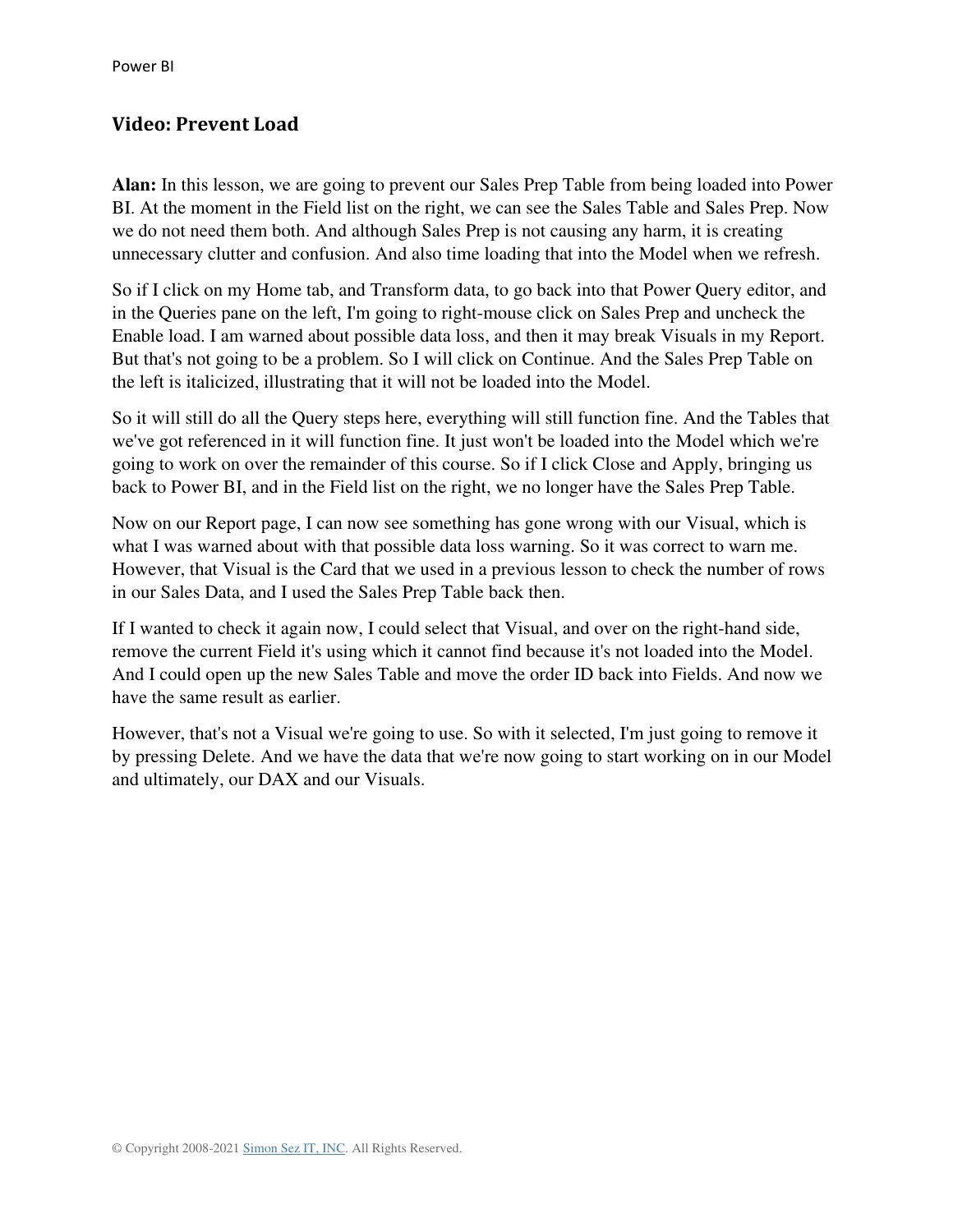# <span id="page-21-0"></span>**Video: Practice Exercise**

**Alan:** Hello and welcome to the practice exercise for the module on getting and transforming data in Power BI.

Go ahead and open up file 2-6-practice-exercise and follow the instructions found on the instructions page.

There is a completed version of this file named 2-6-practice-exercise-complete for you to check your work against. Have fun.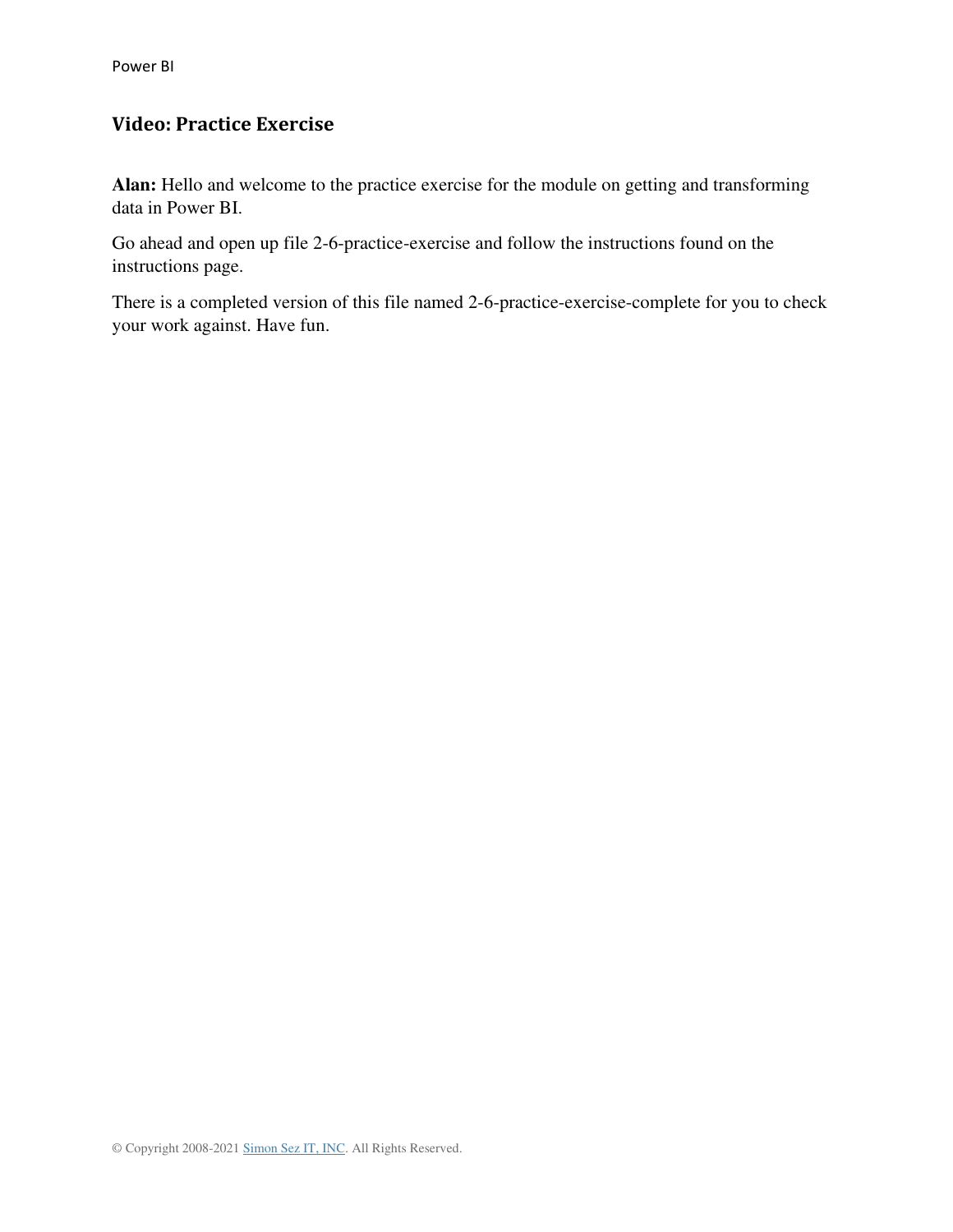# <span id="page-22-0"></span>**Section 3 – Create Relationships**

### <span id="page-22-1"></span>**Video: Create Relationships**

**Alan:** It is now time to create the Relationships between the four Tables in our Model. At the moment, if I was to try and create a Visualization, that includes data from different Tables, it's not going to work. Let me show you that.

In the Visualizations pane, if I bring in a Visual, such as a Table, if I click the Table to put that tile onto my page. And then if I open up the Products Table, and I drag the Category Field into the Values area, it successfully lists the three different categories of Product that we have. If I then drag the Amount Field from the Sales Table into Values, it doesn't show me the correct Value for each Category. You can see I've got the same number four times.

Now the Value for the totals correct 4.3 million, let's call it it's a correct figure. But we've got the same figure for the categories, it doesn't understand how to filter that total for Pastries, Food, and Beverages. So it just shows the same total. Now that is because we don't have a Relationship between the two Tables, providing that filter context through the Category and then into that fact Table for the correct totals. So let me leave the Visual there. But switch to the Model view on the left-hand side.

If I click on Model, here is our Model view. Looks a little bit messy to begin with. Because for some reason, the Tables are always all over the place. So in addition to creating Relationships, one of the first drops is to drag these into some kind of meaningful position. So I can just drag them using their headers into view. Let me scroll over for the Sales one. And you can position these how you like. But there are some quite common ways of positioning these Tables. And I'm taking this approach of having the Sales Table, our Fact Table, our Data Table at the bottom. And then the Lookup Tables, also known as your Dimension Tables up above.

Now, let me move Products over to the right, so that Location is next to Country, because they are related, like this. And now we can create the Relationships. Now there's a few different ways of doing this. But the easiest way is just a drag between the two Fields of the Tables. So for example, to create a Relationship between Sales and Products, the common identifier is that ID, or in Sales, it's known as the Product ID. So from the Sales Table, I'll hover my mouse over Product ID. So I have that gray background.

Click and drag up to the ID Column in Products, which is the unique identifier that we created, and release my mouse. And there is the Relationship, we have a one-to-many Relationship from the Products Table look up into the Sales Table. A Product can be sold many times. The ID is unique in Products, but it's not in Sales. And we also have this arrow on the line indicating the filter direction. So in the Visual that we created previously, it will filter the Category in Products to Pastries, Food, and Beverages, and then produce the right total in Sales.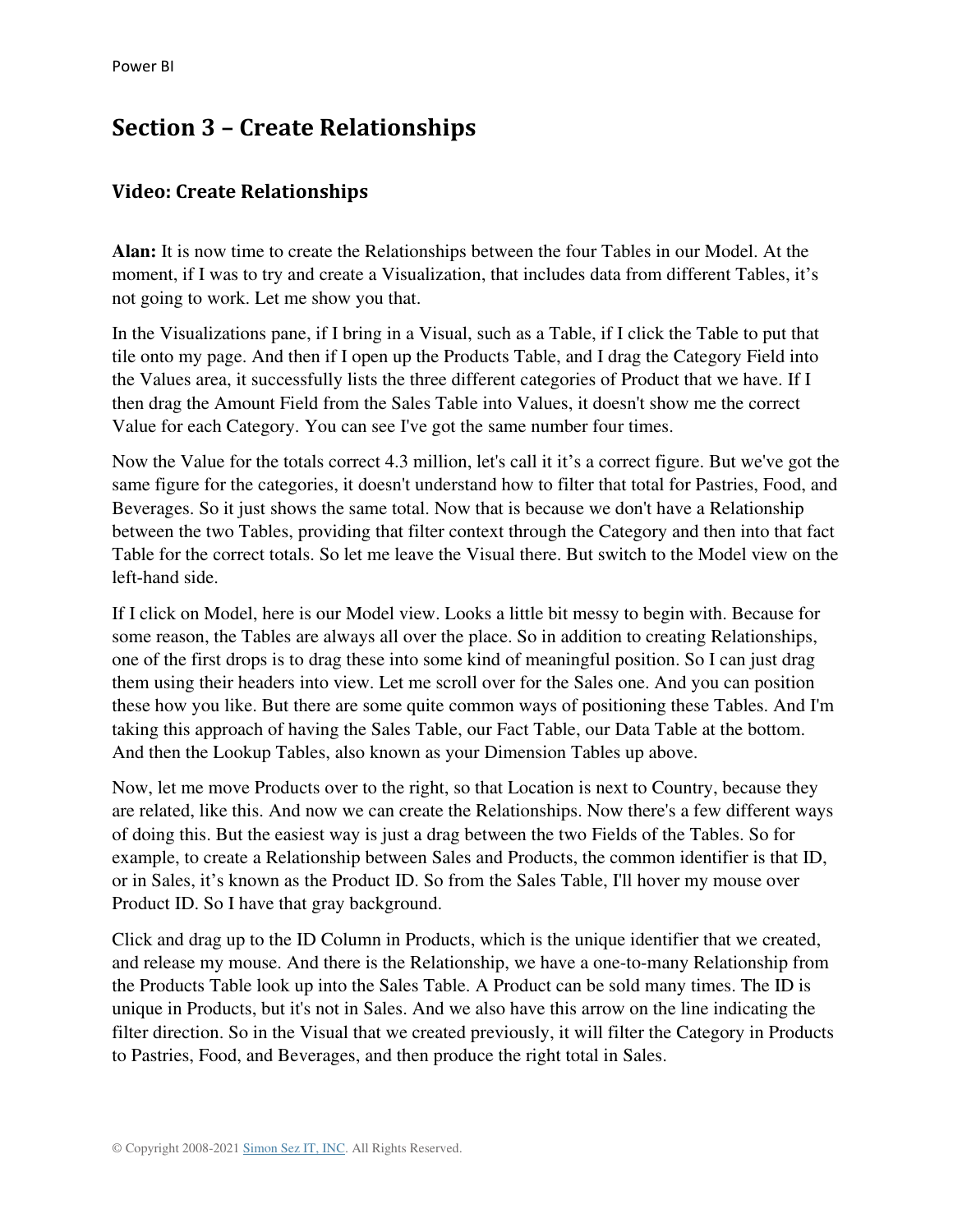So if we wanted to check that out now, if I switch back to Report view, it's working brilliantly. We now have the correct totals. Let's go back into our Model view to create the other Relationships.

So for this next one, I'm going to drag from the Location ID Field in Sales up to the Location Table and it will correctly establish that there's a Relationship between Location ID and Location ID. Once again, a one-to-many Relationship. It filters through Locations into Sales. I can then create a Relationship between Location and Country. If I click and drag from Country code in Location to Country code in Country, I now have a one-to-many Relationship there as well, because a Country can have many Locations. Some of them only have one, most of them have more than one Location.

If I hover my mouse over any of these Relationship lines, it highlights the two key Fields. So you can do that to double check that Power BI is using the right Fields. You will certainly notice when you try and use them in the Visual, like we have at the moment with our Category Sales. I know this Product is working because of that Visual, but just hovering over is a nice peace of mind illustration.

We also have a Manage Relationships button up on the Home tab. And if I clicked on that button, this will also provide information on those existing Relationships. And also the opportunity at the bottom to Delete, Edit, or even ask Power BI to Auto-detect them so that we don't have to create them yourself.

But bear in mind, it might make mistakes. So it's nice to be hands-on and set this up. Because if these don't work, then neither will our DAX or our Visualizations effectively. I'm going to close this window and that is our Relationships, done.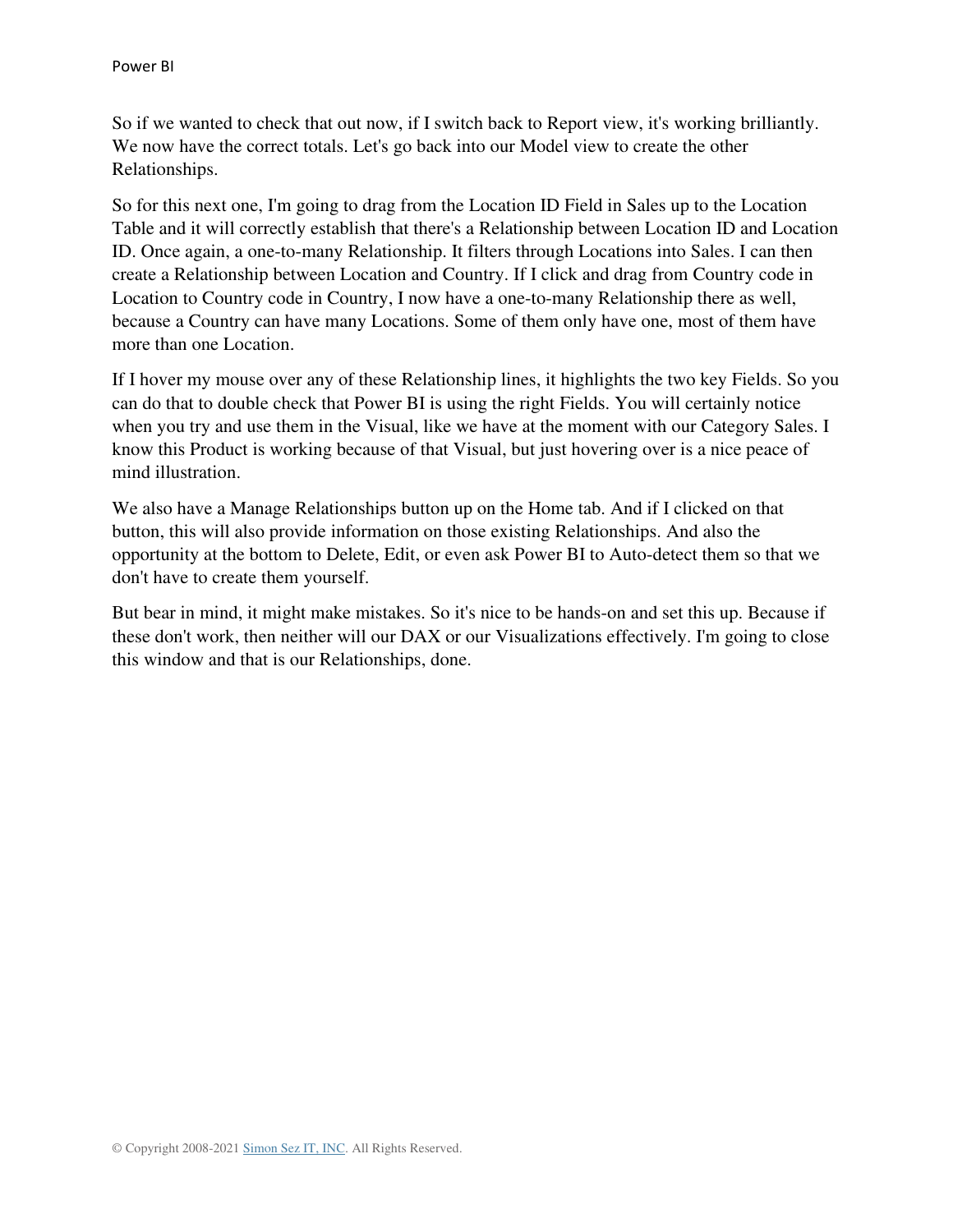## <span id="page-24-0"></span>**Video: Dynamic List of Dates**

**Alan:** We have one more Lookup Table, which I would like to add to our Model, and that is a Dates Table. There are three main reasons why your Model should have a Dates Table.

Reason number one is that whenever we use a date in a Visual, or in a DAX formula, Power BI creates an invisible Date Table on the fly. Now, by creating our own Date Table, and marking it as one, Power BI knows what to use. That then means that we can write more powerful DAX time-intelligence formulas, because we will have the information to work with them. The third reason is that by creating our own Date Table, we can create the Fields which we would like to use in our Report.

At the moment, the only Date Column we have are the dates of the orders in a Sales Table. But we might want to do analysis on the day of the week, or on a financial year. And this is information which we don't actually have at the moment, we only have the Order Date. But we can create these Fields, these Columns in our Dates Table, ready for the analysis. Now we are going to create this Date Table using DAX, the data analysis expressions formula language.

So I'm going to click on the Data view. And in here, we are going to create a new Table. And there's a button for New Table up on the ribbon, which as I move my mouse over, it tells me to write a DAX expression to create the new Table. Let's give it a click. And it simply opens up the Formula bar. Now, our Date Table needs to include every single date within the range that our Model uses. So for example, we have the date in the Sales Table. There may be dates in that Table where we didn't sell anything. But they must be included in this Date Table, every single date within the range that our Model uses.

Our Model does not have any future dates, because we only have a date of a sale. But you may be working with a Model that does have future dates, such as expiry dates of something, or expected delivery dates. And we need to take this into account. So I'm going to write a DAX formula to bring a list of every single date within all the years of our Model. Now I know that this one goes from 2016 to 2019, because that's the data we imported earlier. But I want this to be dynamic. When somebody adds 2020 as a CSV file, this formula has to pick up.

Let's start with the name of our Table. And I'm simply going to call it Dates =, and as soon as I put that in, a list of DAX functions appear. I can also see the Country Table in that list. So we get this IntelliSense list just like Excel when you're writing your formulas and functions. Now, DAX is such a large and rich language, we are merely touching the fringes of it in this course. This is not a DAX course, it's a Power BI course. So with that we're going to write some DAX here, we're also going to do more in the following module.

In the grand scheme of things, it is just a finger prick of what is possible. The function we need right now though, is one called CALENDAR. And this function returns a Table, which is important because we're creating a new Table of all the dates between a Start Date and End Date. So I'll press my Tab key to finish that off. Now a great thing in that Formula bar is that we can zoom in, so it does appear a little bit smaller on your screen, I can hold down the Control key on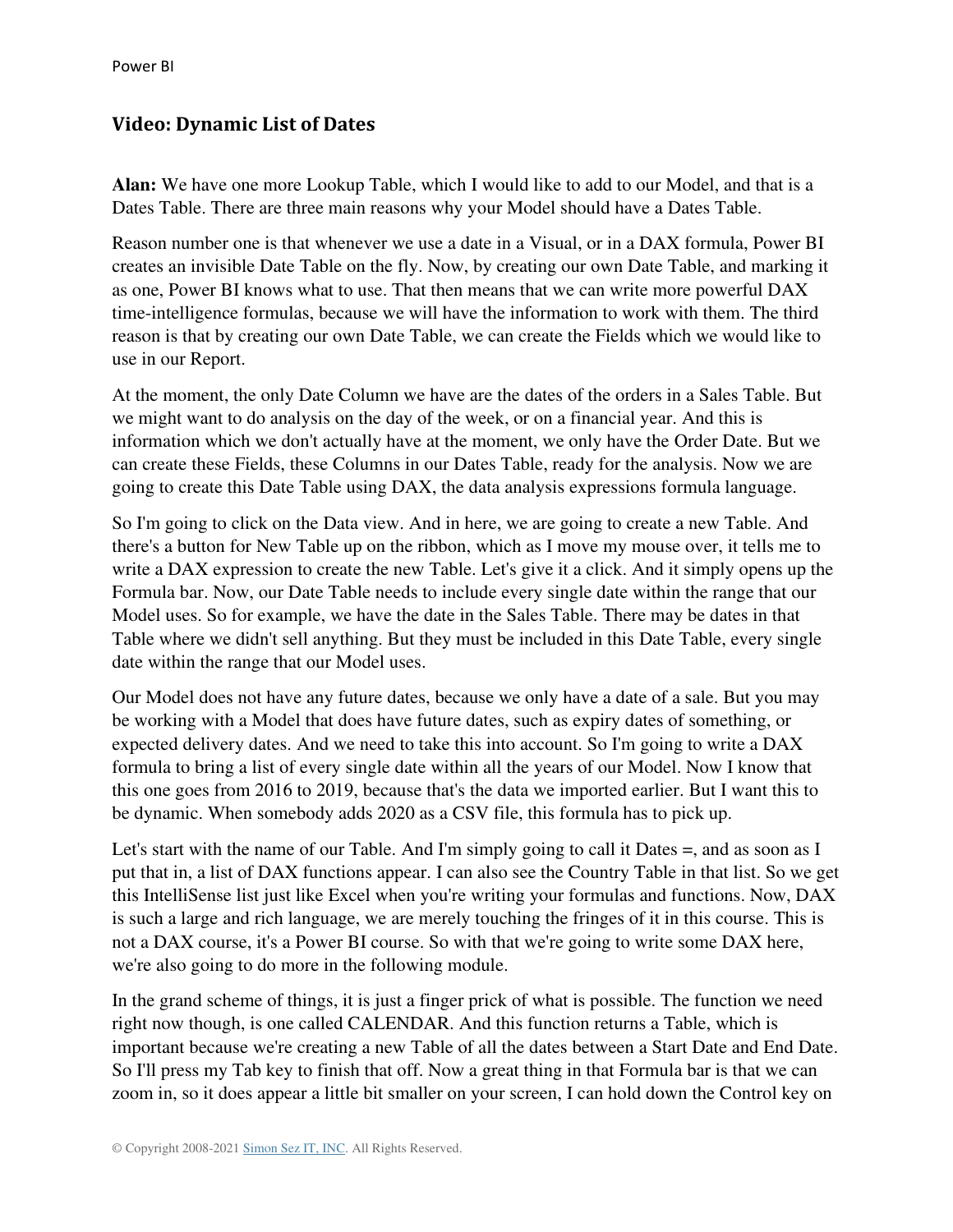the keyboard and roll my mouse wheel up. And that Formula bar gets larger and helps us see what's going on a little bit easier.

Now the Start Date is what we need to find out. And I want this to be dynamic. I know it's 2016 in this example, but you may have Models that are rolling with time, and you need that dynamism. So I'm going to start with the DATE function and open it up. So it prompts for the year, month day, of the date. And for the year, I'm going to use the YEAR function of the minimum date. So it's type Min, that will prompt me for a Column name of which to find the smallest number, the minimum number. And I'm going to reference the Sales Table, and the Dates Column.

Now, for any of you who have written Excel formulas, working with Tables in Excel before, this is going to look very familiar. If you haven't, this may look a little bit different. There are similarities. But there's also more differences to what you might be used to. So we have the Sales Table, and then a Column name with square brackets around it. And that's notation. I'm going to select that and then close off the Min function, return the smallest number, ie the earliest date, another closed bracket for year to extract the year from that comma, then prompts me for the month, the month is one comma, the day is one closed bracket for date.

So that is the first of January of the earliest year in our data set, I can now put in a comma, and repeat that behavior for the End Date. But this time using the max function. So it's date, what's the year, what's the year of the maximum date from that Sales Date Column, comma, the month is 12, the day is 31. And then I'll close off the DATE function and close off the CALENDAR function. So I've given it a dynamic Start and End Date by simply finding the smallest and largest numbers in the Dates Column and extracting the years from them. And there are various techniques for doing this. You can also do this in Power Query, I've decided on a DAX approach. When I press Enter, it returns a Table, which will essentially be a list of all of the dates in that range.

Now at the moment, I'm on my Country Table. That does not look like dates. So I will click on the Dates Table on the far right. And there we have it, starting from the first of Jan 2016, all the way to the 31st of December 2019. And in the bottom right, it tells me that there are 1,461 rows in this data. Now you can see it's brought back the date and also the time. So I'm going to select that Column. And on the ribbon above, I'm going to specify that I only want the date Data type. In this Model, we are not working with any time. So it's not important for us.

I could, if I wanted as well specify some formatting up here. So at the moment, it's got the first of January 2016. I could use this dropdown and change the format. So maybe I'll switch it to a classic DD MM YY format, as we use here in the UK. And there we have it. But regardless of your formatting, we have that list of dates, and it is dynamic. In the next video, we're going to start adding the additional Columns to this Dates Table that we may use in our analysis.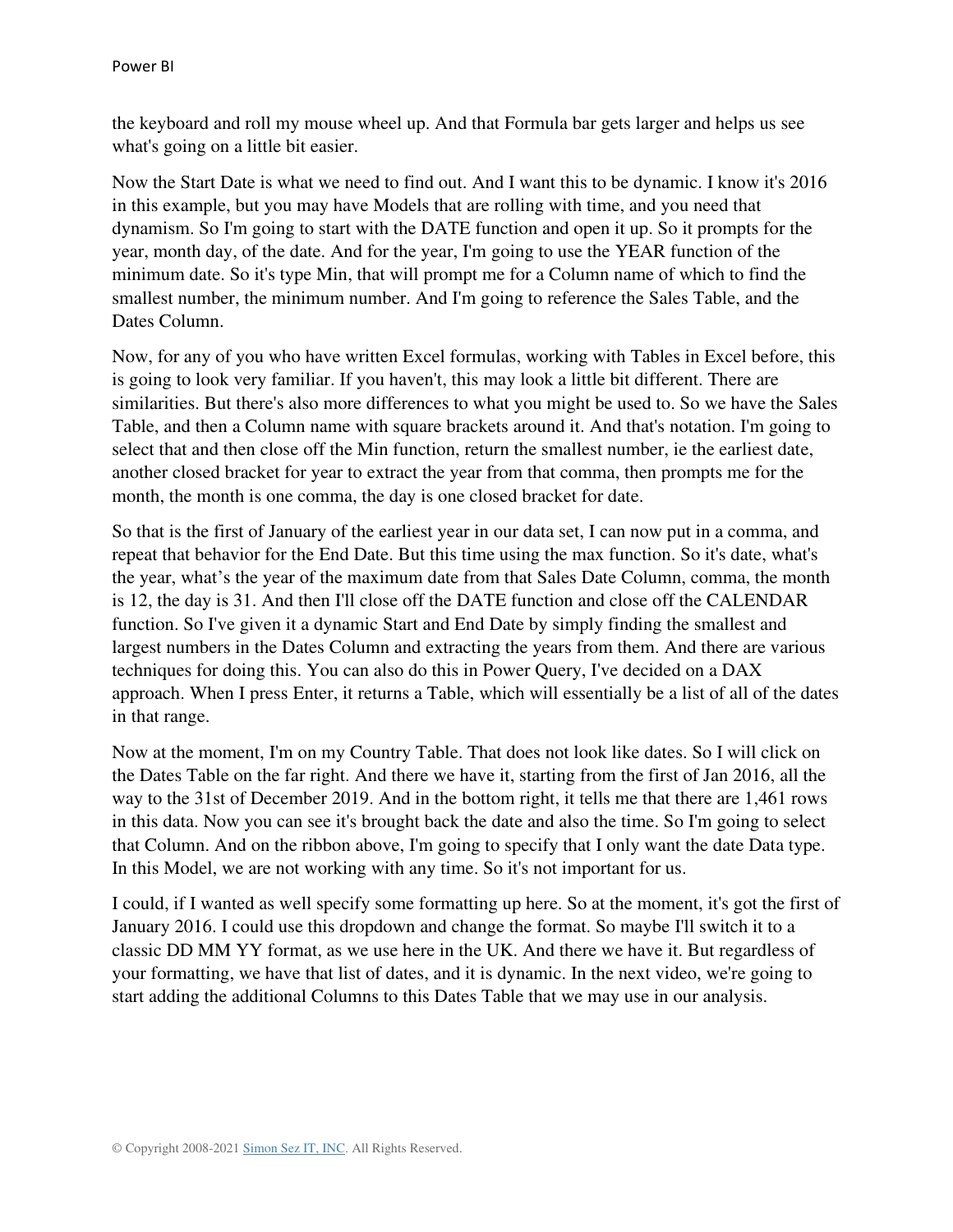### <span id="page-26-0"></span>**Video: Additional Date Columns**

**Alan:** In this lesson, we will create the additional Columns in our Dates Table that we may want to use in our Report. Now, we're going to be using DAX here, creating Calculated Columns.

There are two main types of DAX formula, Calculated Columns, which we're using now, and Measures, which we cover in the next module. So let's look at these Calculated Columns. We've seen a DAX formula returning that list of dates that Table. And if I return back to the Home tab, there is also a button for New Column. So if I click on that, now we need to use DAX, for our Column, much the same way as the previous one.

Now, this first one will be for the year. So I'm going to call it Year = and nice and easy, it's going to be the YEAR function. And I'm going to use the Date Column that we just created. Now, even though the Date Column is right next to where we are right now, I'm going to reference the Date Table, and then the Date Column. And that may sound a little bit strange, why I mentioned the Dates Table, because we are in the Dates Table right now. Why does that benefit us? Why should we bother?

Well, the way that the Date Field looks with the square brackets around it is exactly the same as what a Measure looks like. And we'll see that in the next module. For the moment, just take my word for that. So because they look the same, it's always encouraged to put the Table name before the Column name. Because then, people looking at your DAX will know it's a Column and not confuse it for a Measure. So it's (Dates[Date]), and that when I hit Enter, will return the years from the Column next to it. Let's go for another new Column, we've got a few to add here. Next Column is going to be for the month.

Now I'm going to call it MonthNumber, because that's what it's going to do. And we're going to use the month function. Probably no surprise there. And it's Dates Table, Date Column, very similar to before, so going through at a reasonable speed. And now we have the Month Numbers. Now the next Column is going to be something a little bit different. Because this time, I want the MonthName, such as January, April.

Now for this one, I'm going to use a function called FORMAT, which converts a Value to text in a specified number format. And the Value is going to be the Dates Table Date Column again, comma, but the format will be to show the word. So I'm going to open up some double quotes, and put three M's in there. Now if I put four M's, it will be January and September. But when it comes to the Report, I don't really need the full Month Name. And often we're trying to conserve space. So, the three letters will suffice.

Just to demonstrate this, if I do put four M's in, close off those quotes, close bracket and enter, then we will get the complete name. But if I select that Column, take out one of those M's and press Enter, now we have the shorter name, and that's what I want. We could if we wanted create two Columns, one with the short version and one with the long version. But that will do for now it's new Column. So now we want the day. So I'm going to call it Day. And it's simply the DAY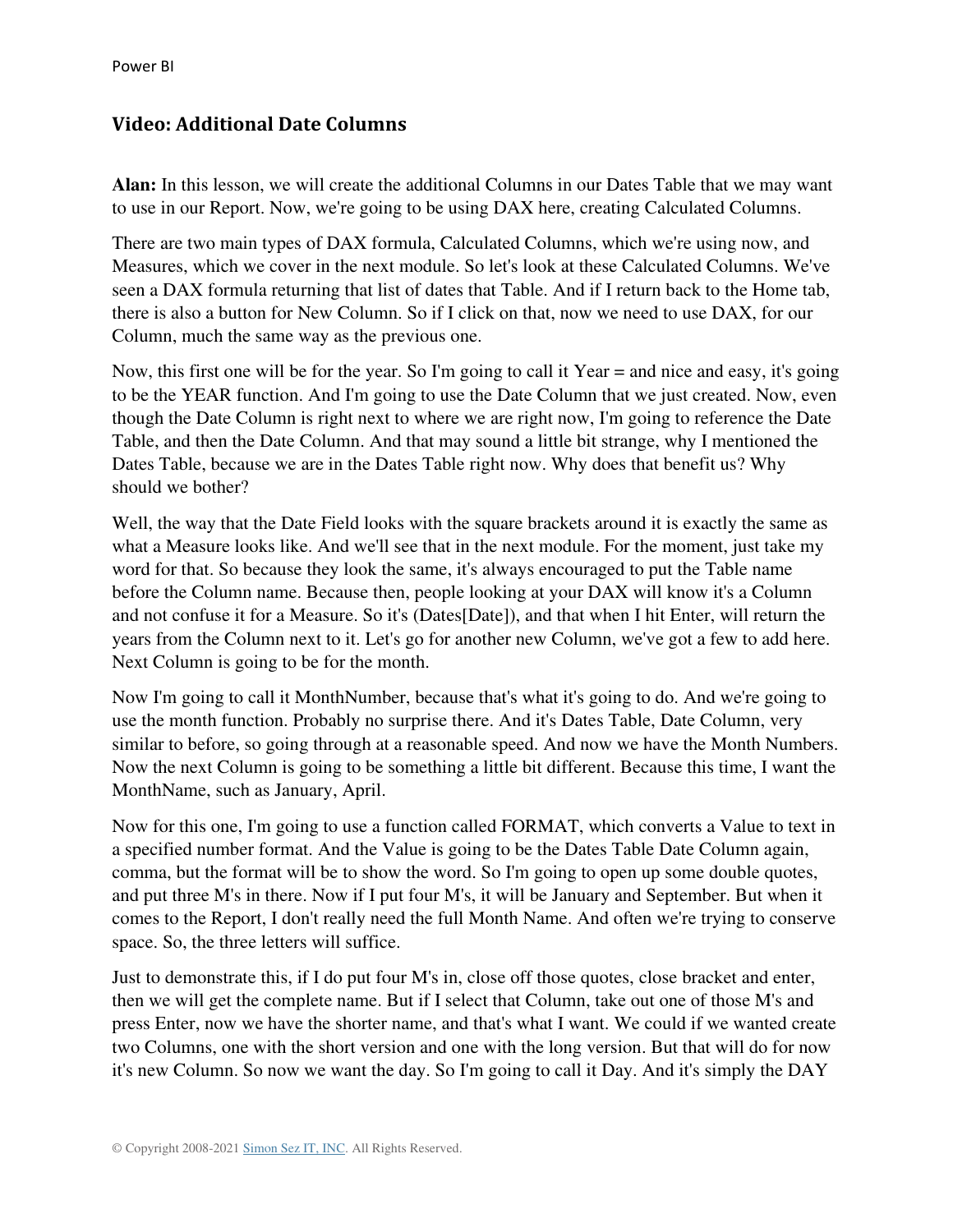function. Based on that same Table we keep using, the same Column we keep using, so that's the day of the month, like the first and second.

What we now want to do though, is find the day of the week. And we're going to find the number first of all, so new Column. And we're going to call this one WeekdayNumber. And we're going to use a function called WEEKDAY. Now the really good thing is that some of the functions we've been using here, like YEAR, and MONTH, and now WEEKDAY, actually exist in Excel as well. So for those of you who may have used these before, in your familiarity with Excel, then that certainly helps you pick up that you already know some DAX functions. At the same time, don't worry if you haven't used those, you're not a big Excel user. Because we're all learning DAX at the same time here. So it's WEEKDAY.

Now the date, I think we know what that is. But then when I put in a comma, it will prompt me for what numbering system I want to use. I would like to use a numbering system that begins from Sunday, Sunday is one, and Saturday is seven, well, maybe. But if I move to the next one down, that works with Monday being one and Sunday being seven, and that's what I would prefer to use. So I'm going to select that. And that's the second option, so puts the index of two in there, close bracket and press enter, brings us the weekday number. So the first of January 2016 was a Friday, because the fifth is a Friday. Okay, new Column.

Next up, we want the Weekday Name, just like we did with the month. So Friday, Saturday, and I want the shortened version again. So let's call this one WeekdayName. And the formula will be FORMAT on the Date Column. And the format is going to be three days. Don't forget to use your double quotes around it. So just like we did with the month, that's going to bring back those shortened versions of a Weekday Name.

Now for one final Column in here, because we could go on adding quarters and financial quarters, and concatenating months and years. And lots of other stuff that you do sometimes see people use. They may even have time dates put in here. For us though, I wanted my final Calculated Column to be an IF function, a very popular function. And aside from what we've just been writing, one of the more common uses of a Calculated Column. Calculated Columns are nowhere near as commonly used as the Measures we see in the next module.

Normally, when somebody mentions DAX, they're talking about a Measure. But at the moment we are building this Table out, so these are Calculated Columns. So one more Column. This one is going to be whether it's a weekday or a weekend. So I want to use the IF function to test that if the weekday number is greater than five, then it's a weekend. I'm using Saturday and Sunday as my weekend Date, which is six and seven numerically. So the Columns going to be called IsWeekend. And I'm just going to display a yes or no. So if function the logical test is if in the Date Table, remember to reference the Table.

Let me move down here where our one Weekday Number is greater than five, comma, display the word Yes. Comma display the word no, if it is not the result. If false, close off that bracket. And pressing Enter, now we have our final Column is weekend where Saturdays and Sundays have a Yes. And the Monday to Fridays have a No.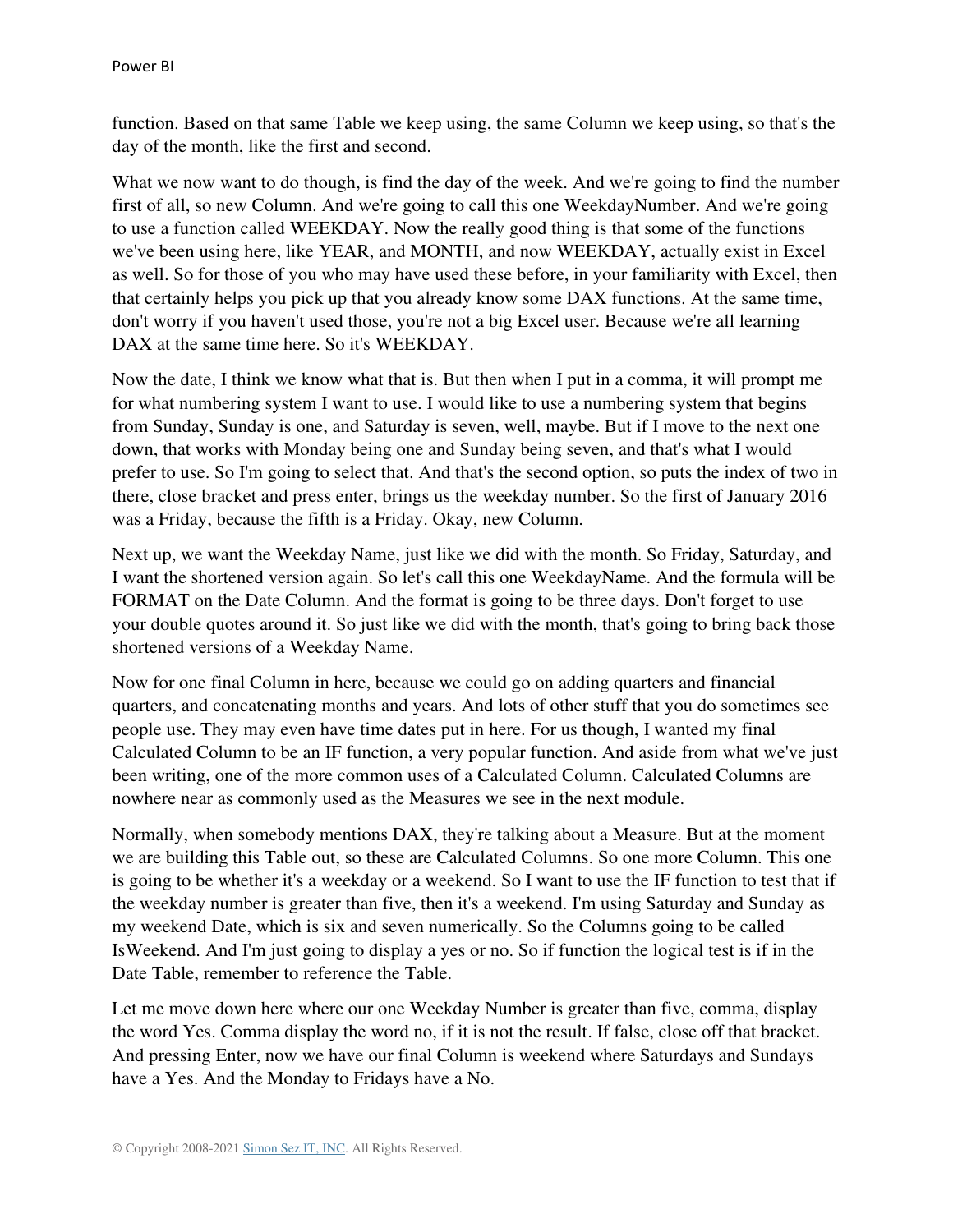And this is our Dates Table, which has got a few more things to iron out over the next few lessons and we're good to go to write our Measures.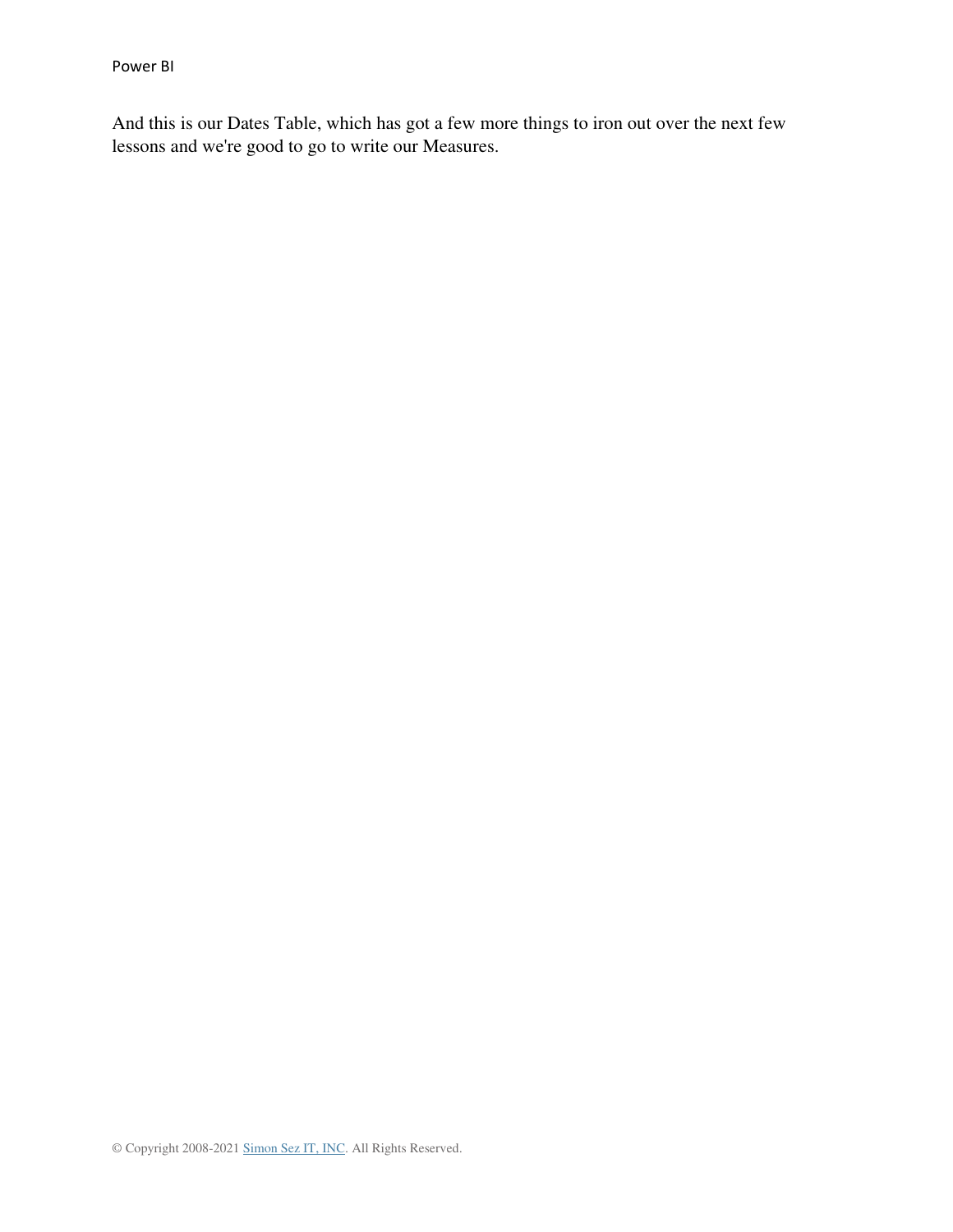#### <span id="page-29-0"></span>**Video: Sort Months and Weekdays**

**Alan:** In this lesson, we need to solve a problem that we have with the way that our Month Name and Weekday Name Fields have been sorted. Now, let me show you what I mean.

If I switch to Report view, and if I insert a Visual, such as a Table, and then over in the Fields list, if I use the Month Name in the Values area, then you can see that they're not sorted in the correct order. They are sorted in A to Z order. So April is first followed by August followed by December. That's not the order month should be in. But Power BI doesn't know that. Software such as Excel knows that because they have a built in custom list. Power BI does not have that. But we will solve it.

Just to demonstrate if I remove the Month Name Column by clicking the X and I bring in the Weekday Name Column instead, then we have the same issue. It starts from Friday followed by Monday, followed by Saturday. So they're in A to Z order, and not in the order that Weekday Names go. So let's switch back to Data View. And I'll begin by selecting the Month Name Column, that sort that one first. And up on the ribbon, go to Column tools. In here, there's a button called Sort by Column, and I can select from the list the Column to order it by. And this is where we want MonthNumber.

I can say that those words should be ordered by those index numbers in Month Number. I can now do the same to the Weekday Name. If I select Weekday Name, Sort by Column, WeekdayNumber, and that's why I've used those numeric Fields. I could use them in a Report, but I'm more likely going to use words just March or Sunday. But I've included those numbers in the Dates Table to drive the order of those names.

Now if I switch back to Report view, I can see that those Weekday Names are in order. And if I go and remove Weekday Name from that Visual and add in the Month Name, then they are also in the correct order.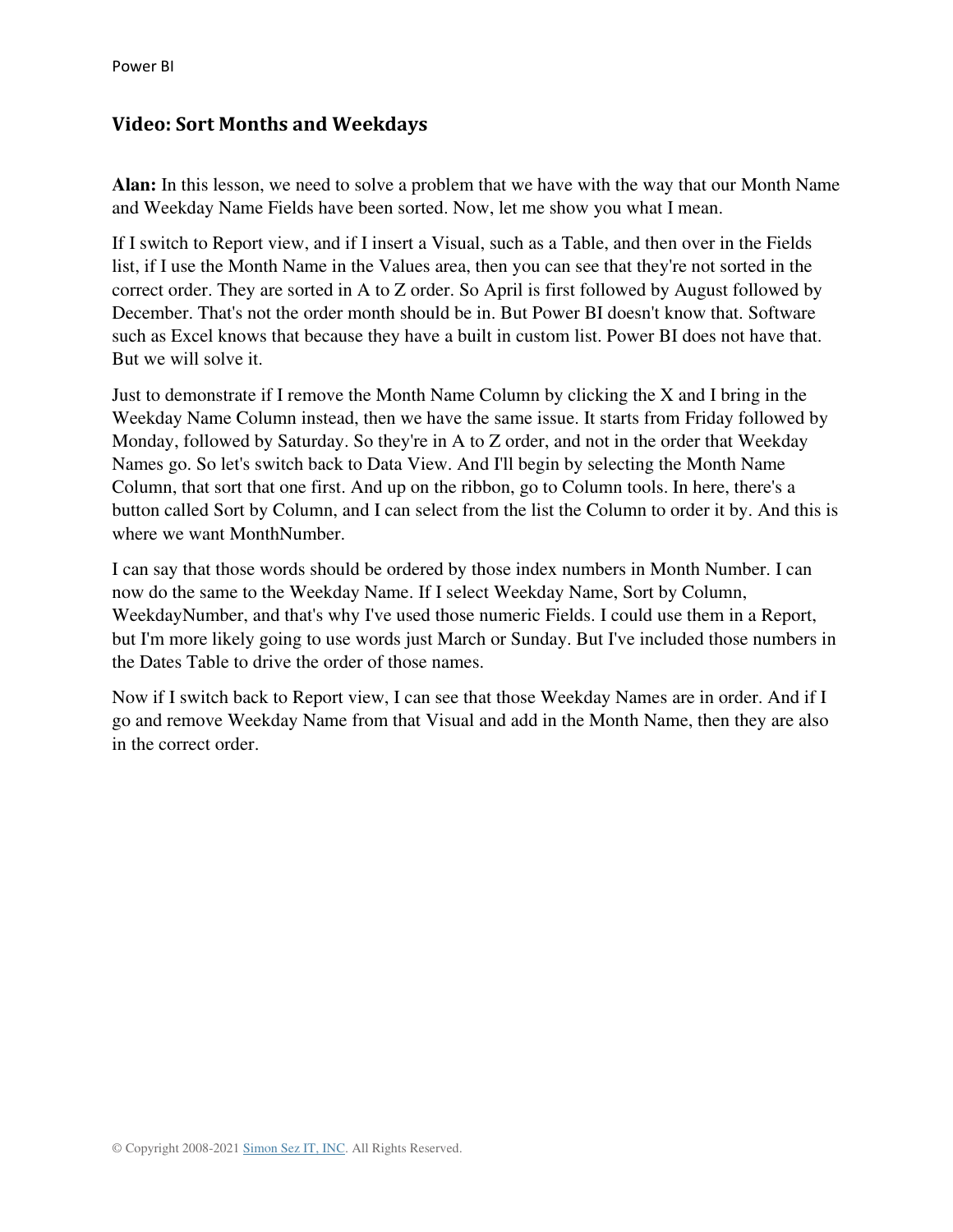### <span id="page-30-0"></span>**Video: Mark as a Date Table**

**Alan:** With our Date Table now set up and working, we need to tell Power BI to use it. And we do that by marking it as a Date Table. I'm in the Report view at the moment. So if I click on Data View on the left, make sure that I'm on the Dates Table, which I am.

And in the ribbon, the Table Tools tab, where we can see the button to mark as Data Table. If I click on that button, and choose to mark this Table as the Date Table, a window will appear prompting me for the Column that contains the dates.

So from that dropdown list provided, I will select the only Date Column in this Table, which is Date. That is validated successfully, and now I can click Ok. And that is done.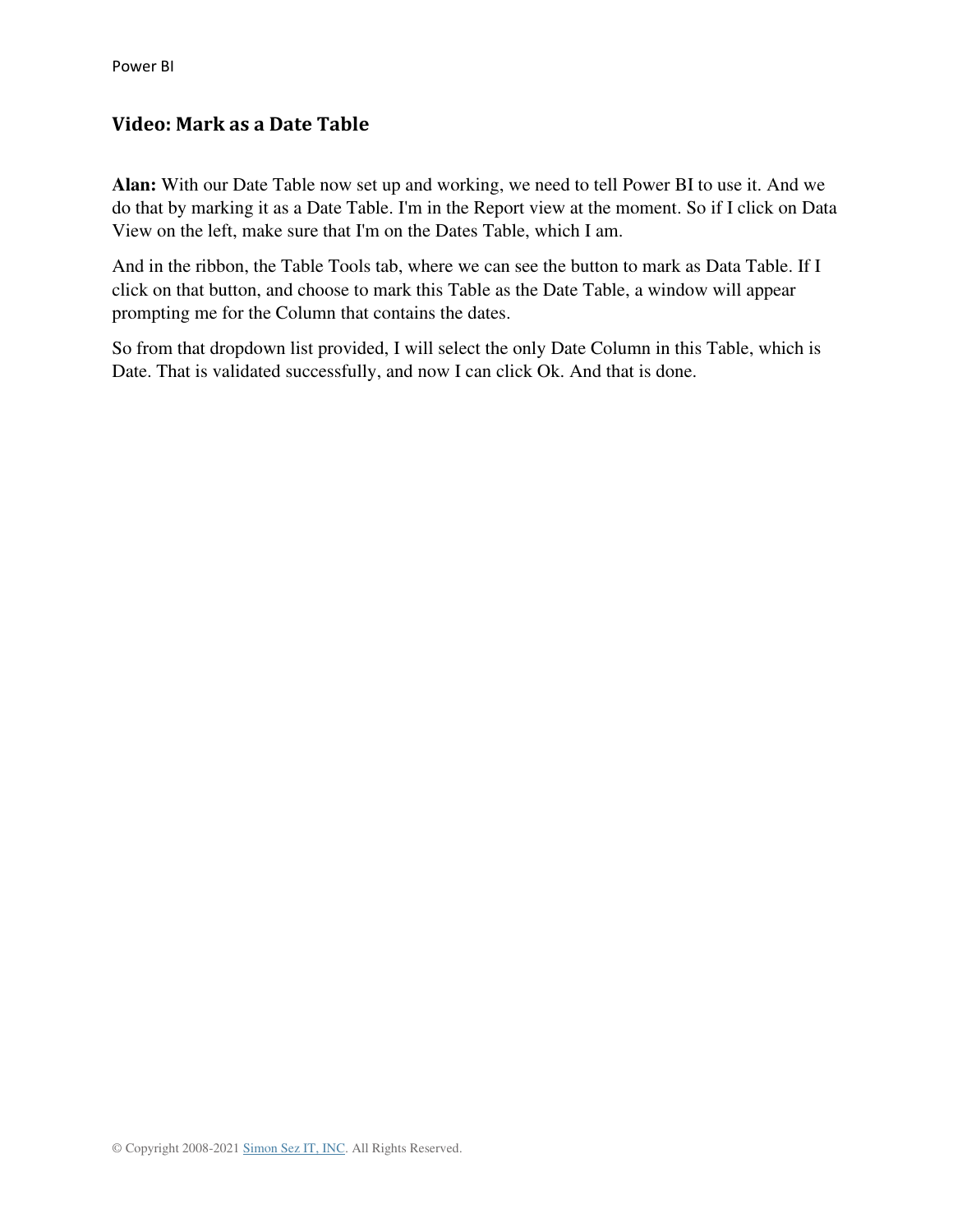### <span id="page-31-0"></span>**Video: Hide Fields from Report View**

**Alan:** Now that we have our Model set up, in this lesson, we are going to hide some of the Table Fields. At the moment, if we look over to the Fields pane on the right, and I expand some of the Tables, such as Sales, and Products, they contain all of their Fields. But not all of these Fields are going to be used in our Reporting.

A lot of those Fields are ID Fields that were necessary to create those Relationships, but I may not be using them in my Visuals. So they can be hidden, just to declutter that Field list, and make our lives a little bit easier, which I think everybody appreciates. Now, this is easiest done in the Model view. So if I switch to Model view, so we can see all the Tables already expanded. And we can also select Multiple Fields at the same time in here. So let's look through our Tables.

Starting with Country, we have the Country name and the Country code. I think both of those are useful, and could be used in Reports. But then we have the Country code Field again, in Location. And that's important because it's establishing the Relationship. But I don't need two Country codes. I'm also not interested in the Location ID, the Location is sufficient here, the ID was just an index that we created in an earlier lesson. So if I click on Country code, hold Control, select Location ID, and I'm going to hide those from the Report view. So we're just doing some final tidying up here.

We then have the Products Table, Category Product, and the ID. Once again, I don't need that ID, let's hide that from Report View. And you can see, they have this little icon of an eye crossed out to indicate that they're hidden. Then we have our Sales Table here. Now a lot of that information can go. I don't need the Date, or the Location ID, or a Product ID. Indeed, I don't even need the Amount. So I'm going to select each of those Fields, I'm going to keep the Order ID, there's a possibility that an order ID could be used within some kind of Visual. But the rest of them I'm going to hide.

We don't need the Amounts Field. Because in the next module, we're going to create some Measures with all of our calculations. And I'll still be able to reference the Amount Field, it just won't appear on the right to be used within any Tables or any Charts. You can always come back here at any time and unhide these Fields if it's a mistake at this point. Now something else we may notice being in here is that our Dates Table is not connected to any of the other Tables.

So let me drag it into play a little bit more. And I'm going to click and drag from the Date Field in Sales, up to the Date Field in Dates, to create that Relationship between the two Tables. Remember, you can hover your mouse over the Relationship line, just clarifying that the two Date Fields have been used. Within the Date Table, I'm going to hide the Weekday Number and the Month Number Fields.

They were important, they enabled us to sort the Month Name Weekday Names in an earlier lessons, but I have no plans to use them in any kind of Visual. So, our Relationships are set up, we've decluttered it by hiding certain Fields. So if I was to switch over to the Reports view, which is where we generally spend our time when we're creating our Reports. And over in the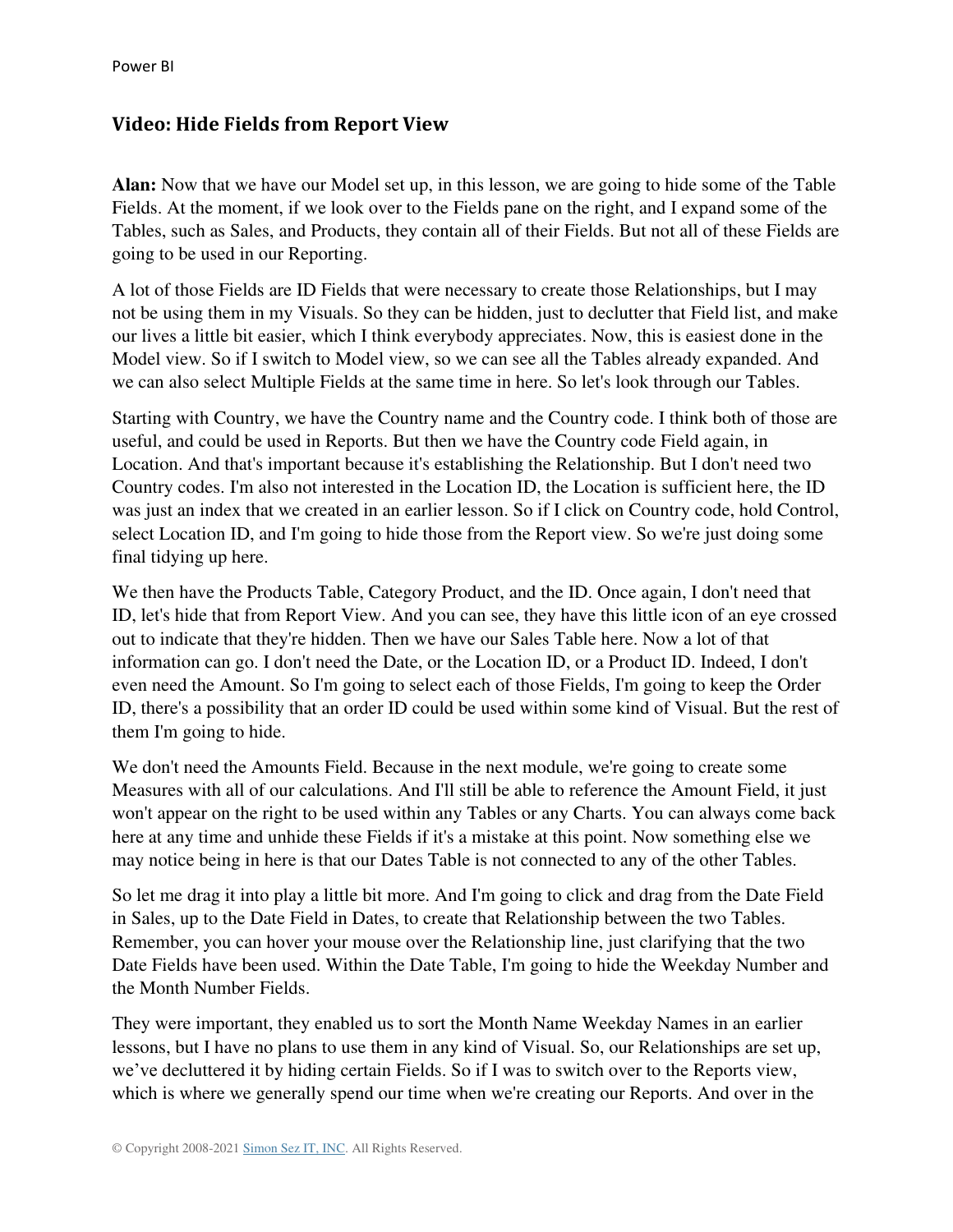Field list on the right, if I was to expand the Sales Table, there is only one Field in there; Order ID. And if I expanded the Dates Table, there is no Weekday Number or Month Number.

So we can still see them in other views like the Model view, but we can't see them in a Report view, just giving us a cleaner working area.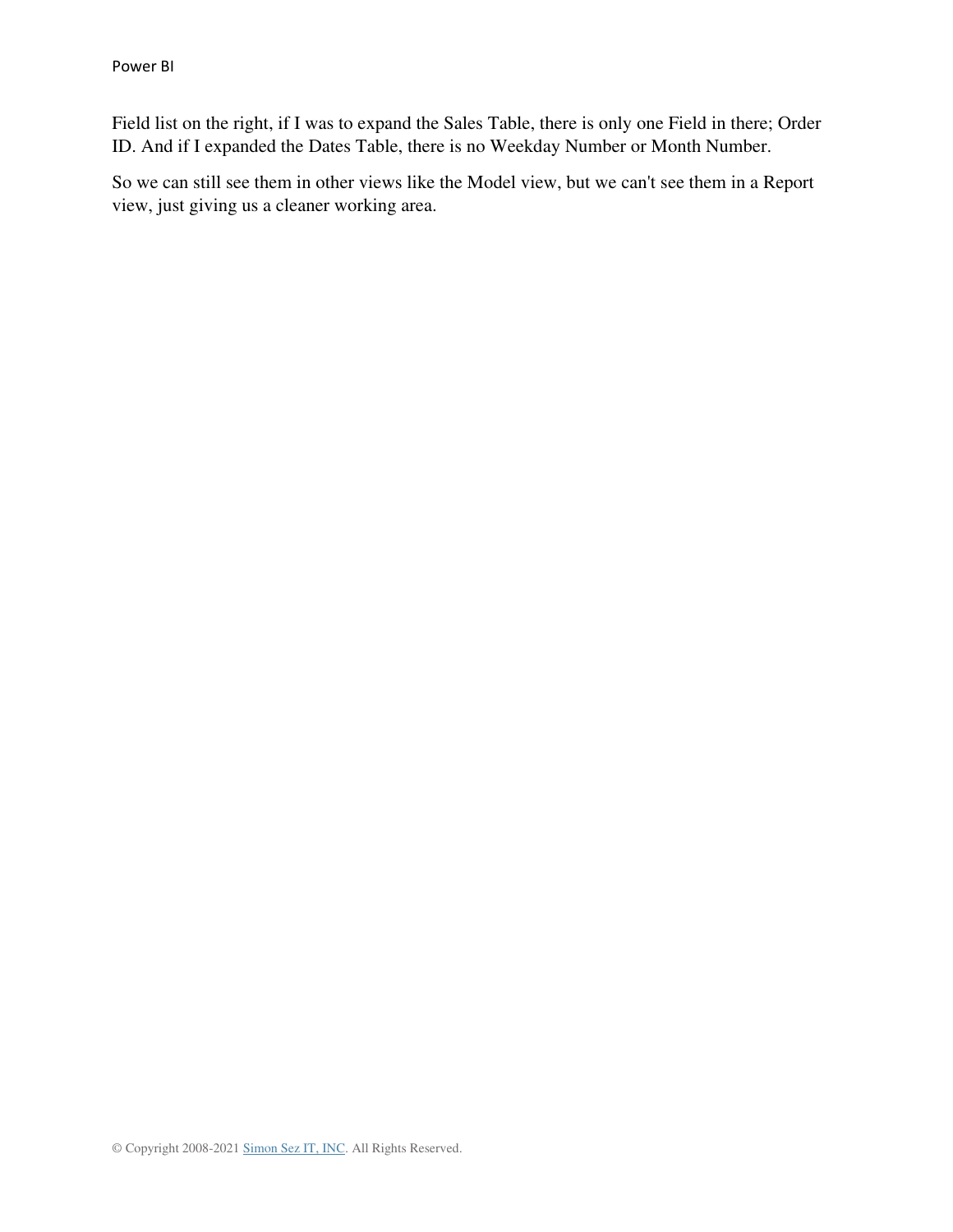# <span id="page-33-0"></span>**Video: Practice Exercise**

**Alan:** Hello and welcome to the practice exercise for the data Modeling module. Go ahead and open file 3-7-practice-exercise and follow the instructions provided.

There is a completed version of this Power BI file named 3-7-seven-practice-exercise-complete for you to check your work against. Have fun.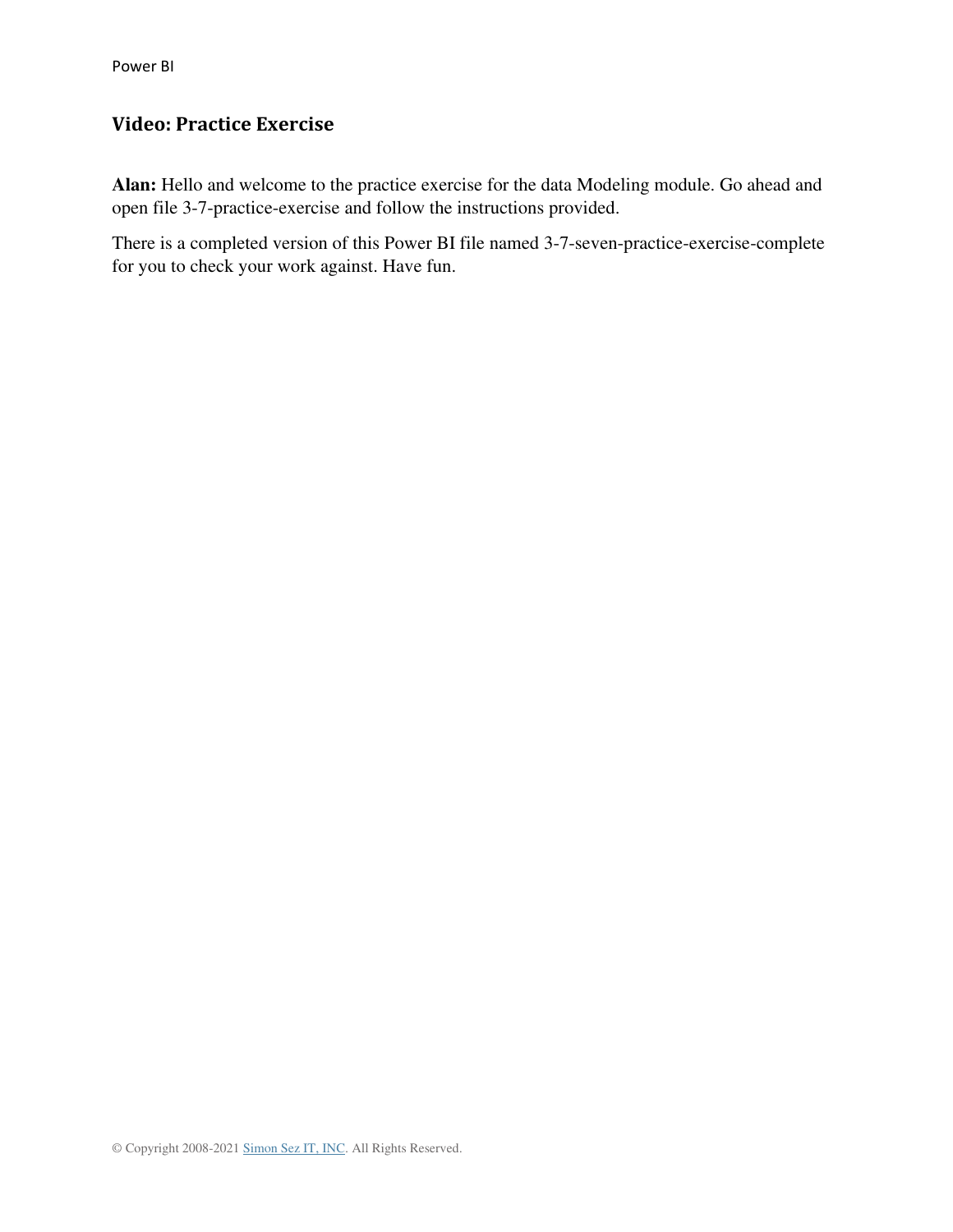# <span id="page-34-0"></span>**Section 4 – Total Revenue**

#### <span id="page-34-1"></span>**Video: Total Revenue**

**Alan:** In this lesson, we are going to write our first DAX Measure. Now we have written some DAX, so far in this course, to create that Dates Table, and the different Columns that we want to use. But now we're going to create a Measure, not a Calculated Column. So this is an aggregated value.

And for our first example, we are going to simply sum the Amount Column from the Sales Table. Let's just quickly have a look at this. If I click on the Data view, and come over to the Sales Table, there is the Amount Column for each order, and we want a total of that. Now coming back to the Report View for a moment, I did use that Amount field in this first Visual, this Table where it's breaking down that total by Category. So you might be wondering why I would create a Measure, when I've demonstrated that I can achieve results without it simply by dragging the amount field in.

And there's a few reasons for that, by creating a Measure, I have that single calculation, which I can then use multiple times. But it is only one calculation. Whilst when I move the Amount field into that Table, and potentially a chart or two or another calculation, then I've got multiple different calculations on the Amount field going on. What it also means is that I can provide formatting in advance. So you can see in the Table that the Beverage value only has one decimal place. It's the biggest value out of the three, but it doesn't look like it because of that deceiving missing decimal. Now I could format that Column. But, I would have to do that every time I use the Amount field. So Measures have their advantages. Let's look at creating one.

I'm going to begin by clicking on the Sales Table on the far right, so that the Measure is created inside that Table. Then, up on the ribbon, we want a New Measure button. Now I can see one now under the Table Tools Tab. But that New Measure button is found in quite a few different taps. If I clicked back on the Home Tab, it's in here as well. If I click on New Measure, that will open the Formula bar, just like before. And remember, I can hold down the Control key and scroll my mouse wheel up to zoom in on that Formula bar and make things a little bit clearer.

Now the name of this Measure will be Total Revenue = and probably no surprise here that I'm going to use a Sum function. Just like in Excel, DAX also has a sum function. So if I double click on Sum here, that will prompt us for the Column name. And that is the Sales Table Amount field. So even though I've hidden the Amount field, and we cannot see it in the Field list, on the far right-hand side, it is available for use in our calculations. If I choose the Amount field, close of that bracket, and press Enter, that is that Measure created.

Now before I go any further up on the ribbon above, we are now on a Tab called Measure tools. And I have the opportunity to provide some formatting. I can see it is already in a Currency format. But if I want it to be more specific, I have this little currency symbol button. And I could switch this to Pound Sterling or into Euros or any specific currency symbol that I'm interested in.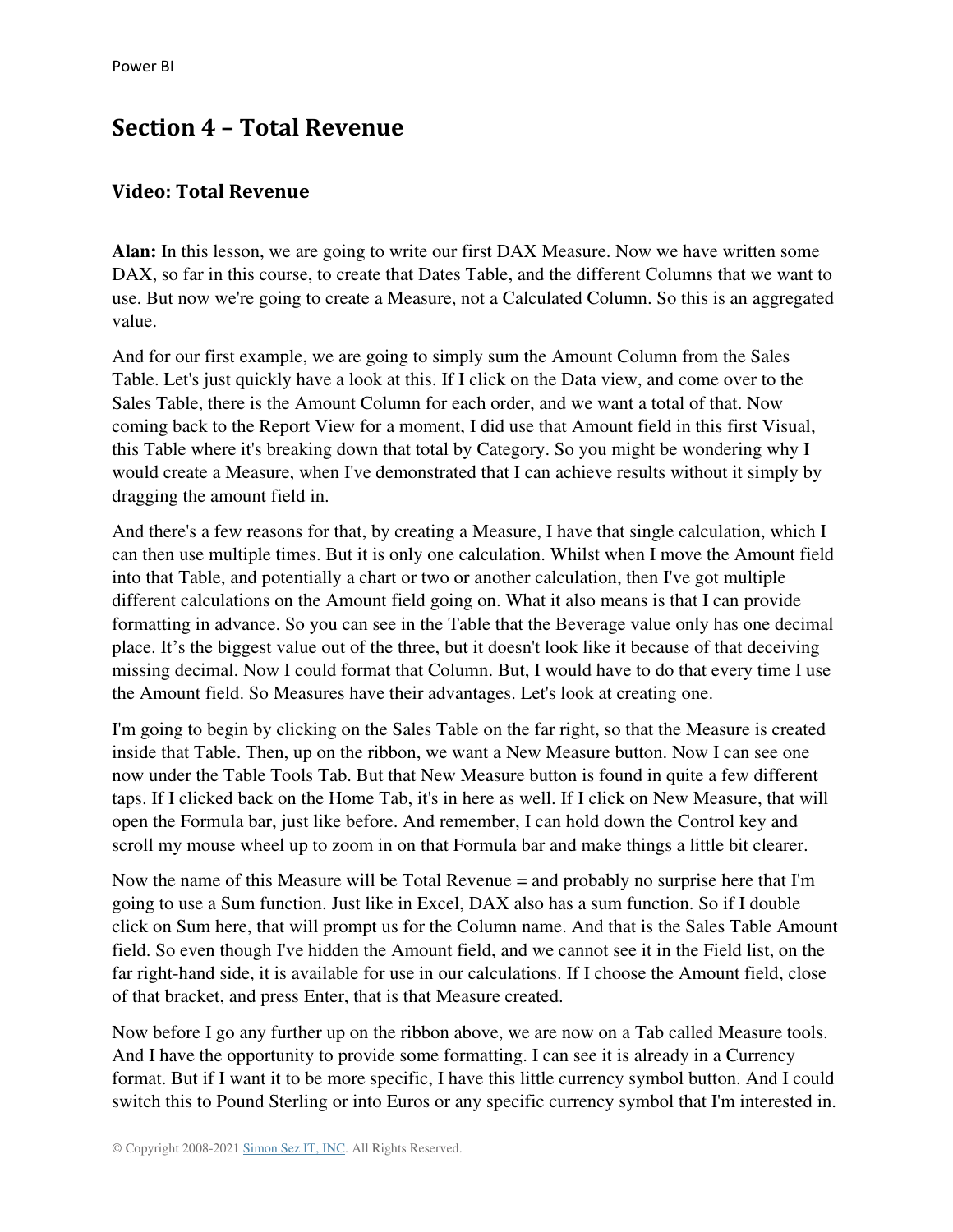I'll put this into my Pound Sterling. And then we also have the option for wherever we want to show decimal places or not. And I'll keep this as two decimal places. Now I selected the Sales Table before I created the Measure. So we can see on the right-hand side that it has been created within that Table.

However, looking back up to the ribbon, if I had made a mistake there, there's a nice dropdown list where I can choose what Table that this Measure should reside in. So I could use that dropdown to move the Measure if I've made a mistake and inserted it into the wrong Table. So with that done, let's test this out. If I click on my Report to clear the Formula bar, and then if I click on that first Visual, that Table, and over in the Visualizations Pane, I'm going to remove the Amount field from the values area and replace it with my Total Revenue Measure.

You can see that Measures have a Calculator icon to identify them. And if I drag that into that values area, I get the exact same result as before, although you can see Beverages does have two decimal places, sort of formatting is done in advance. I can even come and select the next Table down where I have Month names. And I could go and drag my Total Revenue Measure into there as well. And now we can see the overall totals by month. This is for all of the years at the moment because I don't have any year filter being applied. But it does demonstrate that our relationships are working.

As I'm using Data from the Sales Table, the Dates Table, and the Products Table at the moment in these two Visuals, but also I've used that same Measure twice. However, it is only one calculation.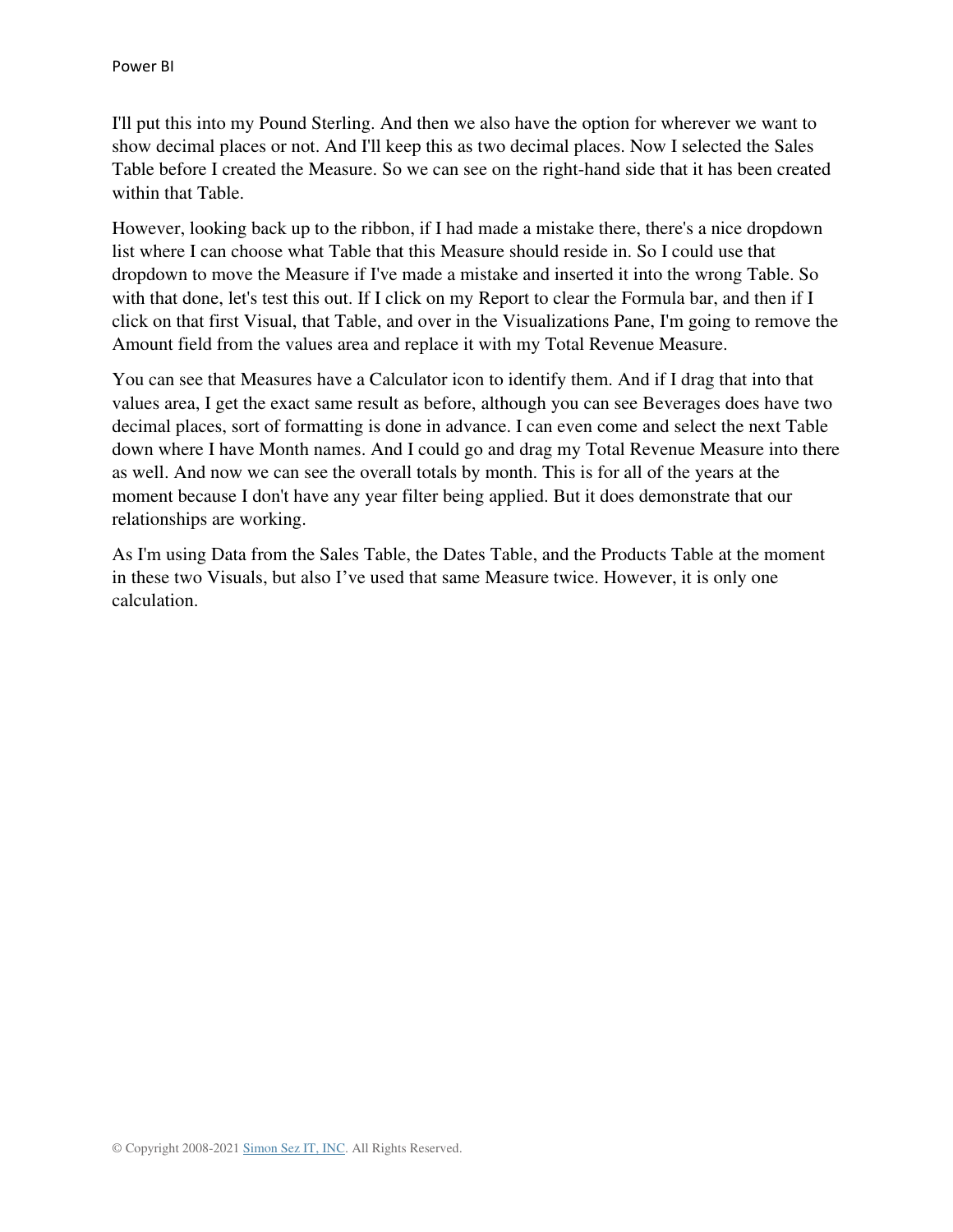## **Video: COUNTROWS**

**Alan:** The second Measure we are going to create will be to find the total Number of Orders that we received. And for this, we will use a function called COUNTROWS to count all of the rows within our Table. And that Table is going to be the Sales fact Table.

Now my Sales Table is currently selected. So from the Home tab, if I click New Measure, and the name of the Measure will be Number of Orders, let me zoom in on that Measure, we will use the COUNTROWS function. And that function will simply prompt us for the Table name, which is Sales. And as simple as that, close bracket and press Enter to run that Measure.

Directly above the Formula bar, I will provide the formatting is a whole number already, which is correct. But I will click on the 1000 separator, comma and that Measure is created. To see it in action, if I select this monthly Visual, and over on the right-hand side, I'm going to drag the Number of Orders Measure into the values area. And let's just expand the size of that Visual so that we can easily now see the Number of Orders in there in addition to Total Revenue.

It's always a good idea to test your Measures out directly after creating them by throwing them into some kind of Visual like that.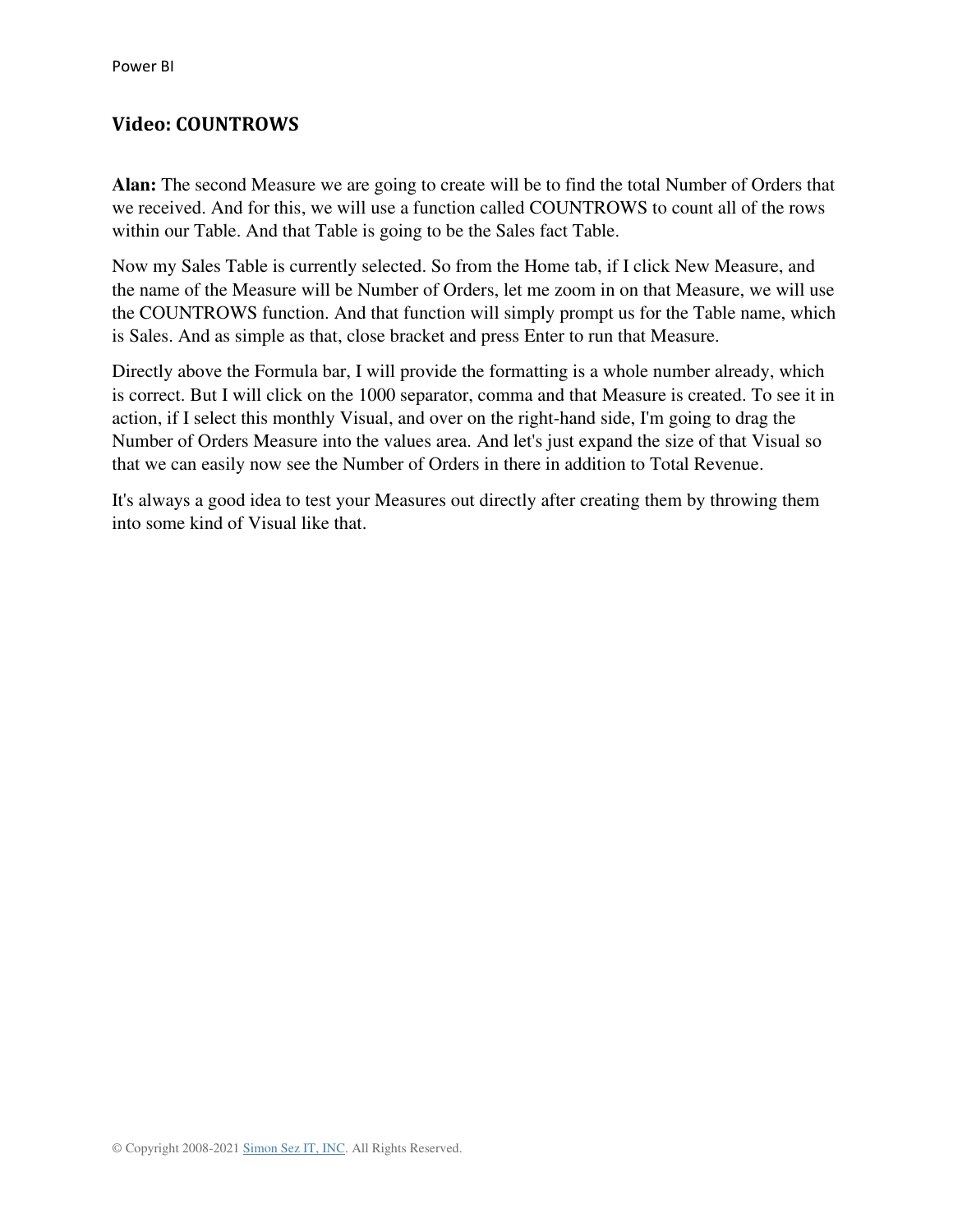## **Video: CALCULATE**

**Alan:** Now for our next Measure, we are going to see a function called CALCULATE. And this is possibly the best and most useful function in all of DAX. We want to use it here to total the revenue for the weekend Sales, and also another Measure to Total Revenue for Sales, not at the weekend.

Now the Calculate function can do a lot more than what we're going to go into in this course. It's extremely powerful with its ability to remove or change filter context. All we want to use it for here, though, is to create a conditional sum, kind of like a Sum If function in Excel, for those of you familiar with that. So let me just check on the Sales Table to begin with, I click on Sales on the right-hand side. And then I'm on the Table Tools tab. But there's a New Measure button there so I'm going to give that a click.

The Measure name will be TotalRevWeekend. And I'm going to use the Calculate function; evaluates an expression, which will be our Total Revenue, modified by it filters. So getting a little bit more technical here, especially with the explanation there. But don't let that put you off, if you're not so experienced with formulas, because the expression will be our Total Revenue Measure. Now a really cool thing about this example, is because we are using a Measure inside a Measure, and you can see the Calculator icon next to the Measure name.

And this is yet another advantage of DAX and the use of Measures over those implicit Measures I mentioned a few lessons ago is that once we have written it that one time, and it's one calculation, and we can format it in advance. But the fact that we can reuse it in other Measures, so I don't have to write a calculation to sum the revenue. I've already done that, I can just reuse it. So here we go.

Total Revenue, the comma, and then the filter is going to be if that Column that we created in the Date Table earlier. So Dates, where is that Column is weekend as what it was called. Is that = "Yes". And we need that yes, in those double quotes. I can enclose off my Calculate function and press Enter. And that's going to Total Revenue, use that Measure. But only if it is weekend says yes, I will now check the formatting. So it will be the British pounds, and two decimals, fantastic. And I'm going to click on this New Measure button. I've mentioned it's in a lot of places, it's now on the Measure Tools tab. But if it says New Measure, that's what we want. And this one is going to be the TotalRevNotWeekend, you may be able to think of more creative Measure names than me.

But this once again, will be Calculate. I could have copied the previous one. But it's nice, especially when you're learning to get some practice writing these out. So the Total Revenue Measure, comma to move on to that second argument, the first of potentially multiple filter arguments. We've only got the one, which is if in the Dates Table, the is weekend field is equal to the value of No. Let's close that off and run it. And we've now got that second Measure using Calculate. So always a good practice to test these out what I'm sure that's fine. But for this example, let me bring in a Card, which I don't think we've done on this course so far.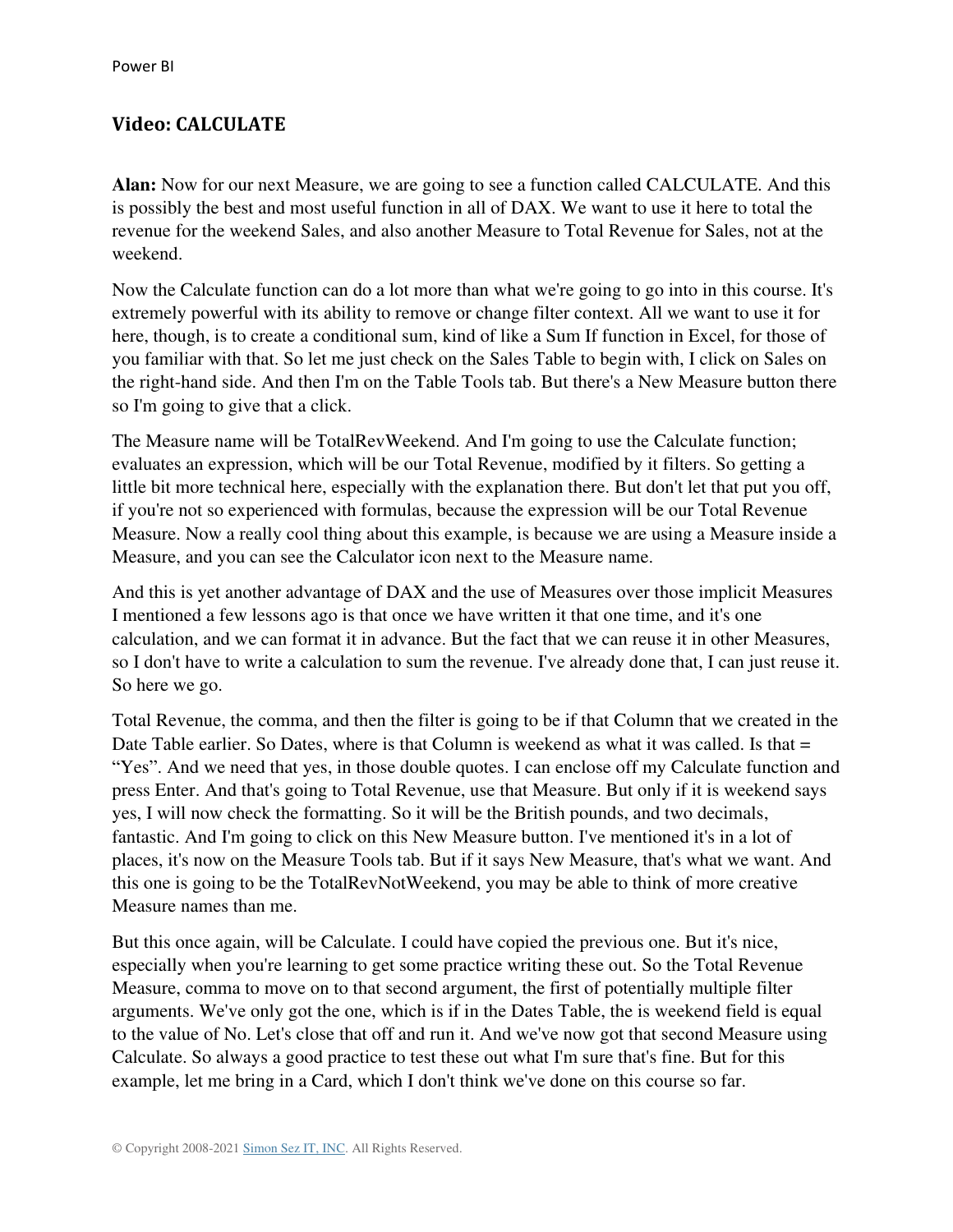Over in Visualizations, if I click on the Card icon, which is that little one, two, three rectangle, that's going to insert it somewhere on my page. Let's put it all the way down here. That's fine, but I prefer it up here. And I'll go and click one of those New Measures. Let's go for the Non Weekend to begin with. So I don't really know what numbers I'm expecting here. But hopefully with your own work you'll have a rough idea whether a three million sounds about right or not. And it does here actually, I think we've got a little over, there you go, you got 4.3 million, that's recorded as total.

So for five days in a week to bring three sounds about right. What will cement that is if I click somewhere on my page to deselect that Visual, and I go and put another card in, and let's drag that up. And for this one, I'll bring in the other Measure, TotalRevWeekend, and 1.22. So those figures are shown as millions sort of been rounded to an extent. But those Measures are working wonderfully.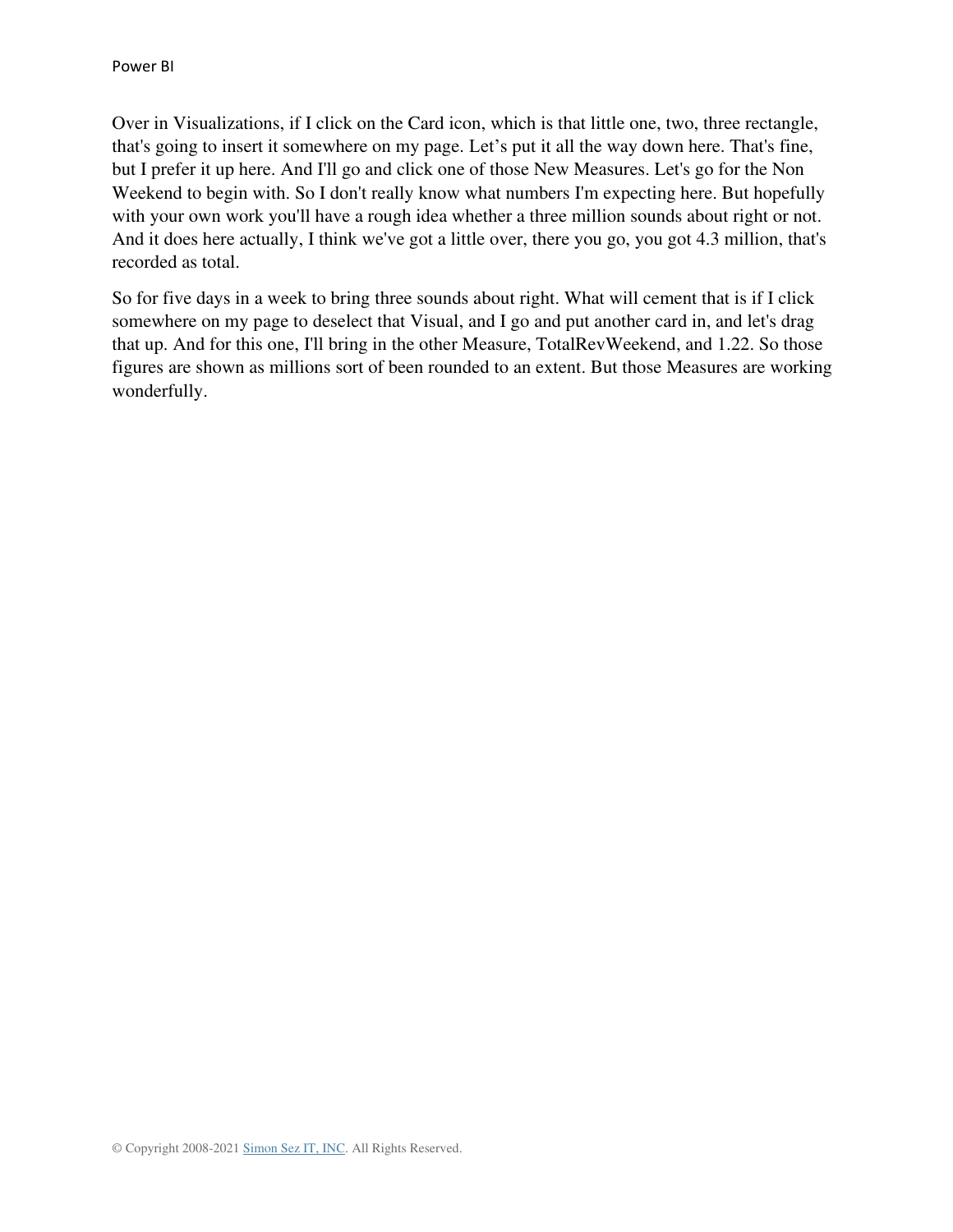#### **Video: SAMEPERIODLASTYEAR**

**Alan:** For this next Measure, we want to find the Total Revenue of the previous year. Ultimately, when we start creating our Reports, and putting our Visuals on, I would like a Report page for a year versus the previous year. And that's why I'm creating this Measure ready for that. So it will make more sense as the course evolves.

Now, there's also a few different DAX functions and techniques that you can use to find that information. For this example, I want to use a function called SAMEPERIODLASTYEAR. So I'm going to select my Sales Table and click New Measure. The name will be TotalRevPrevYear. And we're going to use our new DAX friend of Calculate, something that can apply filter context.

Now, the expression once again, is Total Revenue. So all about this revenue. But the filter context, this time, is coming from a function called a SAMEPERIODLASTYEAR, that's going to prompt for the Dates, just wants to know where your Dates are, and it can work out the rest for you. And this is why it's so useful to have a Dates Table so that these time intelligence functions know how to work. Now there is the Date Column in the Dates Table, I'll provide that, close bracket for SAMEPERIODLASTYEAR, close bracket for Calculate. And if I run that Measure, it's now added into our Sales Table.

Now this type of Measure can be a little bit harder to test. But what we'll do is if I click on this Visual, this Table with the months and a Total Revenue, Number of Orders, and over on the values area, I'm going to remove the month name, and I want to replace that if I expand the Dates Table with a year, I bring year in there. Now it sees the year as a number, so it's defaulted to Count of the year. I'm going to click this little arrow and change that to Don't summarize. So now we get those years in the Table. And I can see the Total Revenue over those years.

Now, whatever the Number of Orders at the moment, let me remove Number of Orders and bring our New Measure in instead, which is this one here; TotalRevPrevYear. Let me drag that in there. And hopefully this now shows the results. So for example, if we look at 2018, the Total Revenue in 2018 was 1.3 million, previous year was 809,000. And if you look at 2017, which is obviously the previous year to 2018, there is that same number. And this is a nice way to check that oh that is working. It is returning the right total for the previous year. Excellent. Now we have that peace of mind knowing that it works, we'll be able to use it later in one of our Reports.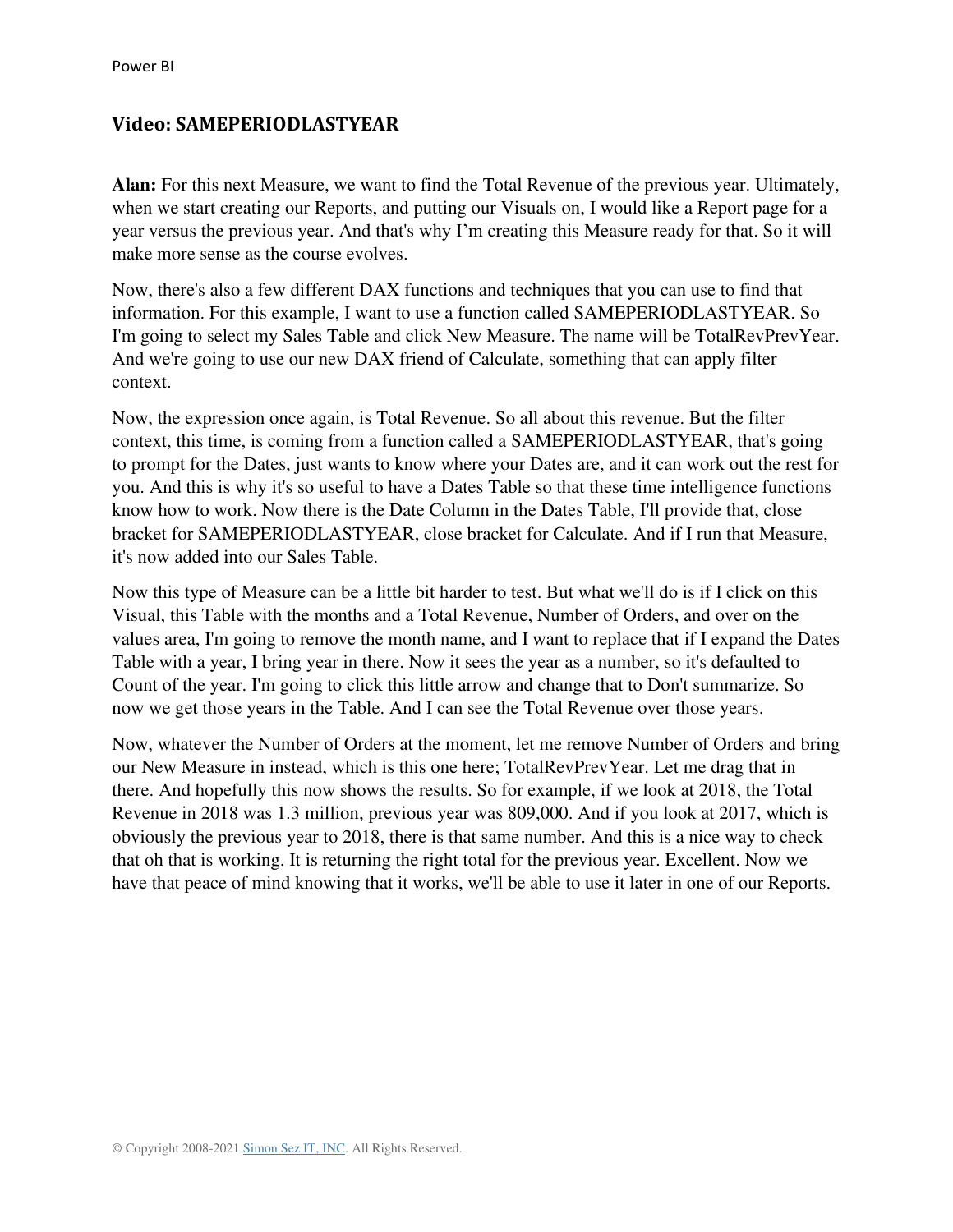### **Video: Year Difference**

**Alan:** For our last two Measures, we are going to calculate the difference, and the percentage difference between a year and its previous year, working with two of the Measures that we have already created.

So with the Sales Table selected, up, we come to New Measure. This first one will just be a real simple, what's the difference, we're going to name it TotalRevYearDiff. And it's going to be the Total Revenue Measure and subtract the other one we did. Notice how I'm calling them all Total Rev something, you can call these, whatever you like. You can also use spaces in their name, I just have a habit not to use spaces. But the fact that I have used a consistency with the words Total Rev, or Total Revenue means that as I type it out, all of my options come up. Makes it easier if I'm not 100% sure what I named it. But if I know they're in this group, I can find it. Now the one I want is TotalRevPrevYear.

Now, this might look a bit strange, the fact I'm doing a Total Revenue, takeaway one for last year. But bear in mind that there will be some context. So without using a Measure for Total Revenue, and you might think of that as the 4.3 million, it's not. Because when it gets used inside a Visual, there will be some filter context applied. In this example, I will apply a year's filter context, just like there is in that Table one screen at the moment, where the year is filtering out that Total Revenue.

So this can be a bit awkward sometimes to get your head around when you're new to DAX, using a Measure like Total Revenue, where you might think that you'll need some kind of current year Measure, but you don't. That will be the current year when it's applied. Okay, anyway, it's TotalRevPrevYear, when I press Enter, that Measure is created. And I'll just apply the formatting of Pound Sterling to decimals. And let's click New Measure to now find a percentage difference. So I'm going to name it the %TotalRevYearDiff.

And for this, we are going to use a function called DIVIDE, I could just divide two numbers with a normal division calculation. But in DAX, there's a function called DIVIDE known as the Safe Divide function, because it offers an action to perform if divided by zero. Now, that's kind of unnecessary for our example, because I know there are values. But using this as best practice, the numerator is going to be the previous Measure, which was Total Rev something, TotalRevYearDiff, that's what it was, comma, the denominator will be the previous year value. So that's TotalRevPrevYear.

And then we've got the opportunity for that alternate result. And I'm going to stick a zero in there, close off the bracket, but it's simply going to divide the difference by the previous year value, so that when I press Enter, we now have that Measure. And in the formatting above, I would like to apply a percentage to it, and I think I'll keep the two decimal places. Now to see these in action, I'm going to throw them into this Table Visual. So if I click the Table, and over on the right-hand side, let me just widen this filter pane so I can read what they're called.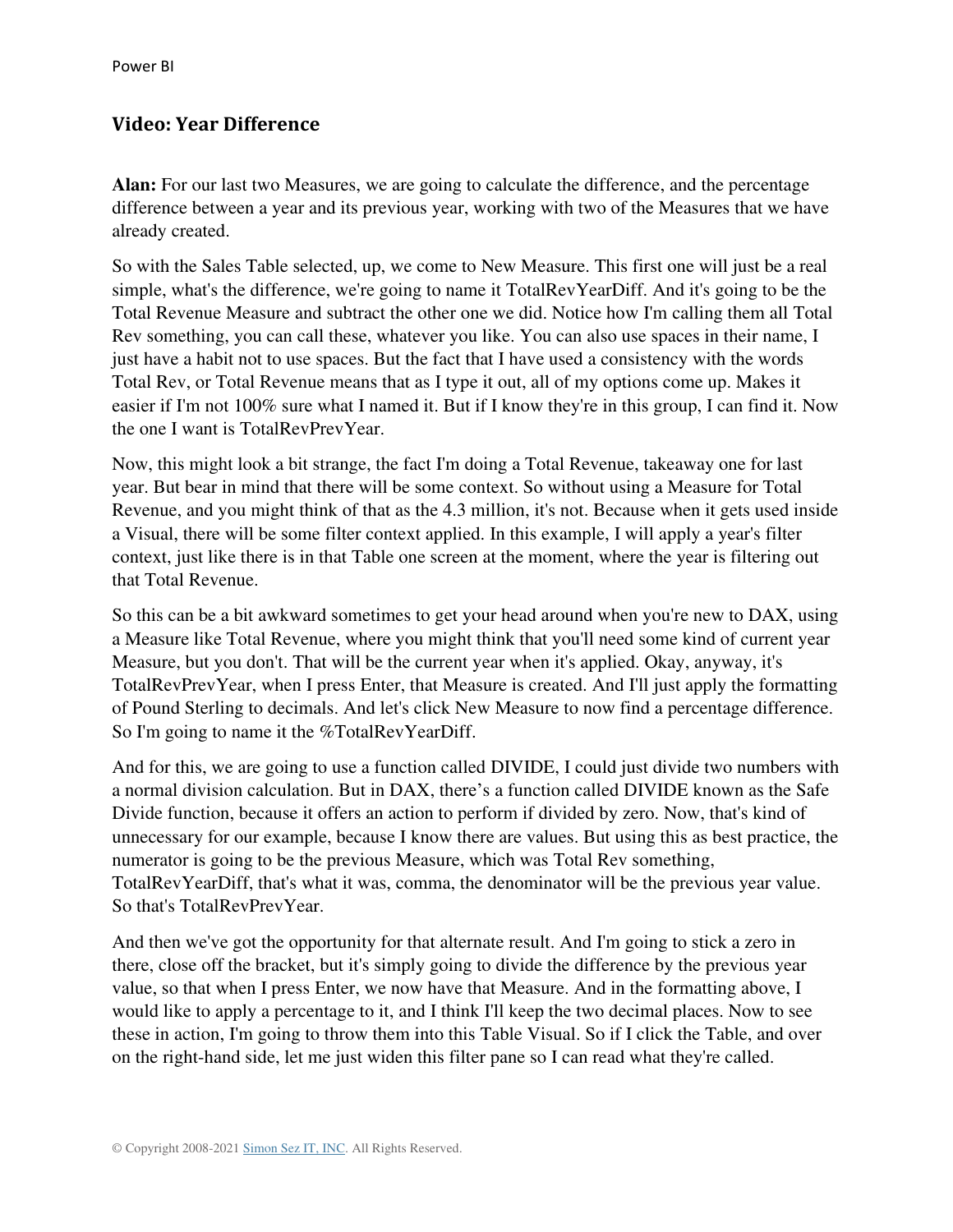I want TotalRevYearDiff, and percentage; get in now. And now if I widen this Table, there we have it. Obviously for 2016, it will look a little bit odd because there is no previous year. You can see the alternate result working and my divide function. Because there was no previous result it just displays zero, which is what I asked it to do. And then it begins to make sense. You can see for 2017, a 79,000 increase in revenue, which works out at nearly 11%.

Then a huge 2018 improvement and a much smaller, but still improvement for 2019. So those Measures all working brilliantly. It's now time to start looking at the array of Visualizations we can use, and start building our Reports with them.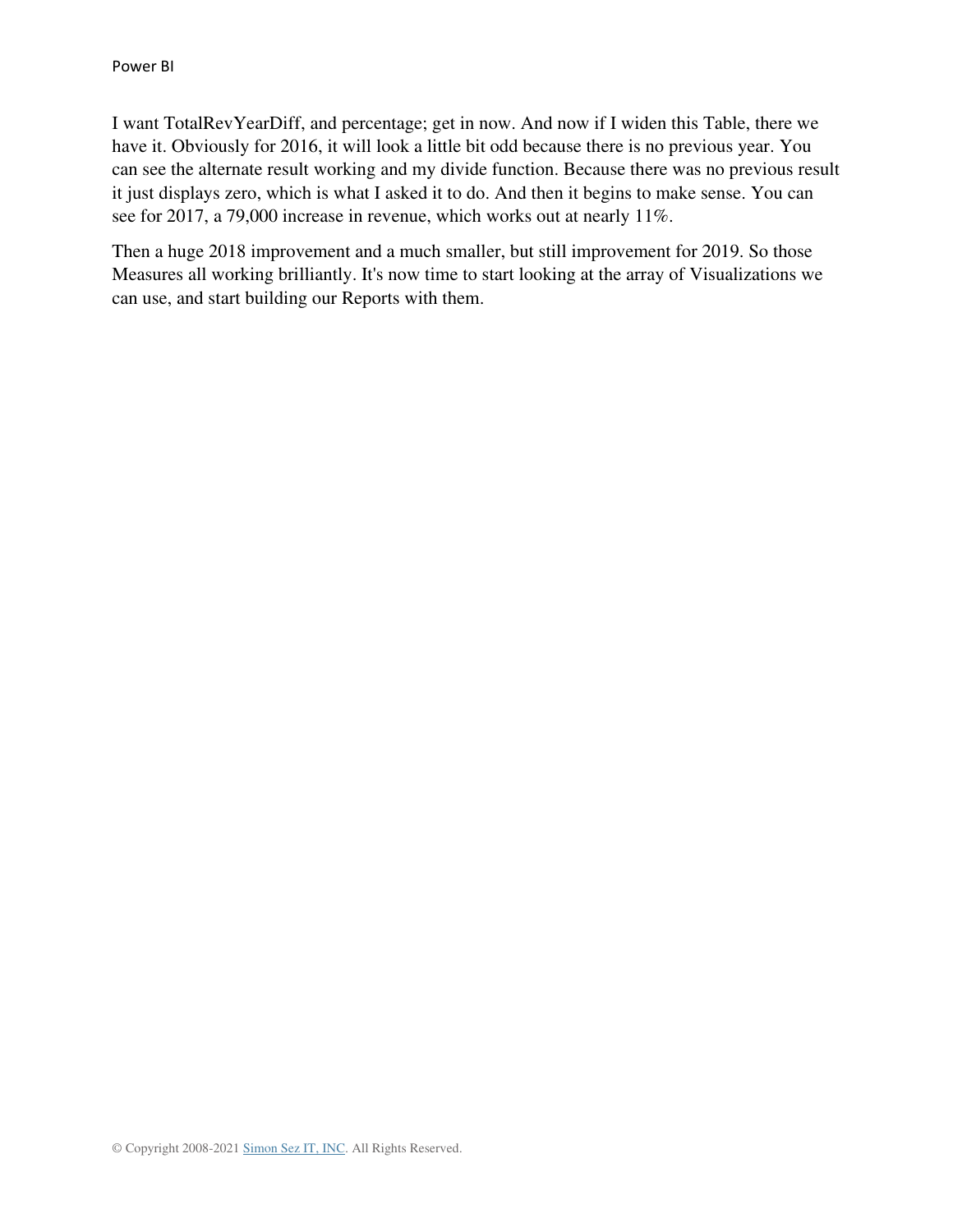# **Video: Practice Exercise**

**Alan:** Hello and welcome to the practice exercise for the introduction to DAX Measures module. Go ahead and open the 4-6-practice-exercise Power BI file, and follow the instructions provided. On the instructions page.

There is a completed version of this file named for 4-6-practice-exercise-complete for you to check your Measures against. Have fun.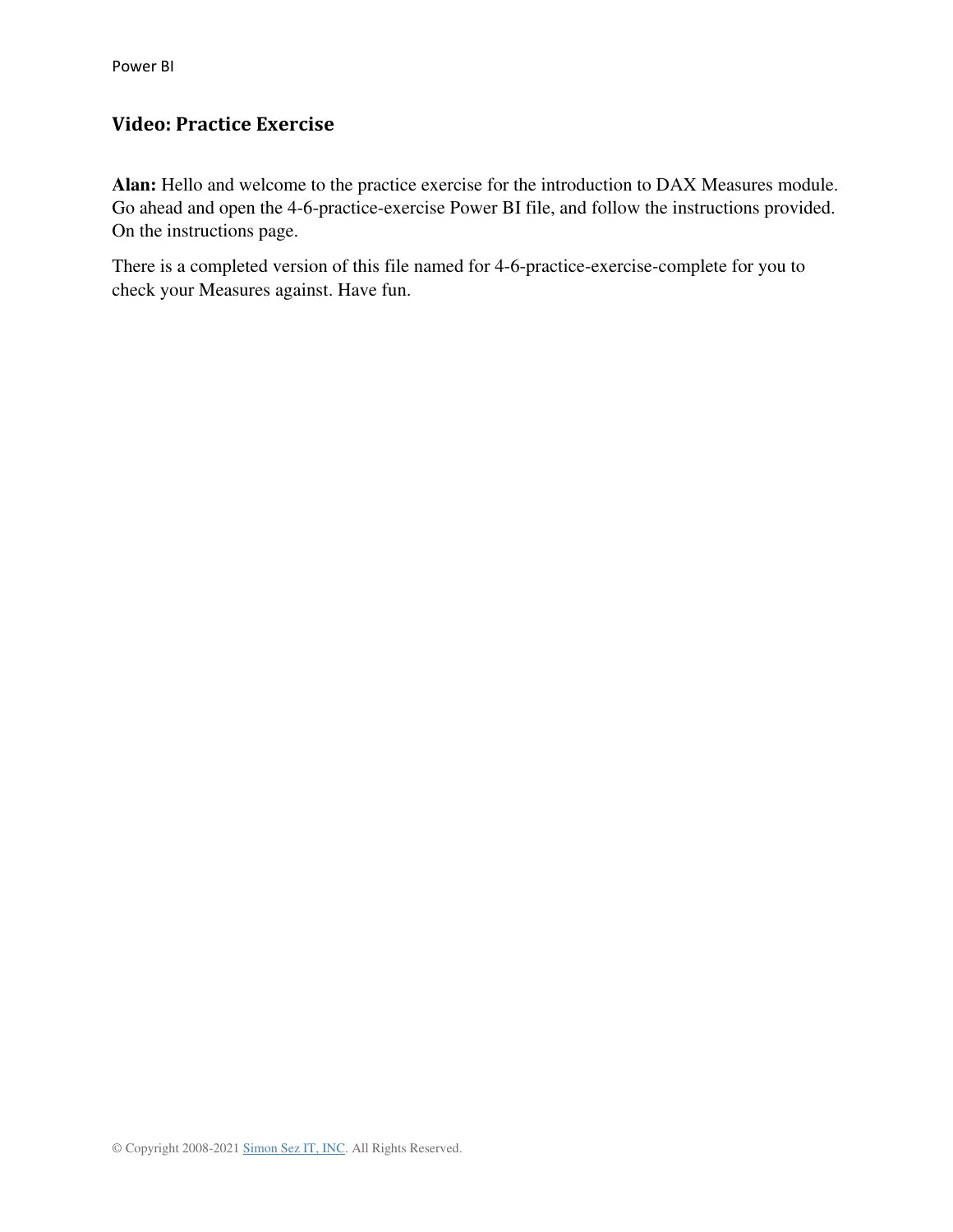# **Section 5 – Card**

# **Video: Card**

**Alan:** It is now time to start adding some Visualizations to our Report pages. And there are an abundance of Visualizations available. So, over the coming lessons, we are going to look at the more useful ones. And we are going to begin here with the Card. Let me begin by naming this page. So at the bottom, we have a Page tab, just like sheets of Excel. And if I double click on that page, I can name this Summary. And this is going to be our main Report, an overview of the business. And let's go and add our first Card.

So remember, the Card is that little 1, 2, 3 rectangle icon. And if I give it a click, that's going to dump that Card, a tile onto our Report page. I have this Field open up below. And I need to drag something in there. And I'm going to move Total Revenue into that. I can tick the box or drag it into that Field area. Or, I could drag it directly onto the tile, onto the Card. Now that shows 4.27 million in Total Revenue. I now want to do some formatting to it. And just above the Fields area where I dropped the Total Revenue, there is a little button with a paint roller. And if I click on that, for all of our Visualizations, this is where you get to the formatting.

Now the options you get are going to differ between Visualizations. And fortunately, so does some of the naming. So it's not always that clear what each element of a Visualization is. For example, in this Card, I can see it says Total Revenue underneath the Value. Now that is the Category. So you can see looking back at the formatting, that the Category is on and the Title is off. Whereas you may have thought that was the Title. Now I'm actually going to turn off the Category, because I don't want the Measure Name where I have not used spaces. And I'm going to turn on the Title, which actually appears above the Value. And now I'm going to expand that Category so that I can type in the text.

I'm going to put Total Revenue with a space. And I'm also going to center align that Title. And I'm going to increase the Font size to 16. Now let me collapse that Category so that it's cleaner to work through some of the others. And let's look at the Data label Category. So this is the Value, the 4.27 million. Now the first thing I want to do is make the Font a little bit smaller, 45 is quite large. And I'm going to have other things going on here. So you can either use the spin box arrows and move down like I am. Or, I could just click inside and type what I want, such as 30.

Now the display units, they are showing as millions. It says auto there, but that is millions. And if we click on the dropdown arrow, I have the opportunity to change the units. And I'm going to set it to None. So as I do that, now I can see the full Value in that Card. For decimal places, I'm going to set that to zero, I don't want to see those. I'm now going to collapse the Data label group. And what else should we do?

Let's add a Background, there already is a Background is on. But it's a white background. And I'm going to change that for many of these Visuals to a light gray. And then I'm going to come down to Border, let's add a Border to this to really make it stand out. I'm going to put a 3 pixel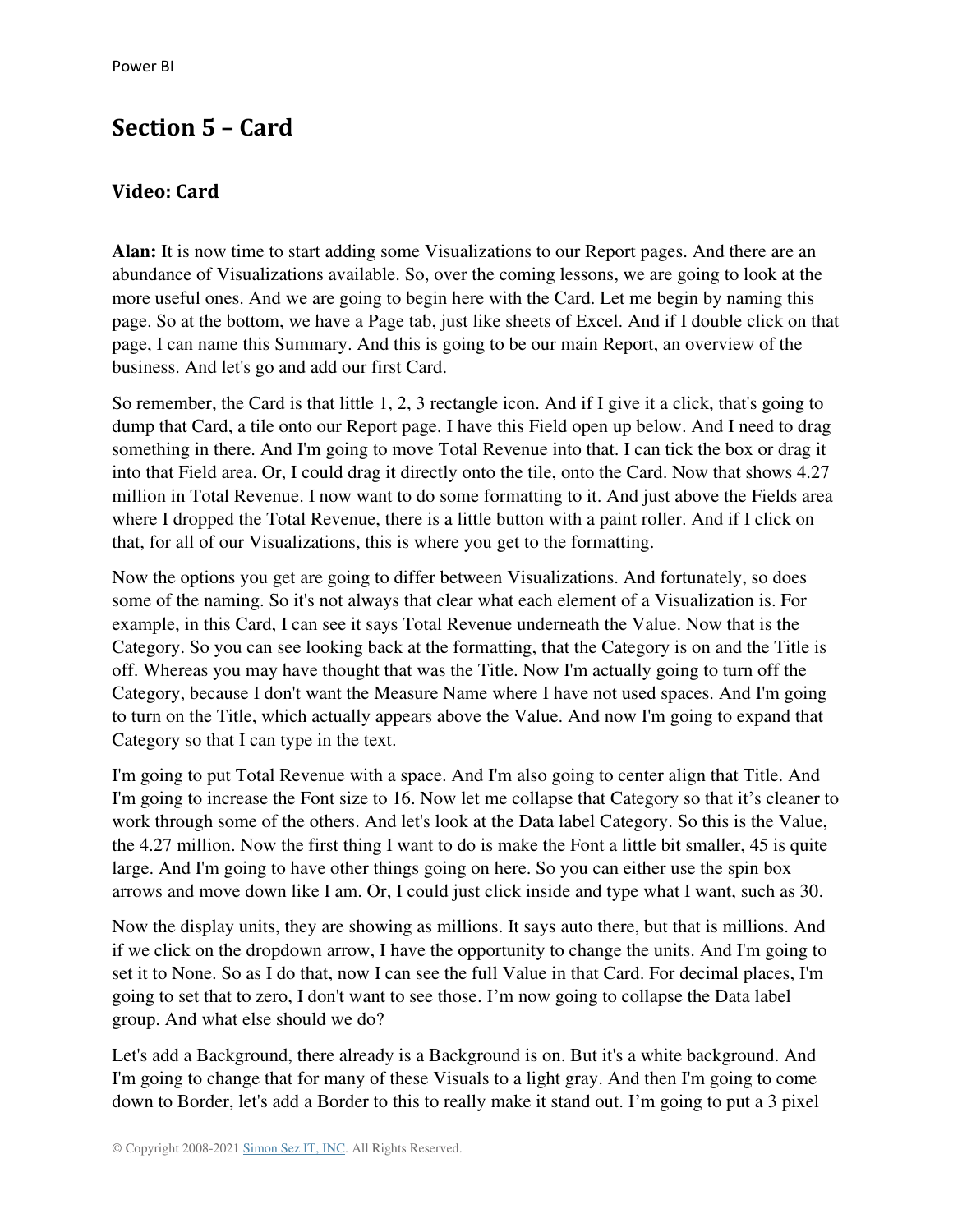Border on it, there we go. So if I click back onto my Report page, this is my Card. I now just want to resize it and move it into position as we slowly build up these Reports. I now want a second Card with the same look and feel. And this one will be for the Number of Orders.

Now what's very important here is that I have automatically clicked somewhere on the page, a good habit to have. Because if you have a Visualization selected, when you go and click on another Visualization, it will affect the one that's selected. I want to click away from that on the page, then come over and get another Card. This Card is going to be for Number of Orders. And then I want it to be formatted the same. So I'm going to click on my Total Revenue Card. And then up on the Home tab, click the Format Painter button, and then click on the Number of Orders Card, and it adopts the same formatting. That is such a useful button.

However, at the moment, it's not the same size. It also doesn't have a Title. So coming over to the Formatting area. Let's look at the Title and put in Number of Orders. Then I'm going to click on the Total Revenue Card so that I can come into the general Category and see that the width and the height is 280 and 118. So now, click on my Number of Orders. And in the general Category 280, 118 is now the same size. And I'm going to drag it to the right of the other Card. So as I click away, here we go. We have our two Cards, one for Total Revenue, and one for Number of Orders.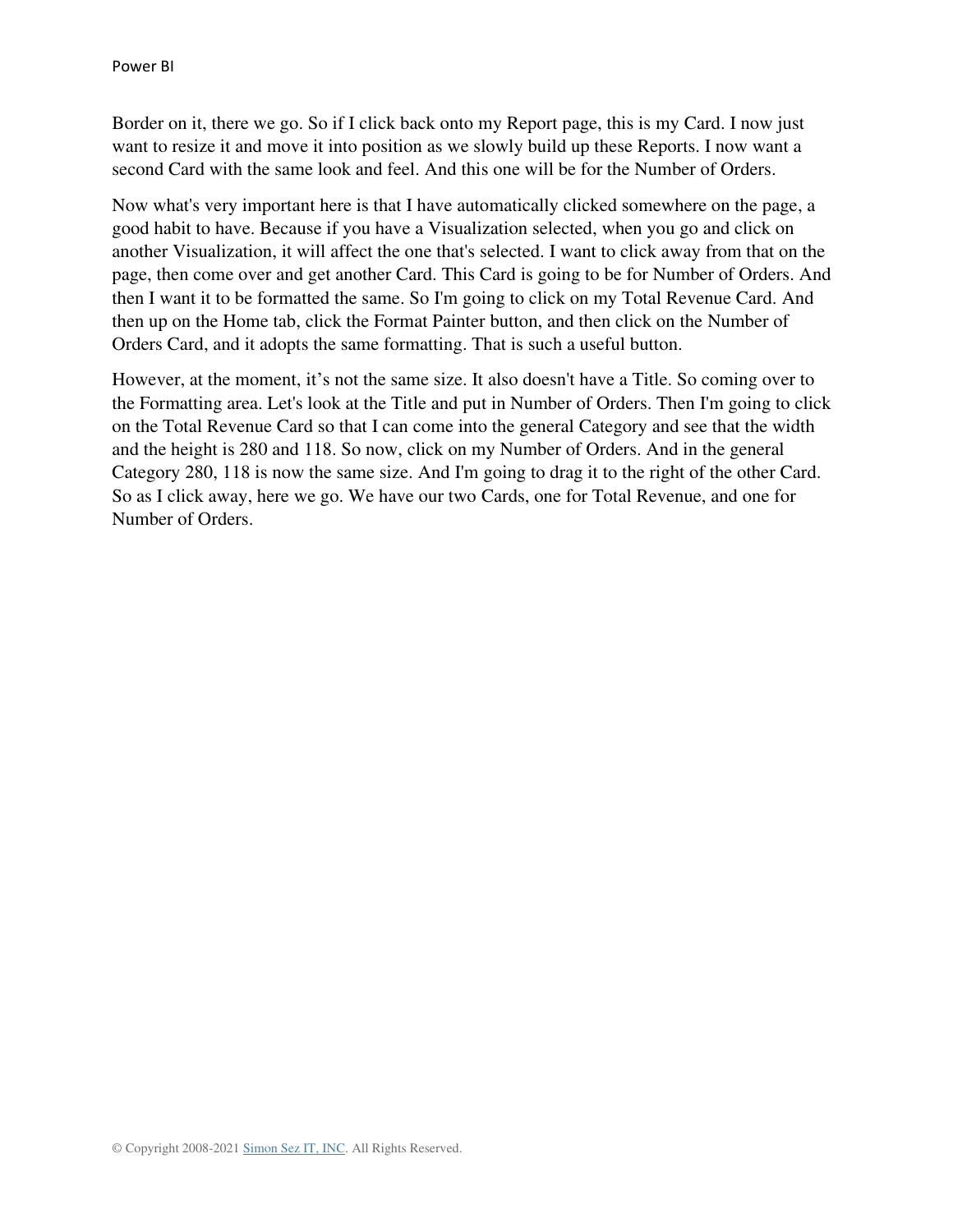## **Video: Column Chart**

**Alan:** In this lesson, we are going to add a Column Chart to our Report. So coming up to the Visualizations area, you can see that there are a few different types of Columns and Bar Charts . Now the one I would like to add is the Clustered Column , which is the fourth one in the list.

The first two are Stacked Bar and Column Charts. So if you put a Value into a Legend, it will show the contribution to that total. The next two though are the Clustered Bar and Column, which is what I want. And I would prefer the Column over the Bar in this example. The two after that are the Percentage Stacked Bar Charts. So similar to the first two, but we'll stack to 100%, rather than the total Value.

So I'm going to click on this fourth one, the Clustered Column, that will put it somewhere on my Report. And I think I'll begin by dragging that underneath the Cards, which is ultimately where it will go. Isn't it brilliant that we have these alignment guides appearing in red dashed lines? Makes you so easy to drag, resize, and align these different Visualizations to each other. So I've made it equal in width to the two Cards, and now I need to get it to do something. So coming over to the Visualizations pane, we have four different Fields: Axis, Legend, Value, and Tooltips.

Well, the Value, that's going to be the Total Revenue, so I'll drag Total Revenue into Value. And immediately that will show the Total Revenue 4.272 million as a Column. Now we need something in the Axis. And we've got quite a lot of things that we could pick from. For example, I could put the years in there. If I drag the year into the Axis, I can see the Total Revenue for each of the years from our Sales Data. Now, we also have this Legend area.

So in the Legend, I could expand Products, and maybe put Category into the Legend. And that will show me how each Category has performed over those four years. So I can see that Food was bestselling in 2016, but was overtaken by Beverages in 2017. And then it pretty much tied at the last two-years. Ultimately, we are going to use a Slicer on this Report so that people can manipulate the Date range. So I'm going to come back and remove the year from this Chart, I don't want it to be here.

And I'm going to move Category into the Axis, as I'd still like to see the Revenue of all of my categories. Now the one other Field available to us there is Tooltips. And what that is, is if I position my mouse over one of these Columns, such as Food, this little Tooltip comes up and tells me the Category is Food, and then the specific Value, which is pretty cool, because I can't see the exact Value on that Axis on the left.

But by using that Field, we can add information to this. So we could go in add the Number of Orders Measure into the Tooltips. So that when I position my mouse over a Column, like Food again, I can also see the Number of Orders. Even though it's not a Value plotted on the Chart, I can show this information into the Tooltip. So that's a pretty cool option, and a lot of our Visualizations come with the option of a Tooltip. Not all of them, but a lot of the Charts do. To finish this Chart off, I want to do some formatting.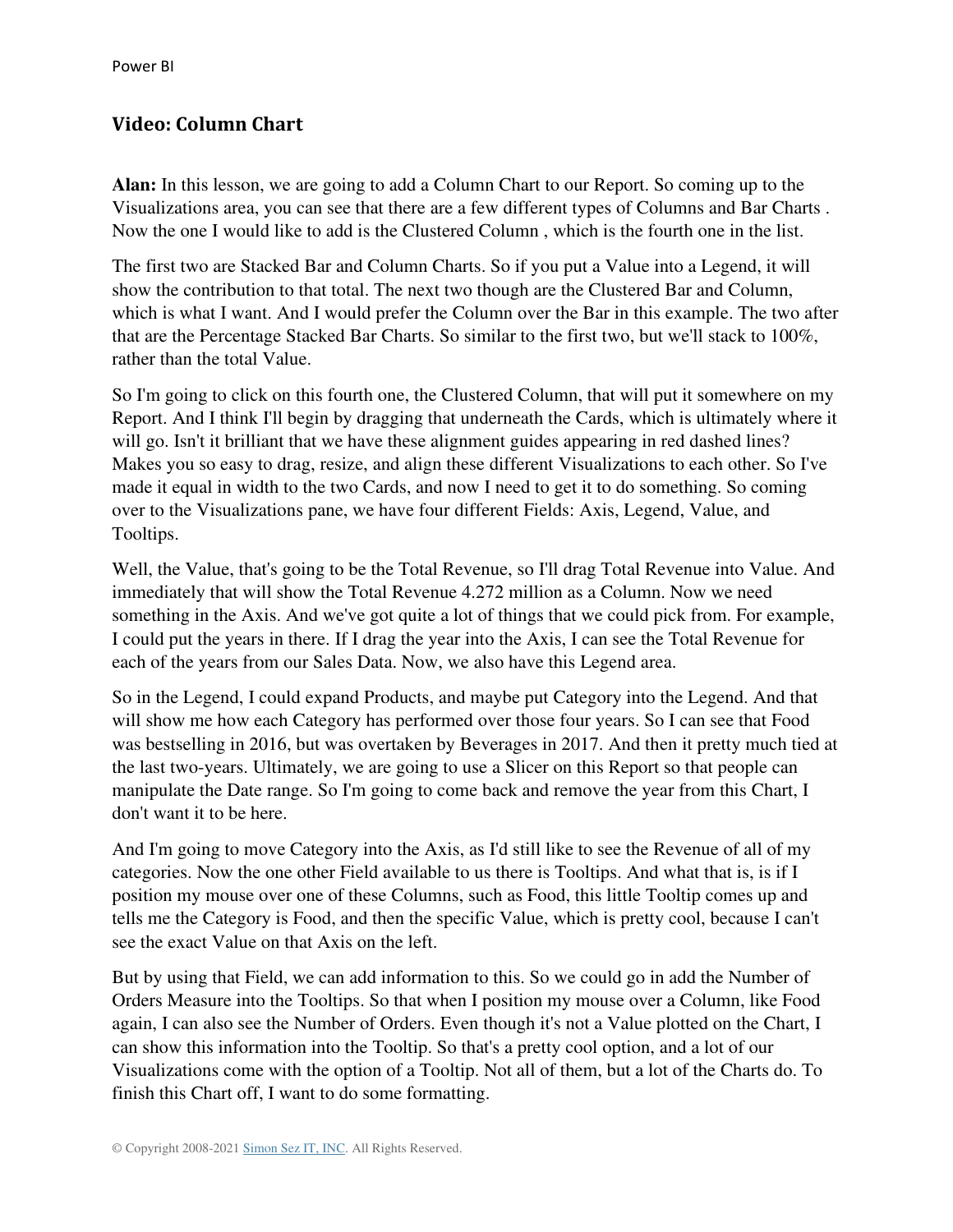So let me click on the Formatting option, and look at all of these. Now first of all, I've got a couple of warnings on the Axis. Now obviously that Chart is absolutely okay. But if I position my mouse over these errors, they are warning me about the font having to be reduced. And that I should enlarge the Visual. So, let me do that. But come back over, I'm going to make this Visual a little bit larger in height, I don't really want to change its width though, because I'm happy with it being aligned with those Cards. And now looking back to the Formatting area, I can see the errors have disappeared, and they're happy that I've been able to increase the size of the font. So very interesting that they show those errors to us.

Now, we've got lots of other Chart options here. And we're not going to explore all of them. But something I would like to do is turn the Data labels on, I think that's great. Now I can see much better guide to those Values. It's still rounded heavily, but I've got a much better idea than I did by looking at the Axis. And talking about the Axis, I'm going to turn off that Y Axis, as that label has now replaced it. Now looking at the Chart, I have labels for the two Axis, Total Revenue, and Category. Because of that, I don't think I really need the Title above. So I'm going to switch off the Title in this Formatting area as I think that's too much noise.

I've already got the Y Axis label of Total Revenue, I don't need it mentioned at the top as well. Two final formatting changes, I'm going to change the Background to the same light gray color as the Cards. And I'm going to put a Border around it of 3 pixels, keeping some consistency to the look of my Report. Now that is just a quick example of some of the options that you get with just one type of Column Chart. So as we go through these lessons of these useful Visualizations, really it is upon you to explore some of the shade gulf of settings that you get in Power BI.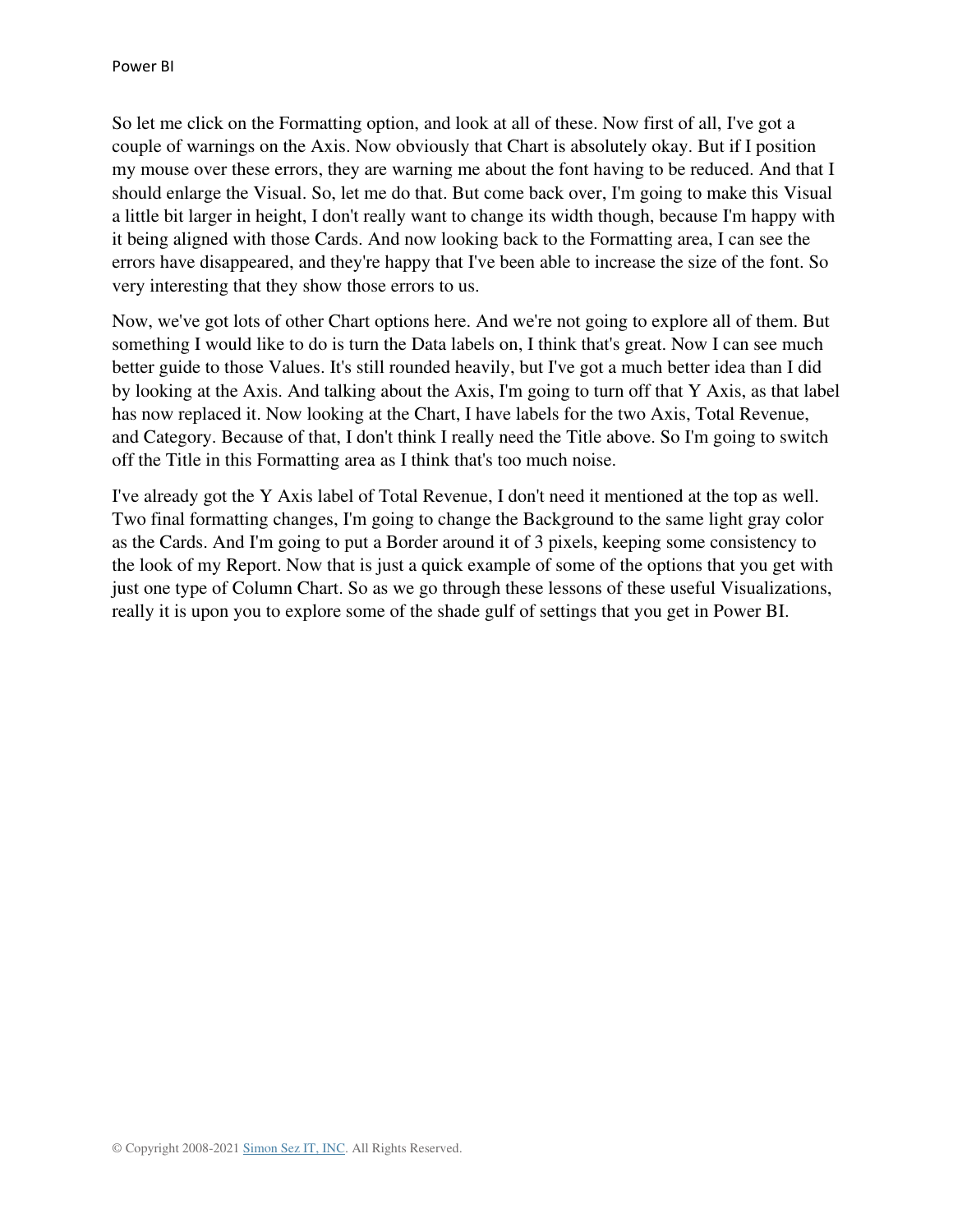#### **Video: Map**

**Alan:** The next Visualization for this Report is going to be a Map. So that we can plot the Revenue over the different Locations that we have our shops. Now in the Visualizations pane, there's actually quite a few different types of Maps available.

There is one on the bottom row here. But then as I scroll up, we also have these Shape Maps, which is one of the newer Visuals, and doesn't work for all of the countries at the moment. But it's growing, and they're pretty cool. We also have this Field Map. And then we have the one that I want to demo right now, which is simply called Map. But there's a few for you guys to check out in your own time, we don't really want to dedicate hours to using different Visuals, and also formatting them.

So if I click on this Map Visual, and then drag it into Location, which is going to be on the righthand side. And I'll try and resize this, so that it fits neatly by our Column Charts and our Cards. Okay. Now it needs some Data, let me click on that Visualization, and there are six different Fields available. Some of them we have spoken about with the Column Chart, such as Tooltips, and Legend. Location is one that pretty much speaks for itself. And I want to put the country in there.

So if I expand the country Table, and I'll drag the name of the country into Location, and I'll see the Map, try and work that out, and successfully plots all the different countries. At the moment, though, I don't have anything in the Size Field. That's where our Measure will be, that's Total Revenue. So if I drag Total Revenue into Size, now the size of those bubbles, those circles will be dependent on the Revenue. Really cool. Now you can see the US and Australia pretty clearly. But it gets to Europe, it's much harder to see because of the cluster of countries that you get in Europe, and the shops that we have there.

But what's really good with this Map is if I position my mouse over the Map, and near Europe, and I scroll up with my mouse wheel, it zooms in on the Map. So now I can clearly identify and even drag to get Europe more central and see the likes of Sweden too, and clearly make out which circle belongs to who. And we can see that the larger bubbles are larger circles, belong to the UK, Germany, France. And so healthy contributions from Denmark and Poland also. I can easily scroll back down to zoom out if I wanted to access any other parts of the world. Now we do have the Tooltips filled as well.

So if we wanted, I could add more information to that, such as Number of Orders, just like with the Column Chart. And when I hover over one of those bubbles like the US, I can see the Number of Orders in addition to the Total Revenue, which is displayed because it's in the Size Field. Now I'm happy with that, I just want to do some formatting changes now. So if I click on the paint roller, and I'm going to remove that Title along the top. I know this is the Total Revenue being displayed so I'm going to remove that. Obviously those Titles are helpful if it's not clear what this Value represents, though.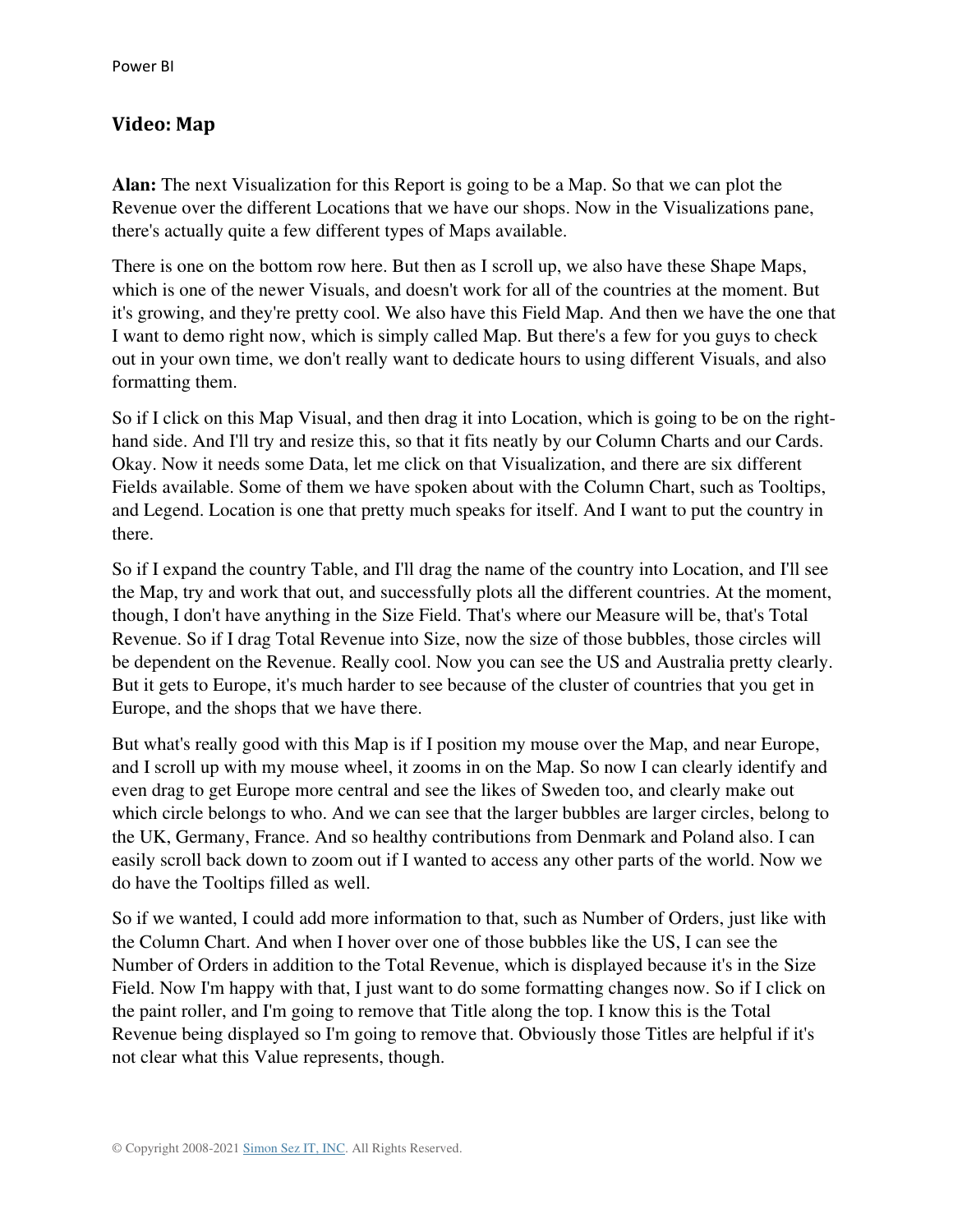But unless stated, everything on this page is Revenue. I'm also going to change the style. So if I open up this Map styles, I currently have the Road Style. I'm going to change that to the Light Style because I think that works quite nicely with the rest of the color scheme on this Report. I can even come and change things like the colors of the bubbles and plenty more options to explore. But for now, that is done. We have our Map on our Report.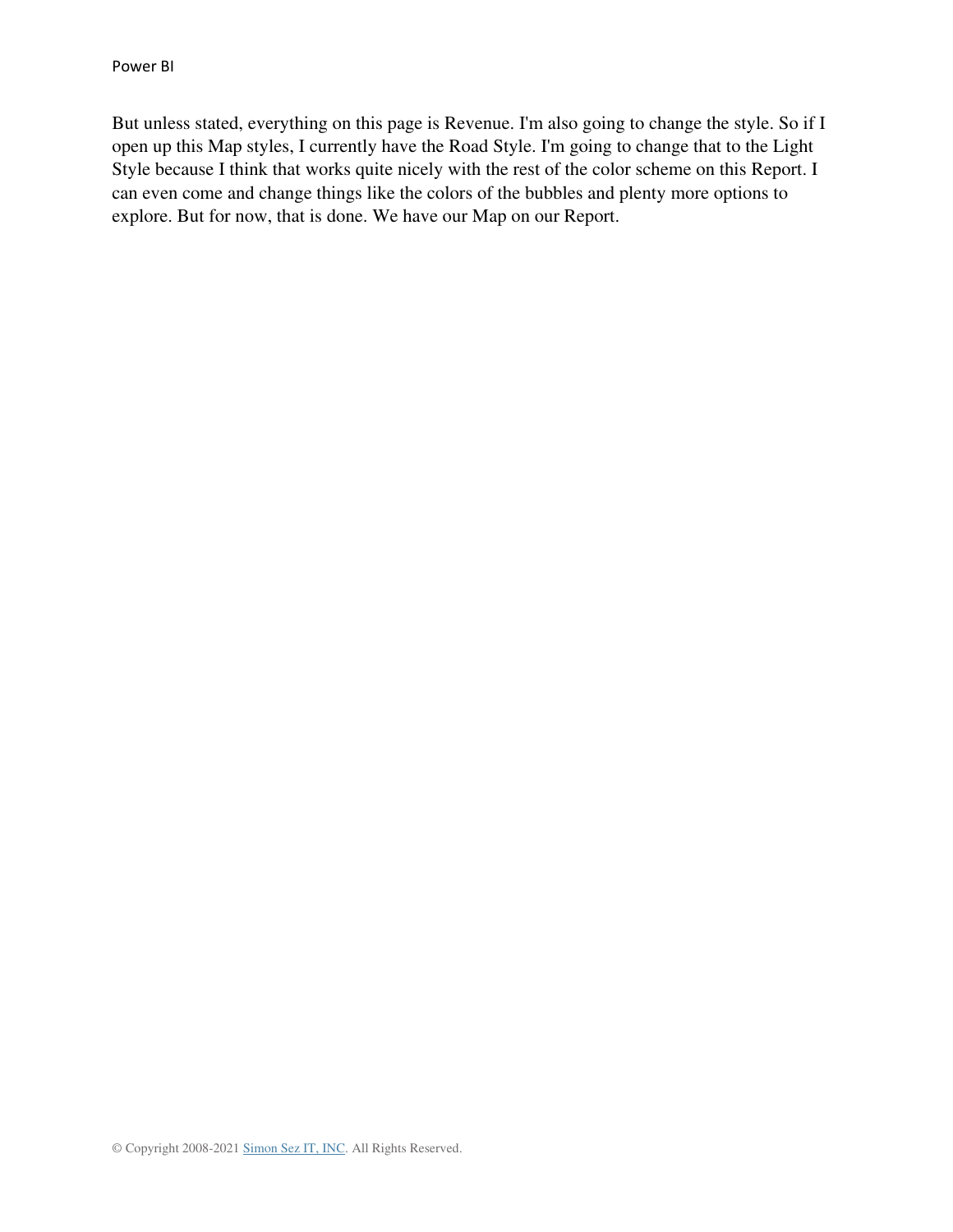### **Video: Slicers**

**Alan:** In this lesson, we are going to look at the Slicer Visualization. Slicers are brilliant, because they allow us to filter the Visualizations on our Report. Now in a later module, we are going to look at other Filter and Interaction options available in Power BI. Because one of its great strengths is how rich it is in these interactive elements, but Slicers are definitely one of the better options.

So on this Report over in the Visualizations pane, the Slicer is this little Card with the filter on. And in this Slicer, let's drag the Date into that Field area. And here we have it. Now because I've moved a Date Field into it, it has automatically adjusted to this timeline. Let me just come and move this Slicer over to where I'm ultimately hoping to have it. Okay, so this is better. So with this Date timeline, I can click and drag the ends of it. And as I do, so, you can see all of my Visualizations are adjusting, especially the ones in the left. You don't see much movement from the Map, but that is being interacted with as well.

I can also click into these Date Fields, and choose from this little calendar picker. So we could have the 1st March 2019. And then come into here and choose the 1st March 2017. And grab that two-year range. So this is a terrific use of a Slicer. There is a small eraser button in the top right to clear what's in the Slicer. And next to that eraser, there's also a small arrow. And this provides other options for how you use the Slicer. So at the moment, we have it on Between. So I could drag the ends of that timeline in and get the results between two Dates. But we also have this option Before. And now I only get the end.

So I can look at all of the results before a specific Date. And if I choose the one saying After, I think we know what this is going to do, I can now get older results after a specific Date. I'm going to change this one back to Between. Now it's time to create our second Report page. So coming down to the Page tab at the bottom, right-mouse click on that page and duplicate page. So I have a copy of that Report. And I'm going to name this Report page Yearly Variance, because that is ultimately what it's going to do for us. But on this Report page at the moment, I just want to change that Slicer to a year.

So if I click on the Slicer, and over on the right-hand side, remove Date from the Field and replace it with Year. And it keeps this Between timeline, which we might be happy with. I could drag that into 2018 or enter a year in the box provided, it's very useful. But remember, we have this little arrow in the top right corner. And I'd like to explore the options for List and Dropdown. Notice before we do that, how the options in this list have changed.

We're getting different options for Year, than we did for the Date. It's very clever. There are so many options with this stuff. I know I've said it already in this course. But it's something that you really need to explore and get your teeth into. And far too many options to cover them all on this course.

But let's look at the List and the Dropdown. If I choose List, I have all four years of that Data. And remember that may change over time. You may have more than four or less than four. And I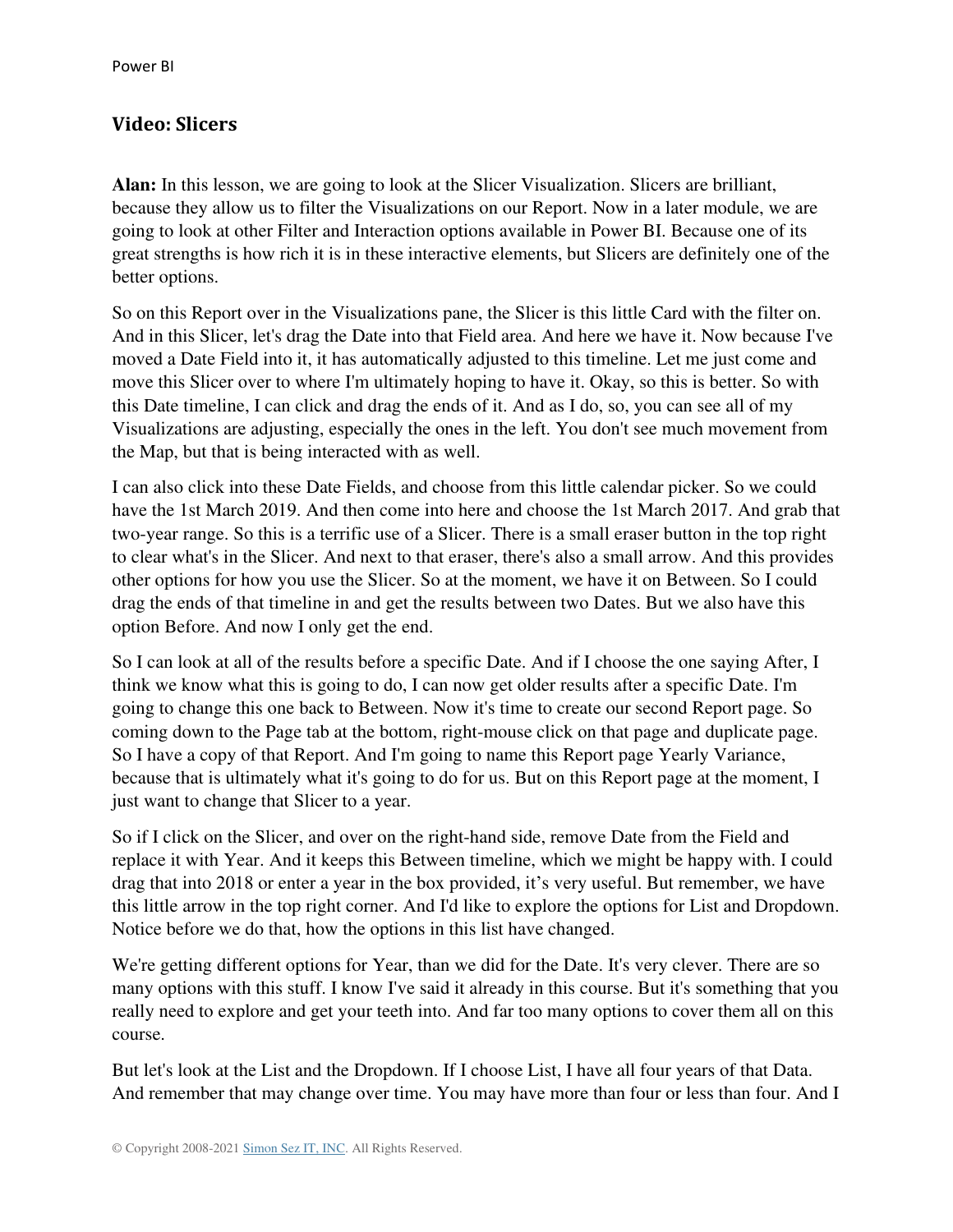can just check the box to get 2017, or check the box to get 2019. So I think that worked quite nicely, because we only have four years. So having them in a nice list like that works pretty well. I can hold down the Control key on the keyboard, and select other years at the same time.

So I can view the last two-years as it would be 2018 and 2019 there. And I can see the two Cards working, and the Column Chart as well show my Category performance. And also not to forget our Map, although you don't really see the Visuals moving too much. If I hover over a bubble, that is the Value for 2018 2019. Now keeping it on the List for a moment, and coming over to the Formatting options for the Slicer, we haven't looked at any of these Formatting options yet. So we have an option for the Slicer header, which we could choose to remove. Do we really need to be told that's a year? Probably not. But I think I'll keep it there.

I have the opportunity to add a Background, like a dead to my Cards and my Column Chart. But what I'm really interested in here are the Selection controls, 3 useful Selection controls here. And you can see Multi Select with control is switched on. And that's what I did to get 2018 2019. If I was to switch that off, then the Slicer would change. So that all I have to do is click to get the years that I want. I don't have to hold down the Control key anymore. So that's pretty cool. If you want somebody to easily perform Multiple Selections.

What I could also do instead though, is switch on Single Select. And now the Slicer will only allow somebody to select one year. So depending on what Slicer you're using, and why you can change how the recipient of this Report interacts with it. Now I like the Single Select here, because I want people to only choose one year. But coming back to the Slicer, I don't want this List anymore. I'm going to change it to a Dropdown. And now people can choose the year from a simple Dropdown list as opposed to a static list that you always see.

I can now actually make this Slicer a little bit smaller, as we don't have too many Visuals going on here. But if you've got a busier Report, saving some space with a Dropdown versus a List could make a world of difference.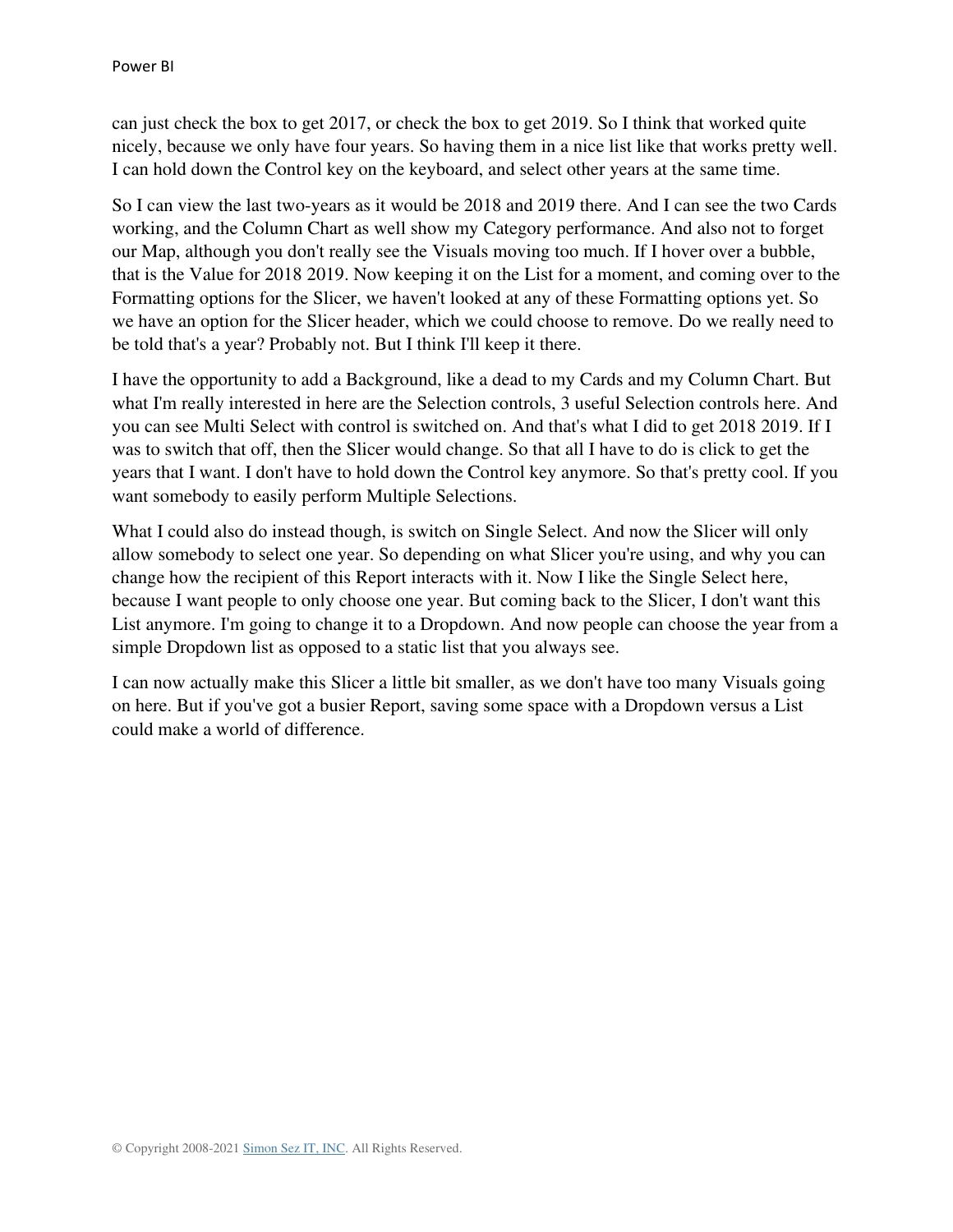#### **Video: KPI**

**Alan:** In this lesson, we are going to look at the KPI Visual. And this Report page is all about comparing the year that is selected in our Slicer against the previous year. Now we wrote some DAX in an earlier module, calculating the difference, and the percentage difference, and also the total to that previous year. And we're going to use them now in our KPI Visual. Now, I want this KPI to be used instead of the Total Revenue Card. Because it looks very similar to a Card, although you can set a goal and compare against it. And the goal will be the previous year's total. So let's have a look at this.

I'll begin by removing the Total Revenue Card. If I click on that Card, and then simply press my Delete key on the keyboard, it's gone. And over in the Visualizations pane, I will click on the KPI, which is the button with the green and red triangles. If I give that a click, in it comes and our first job is to do some rough resizing, and some perfect aligning. So I can easily align it with the Visual underneath and also to its right. And now let's get it functioning. So over to the Visualizations pane, we need to bring in those DAX calculations into the 3 Fields provided.

If I expand the Sales Table, where all of our DAX Measures are contained, and the indicator is the Total Revenue. In it goes, widen this Fields pane, the trend Axis is going to be the year. So in the Dates Table if I bring in the Year Field. Because I'm comparing this year to last year, that is the trend. Immediately, you can see the KPI bringing back some information, showing the Total Revenue for the current year, which is 2019 selected in Slicer. But now, in the Visualizations pane, the last Field is the target goal. And the goal is the previous year's Total Revenue, we have a Measure for that called TotalRevPrevYear. So in that goes, and that is your KPI.

We're going to improve its appearance a little bit, but I can see the Total Revenue showing in green with a tick as well, because we met our goal. Then underneath it, we have the goal, which was 1.34 million for the previous year, and tells us that it was a 4.54% increase on that previous year. But if I was to change the Slicer from 2019 to 2018, we can see that that was a huge improvement on the previous year. But if I was to change it to 2017, that was a smaller improvement.

And in 2016, there's no point because there is no previous year to 2016. I'm going to bring that back to 2019. And let's look at making some formatting changes to that KPI. I want to start by making it the same width as the Card to its right Number of Orders. We can also make Number of Orders a KPI. But in this course, I haven't created Measures to calculate the previous year's orders. So maybe that's something you can do as some practice. Now that Card for Number of Orders is 280 in width.

So with my KPI Visual selected, if I click on the Formatting button in that Visualizations pane, and I'll move down to the general Category, I can see the width is very close. But 280 is the real width. And now I know it is the same width as the Card to its right. Let's make it looks a bit more like the same. So if I collapse the general Category, and let's switch the Border on, and I'll make that Border 3 points just like the others or 3 pixels, sorry. Collapse the Border and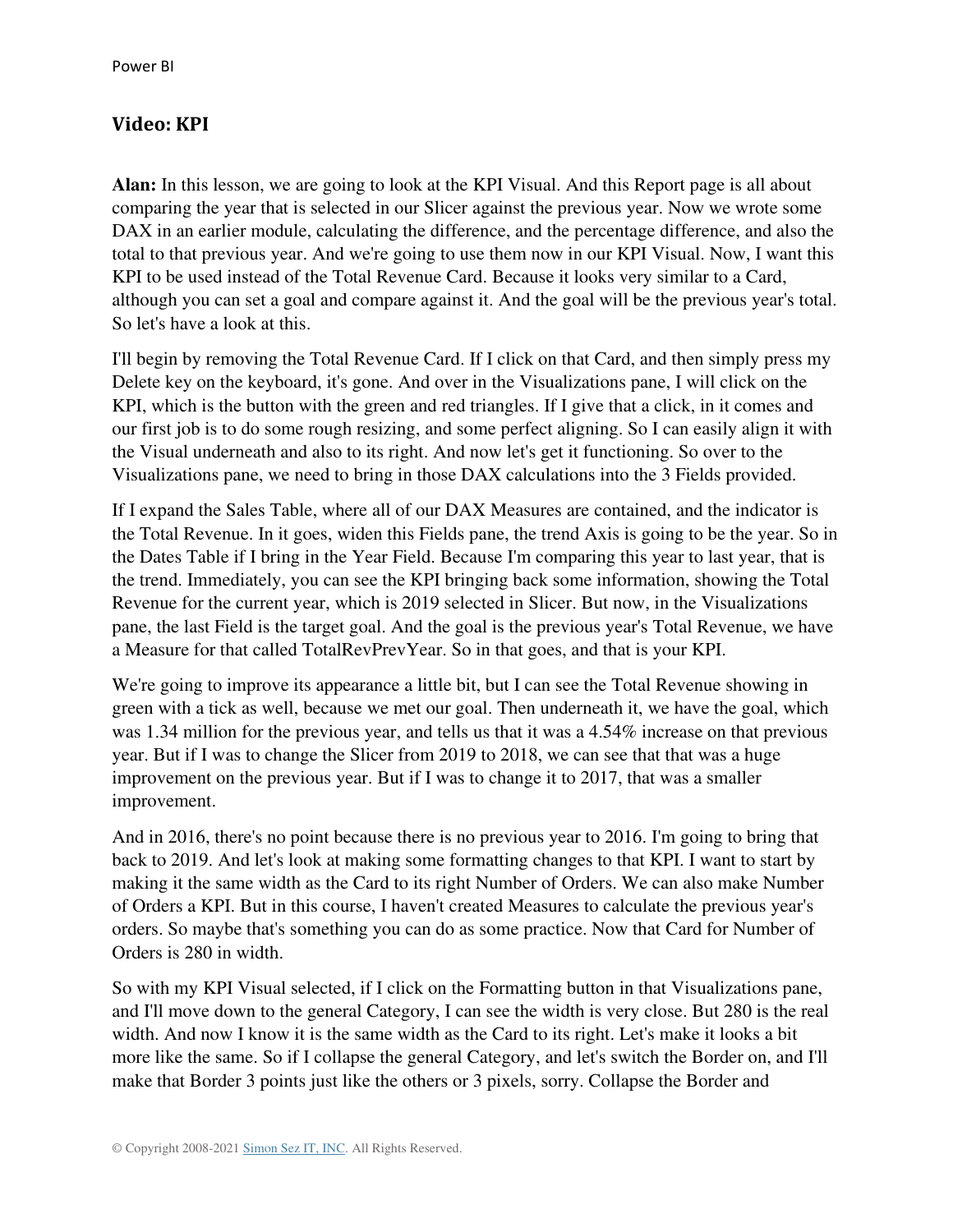Background is going to be that same light gray. And then I want to make some improvements to the goal and the indicator and also that Title, all 3 bits of text.

Now the first one in the list is Indicator. So let's start with that. It's 45 points in size, I want that to be 30. That is the same point size as the Value in the Card Visual Number of Orders as well. And I want that consistency, says 30 points. If I wanted to, I could also change the display units here from Auto to None, just like I did with the Card in an earlier lesson. But I quite like the millions being shown here. Because with the text for the goal, and the variance included, as well there's a bit more going on, than there is with a simple Card.

So I quite like the millions in that example. I'm just going to collapse the Indicator section and open up the Goals section. So the goal is to text underneath the green indicator. So first of all, you could turn it off, you don't have to have that goal. You could just have the text shown in green, so that you know you met that goal. But you don't necessarily know how well. I do want it there, I'm quite happy with the label saying Goal. But the text size, I'm going to increase to 16, want that a little bit larger.

And then if I collapse the goals Category, next up is the Title. I'm going to expand that and begin by typing a better Title. I just want Total Revenue. I don't need all that extra waffle in there. Let's remove that. And I will center align the Title as well. And also make the text size 16 which is the same size as the Title in the Number of Orders Card.

So that is the KPI Visual, a really useful Visual for comparing a Measure, Total Revenue, in this case, against a goal. And it works very nicely on this Yearly Variance Report page that we're building.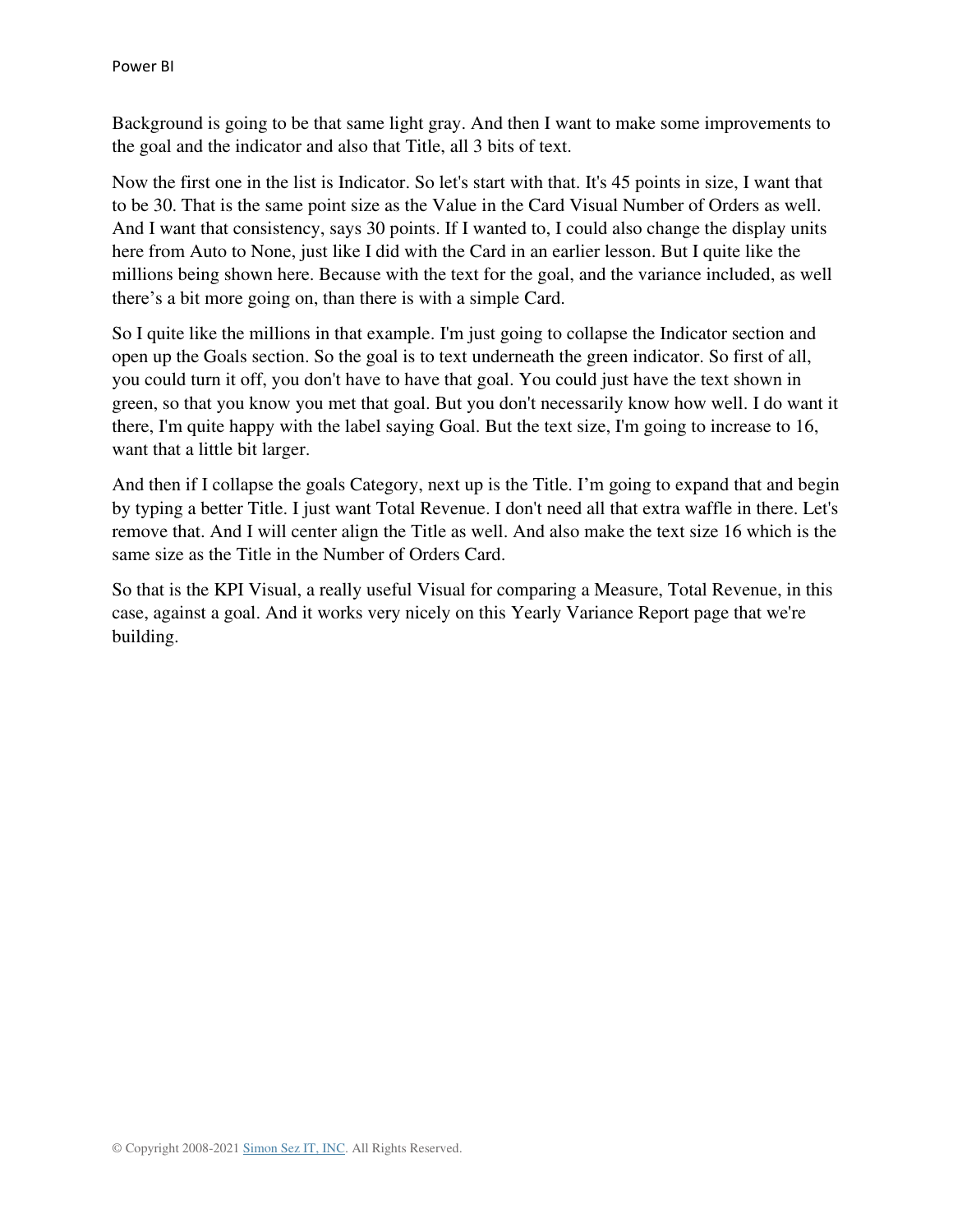## **Video: Line Chart**

**Alan:** The next Visualization we are going to look at is a Line Graph. And I want to use that in this Yearly Variance Report page instead of the Map Visual that we have.

So if I begin by clicking on the Map, and removing it by pressing Delete, and then over in the Visualizations pane, I'm going to insert a Line Graph. And we have one here as the first Visualization on the second row. If I click that, and as usual, drag that tile into position, and do some resizing so that it's neatly aligned with some of that other Visuals. Don't need it that large, let's make it the same size as the Chart to its left. Now remember, this Reports page focuses on a one specific year, which is selected from the Slicer at the top of the page.

So I would like this Line Graph to have the MonthNames in the Axis. So we can see the Revenue trend for that year. So over in the Dates Table, I'm going to drag the MonthName into the Axis. And then we need something to Chart. So I'm going to bring Total Revenue into the Values section. So we can see the Total Revenue Measure filtered by the year in the Slicer, and then by the months in the Axis of the Line Graph. So here we have our Chart doing a nice job. Let's now do some formatting improvements. If I click the Formatting button, and then just like the Column Charts on this page, I'm going to remove the Title.

So in the Title Category, I'll simply turn that off, I'll make the usual changes for the Background. And then also for the Border, switch that on. And then for something specific to this Line Graph, I want to go into the Shapes Category. Because in here, we can tweak some of the options for the line itself. For example, the stroke width. If I increase that to 5, I have a thicker line in the graph, we also have a Join type.

At the moment, we have a Rounded Join type. But if we watch the Line Graph, and I changed it to a Miter, you see we get a sharper Join on each month. Now I'm going to change that back to a Rounded Join type. We also have the options for a Line Style. So if I change the style to a dashed style, or potentially to a dotted style. But I do want the solid one, we have the chance to show markers on here, currently set to off, and I'm going to keep it that way. And we also have the option for whether we want it to be Stepped. And if I switch then on. So these can be used to even more clearly define the change in the Value from one month to the next. Going from July to August is a good example of that. So that's quite a cool technique.

But I'm going to switch the Stepped to off for now and have this classic line. But as with all of these Visualizations, there's an abundance of settings. And like I have just done with this Shapes Category, it's nice to walk through them and get familiar with what's available to you. Now the last thing I want to add to this Line Chart is some Tooltips. So I'm coming out of the Formatting and back into the Fields area, because I have the Total Revenue here over the year.

But I would like to drag our 3 Measures that show the Revenue and also compare the Revenue to the previous year as a Tooltip. So let's drag in TotalRevPrevYear into this Tooltips Field. Also the TotalRevYearDiff and also the %TotalRevYearDiff. So that at any point, if I position my mouse over one of the lines I could not only see the Total Revenue, which has been used as the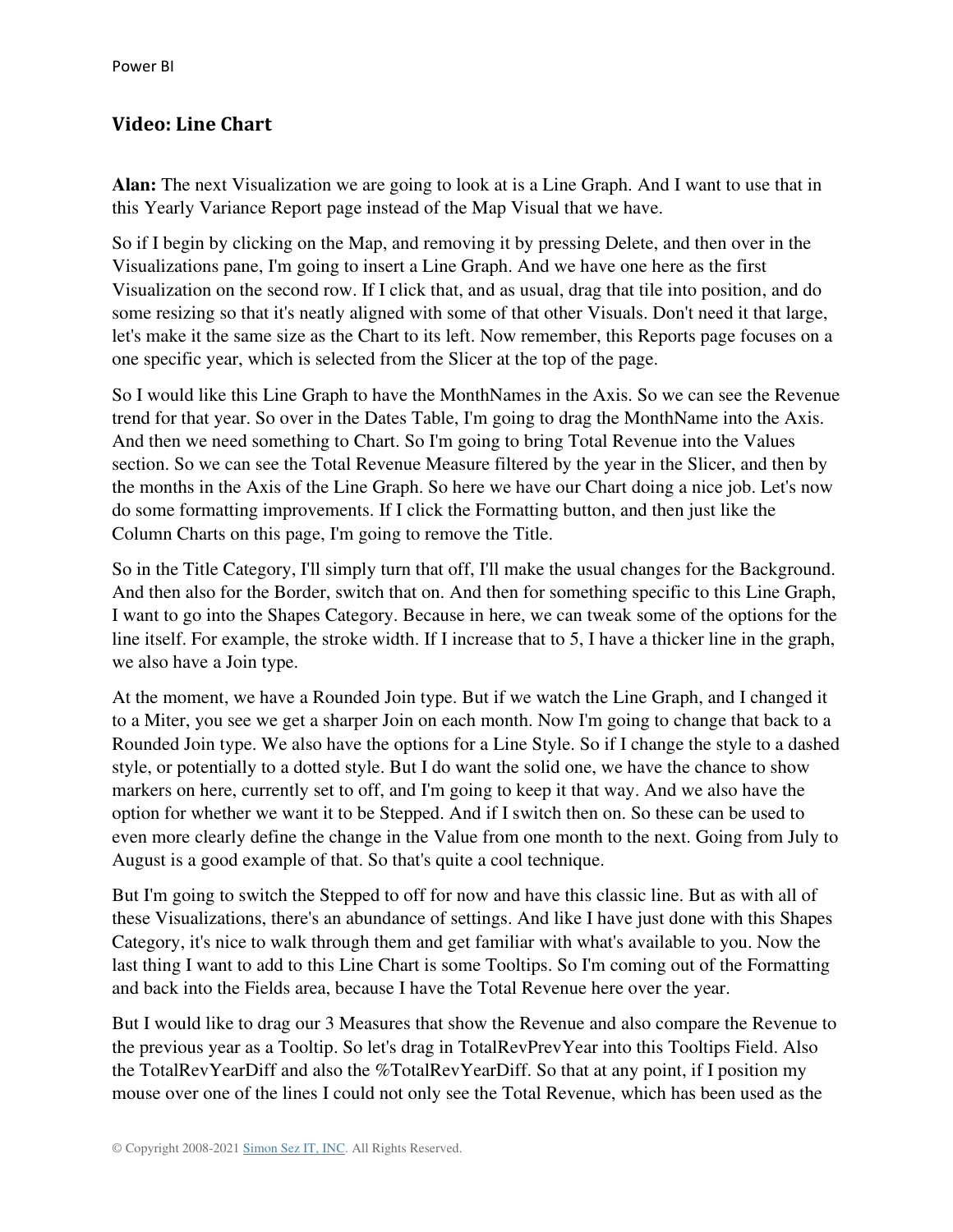plotted Value, but also in the Tooltip, I can additionally see that for June, it was a 4.19% improvement on the June from the previous year.

But if I look at this very well performing August, I can see that there was also actually even better improvement 4.38% on August of 2018. So thought it's brilliant for adding this additional information to a Visualization. It doesn't clutter the Visual because if I move my mouse out of the way, I can quite happily view the Line Graph doing its usual job, plotting the trend over the selected year. But it's quickly available if the user wanted to dip in to a little bit more information behind the scenes.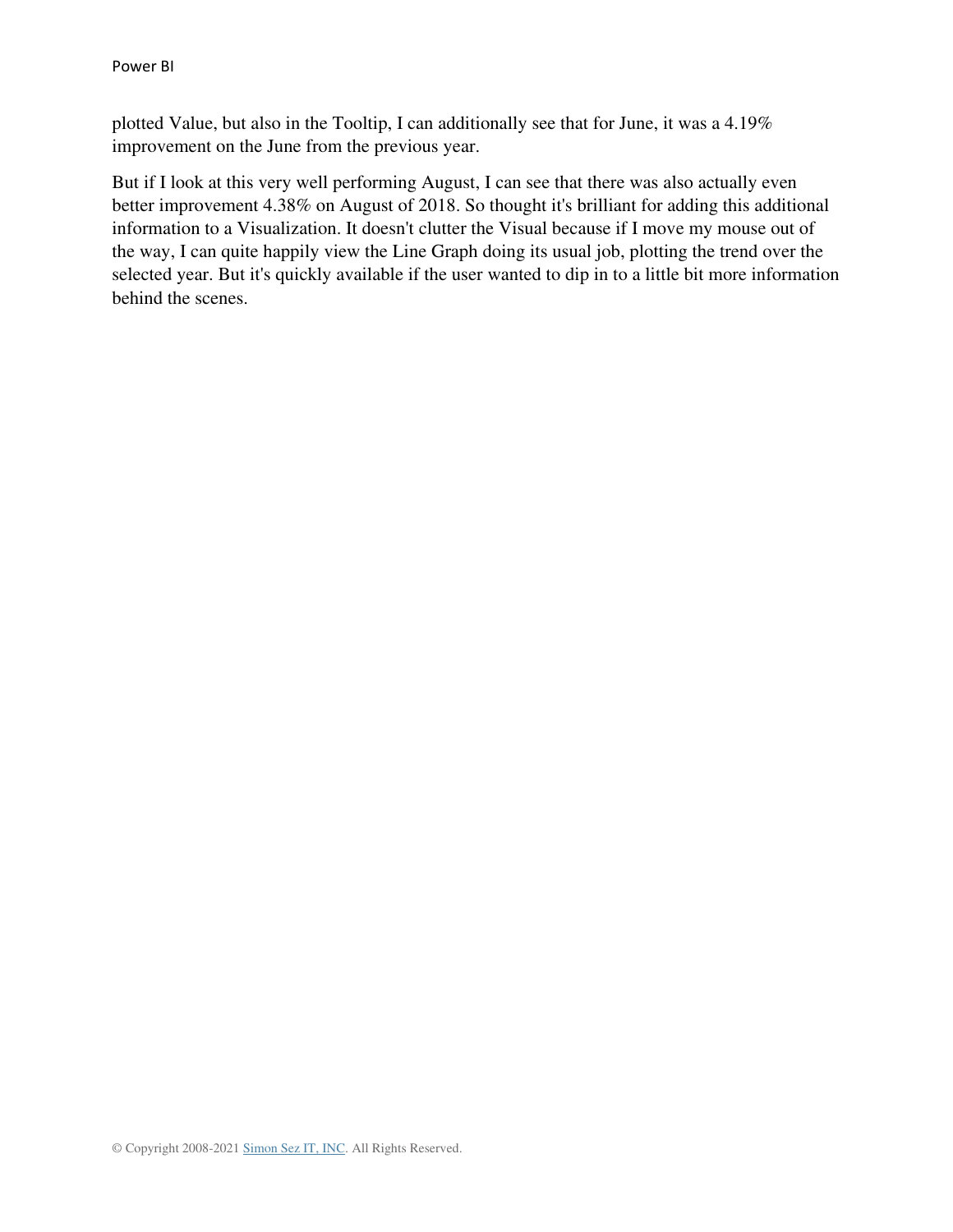### **Video: Matrix**

**Alan:** In this lesson, we are going to look at the Matrix Visualization. This is a brilliant Visual, and functions very similar to a pivot Table. For those of you familiar with that feature of Excel. Before we do the Matrix though, we just need to quickly add a new page to this Report and make some minor changes to it.

So down to our page tabs, I'm going to right-mouse click and duplicate the Yearly Variance page. I will name this new page By Country as I want this Reports to drill down to more information on the sales from a specific country. And because of that, coming up to the pages Visualizations, I want to change the Slicer from a Year to a Country. So if I click on that Slicer, and over in the Visualizations pane, I will remove the Year Field and replace it with the Country Field, Country Table. And let's bring Country in it.

So now I have a nice dropdown where I can choose a specific country such as France. And this works quite nicely the Column Chart and the Number of Orders Card are doing good jobs. However, the KPI and the Line Graph are not really working, because they need a year to be selected to really make sense. And I don't have that work in at the moment, and I'm not planning to. So I'm going to remove the Line Graph. And I'm also going to remove the KPI. But I'm going to replace that KPI with the Total Revenue Card that we had earlier.

Now rather than create that again, I'm actually going into the Summary Report page at the bottom, because I have that exact Card on here. And I will simply take a copy of that Card, copy the Visual and come back over to the By Country Report page. And I'm going to click the paste button on the Home tab. And it will paste it in the exact same place that it was on the Summary Report page. And because the layout of these Report pages is consistent, that is exactly in the right place. In France 355,729 Total Revenue. So this is working nicely.

Coming back up to that Slicer, where I currently have a dropdown, which makes sense because we have quite a few countries, I don't really want the list format that we saw in an earlier lesson. But I would like the opportunity to choose more than one country. So as a recap, coming over to the Formatting Section, and opening up Selection controls, I'm going to remove the Single Select option. So that now if I came back to that Slicer, in the dropdown, I could select Belgium as well. And click away and view Belgium and France at the same time combined. And this is just demonstrating what is possible.

I'm actually going to change that in the later lesson. But a nice recap that these Slicers can be a Single Selection or a Multiple Selection. And at the moment, we have a Multiple Selection going on in there. However, I'm just going to switch that back to one country for simplicity for the moment. So we can now look at bringing in the Matrix Visual. So over to the Visualizations pane, and the Matrix is this one here just next to the R.

And if we click the Matrix and drag it into position, just as we have been doing with the other lessons, and I'm going to make it about this size. I can always adjust it if that's not quite right. But the goal of this Matrix is I would like to see the Revenue for all of the Locations of the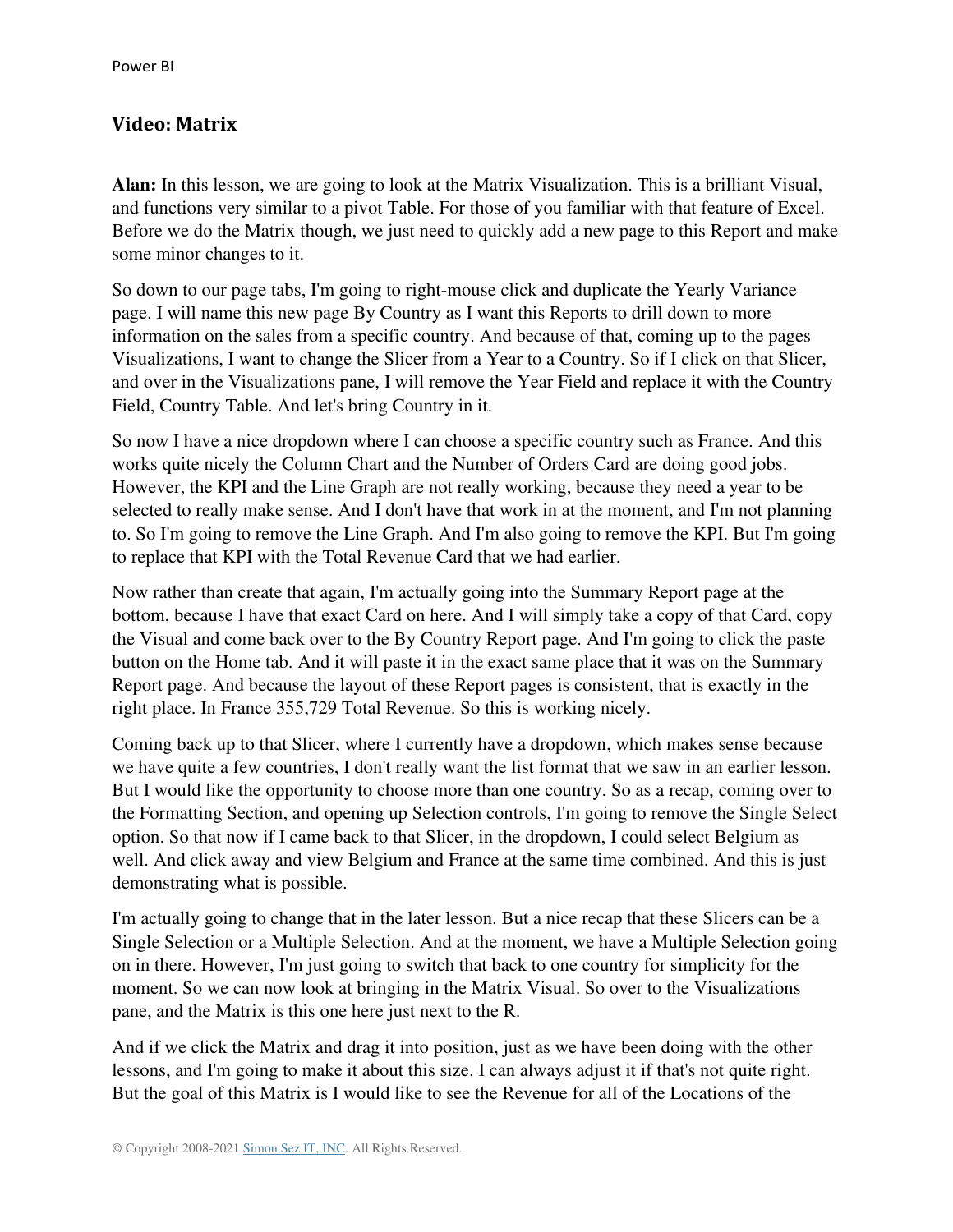country selected in the Slicer. And I'd like to see that Revenue over every year. Let's make sure that Matrix is selected and let's drag the Location Field into the rows area. As I mentioned earlier, this is just like a pivot Table for those of experience there. And it will list all of the Locations from the selected country, which is France, we have four Locations for coffee shops in France. Then I'm going to bring the year into the Columns area.

So they will come across into Columns, we know we have those four years; 2016 to 2019. And then the Total Revenue Measure will go into that Values area. So now we have the Values for all of the years and all of the Locations. Now let's make some Formatting changes, to get this Matrix exactly how we want it. So if I click on the Formatting button, and I'll begin with the Font. I'm going to make the Font a little bit larger, now we've got 3 areas to change that Font.

To begin with, we have the Column headers, which is the names of the years, and the words Location and Total. They're currently 10 points. I'm going to increase that to 12. And then repeat that process for the Row headers. So if I collapse the Column headers section, open up Row headers, and find the Font, here it is 12 points. Once again, tons of settings in here, and then we need the Values themselves. So scrolling back up, collapse Row headers, here's Values, and that will also be 12 points.

And then a little bit of resizing so that fits in, make it a little bit larger, because some of the other countries might have bigger Location names. And I have to bear that in mind that I've got France at the moment. But when we change country, we're going to have a different story being told. Let's come and add a Border to this so that it matches our other Visuals. I won't worry about the gray Background, because I quite like the white Background here. And that it has the banded row colors, the alternate row coloring, so I don't want the Background. But the Border, I will.

Border on, that will clearly define where the Matrix starts and finishes. And 3 pixels as is usual. Now that I've set that defined area, one thing I need to consider, just like with the width of the Locations, the number of characters in their name, I also have to consider how many Locations there are. So in France, we've got four, but the country where we have the most shops, the most Locations is the US. So if I select the USA from the countries, because I know that's where we have the most shops, and now I know how big to make this Matrix. And I need to make this a little bit larger because they don't fit in. So let's select it.

And where do we need it? Here seems to be the winning place. And I've got a scroll bar at the bottom. So those names are a little bit larger, and need to be a little bit wider as well. Now, I don't want to spend too much time on this. But you can see what I'm talking about here, just making this fit as best we can, if we can. Certainly use it, doesn't have to scroll, and also that no information is missing. So that I'm happy with for the moment.

The final change in this Matrix is that rather than being sorted by the name of the Location, which it is at the moment, I would like it sorted by the Total. Now as I move my mouse over the Total Column header, an arrow will appear indicating that I can sort that. So if I click it, it is now sorted in descending order; largest Value to smallest Value by the Total. So we have Boston followed by Kirkland, as opposed to the A to Z order it was in a moment ago.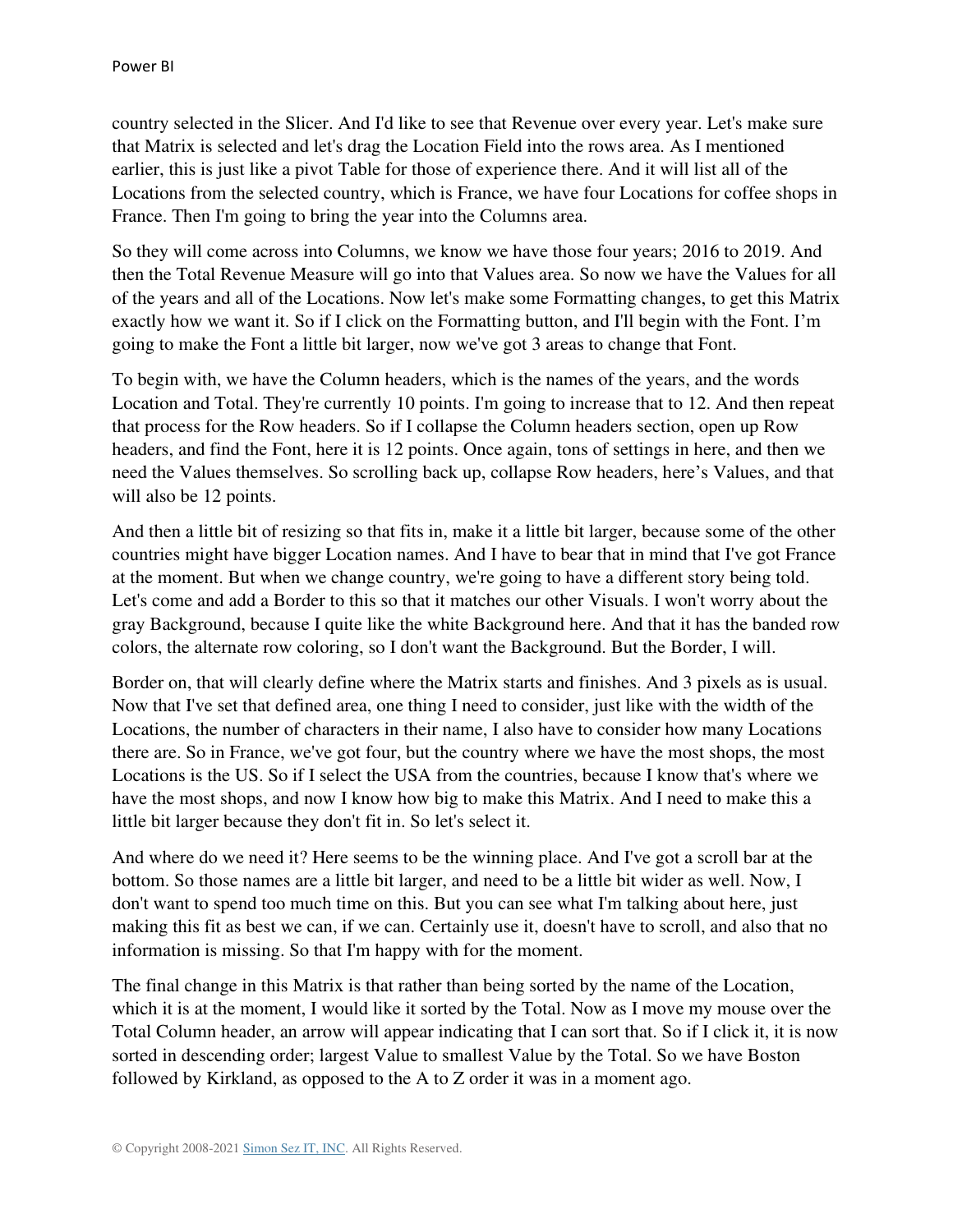So lots of Formatting changes to get your Matrix working for you. They can show a lot of information in a small area. So we can see all of the Revenues for all years, all Locations in the country selected in the Slicer.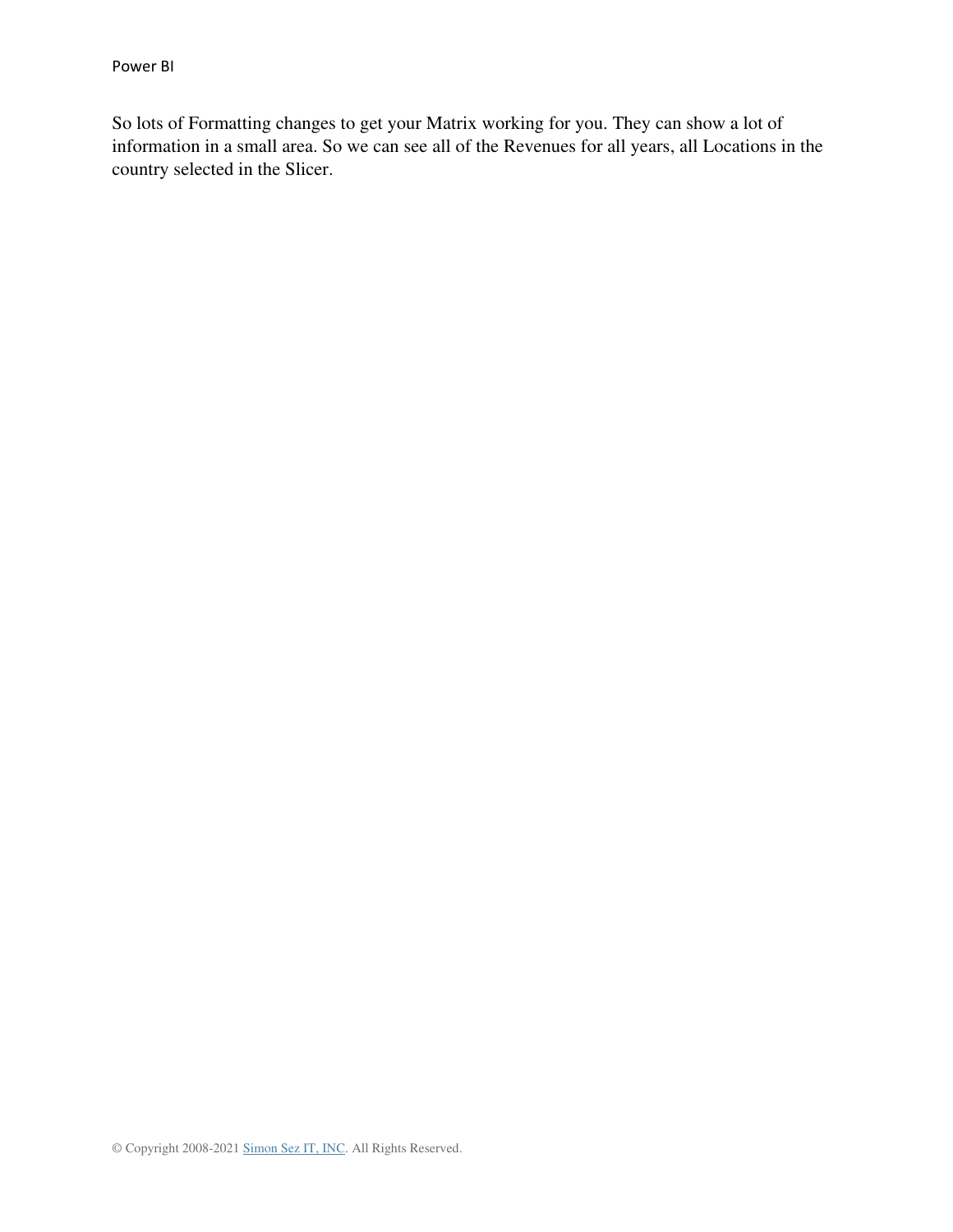### **Video: Table**

**Alan:** The final Visualization I would like to look at in this course, is going to be the Table Visualization. And that is very similar to the Matrix. What I would like to use this Table for is to show the Top 8 performing Products for the selected country, as that is a really cool use of these Tables.

So to start with, I want to click somewhere on my Report page to deselect any Visuals, and then in the Visualizations pane, click on the Table button and drag that tile into position, which will be somewhere down here. It won't need to be as wide as the Matrix. And then to get it working. So I want 3 Values, 3 bits of information in this Table. So coming over to the Fields pane, I want the name of the Product. So in the Products Table, Product name. And then I want the Total Revenue. So that can come into Values.

And then I want the Number of Orders, that can go into Values too, and this is what we have at the moment. So clearly, there's not enough room. Although I would like to reduce this to only the Top 8 when I'm done. They're sorted in order by Product name, just like the Matrix is sorted by Location by default. And I have the Revenue of Number of Orders just like I would desire.

Now, rather than being in order by the Product name, I would like them to be in order by Total Revenue. So if I click on the Total Revenue header, that will sort it by the Revenue instead. So for USA, the currently selected country in the Slicer, we have Green Tea followed by Apple Juice, and I can see the Number of Orders for them. So it can actually see that Still Water outsold Apple Juice. But because of the pricing, Apple Juice still brought in more Revenue just about.

I would like to do a quick couple of Formatting options to this Table. So clicking on the Formatting button, I want to add the Border. So Border on, 3 pixels. But then I want to remove the Totals at the bottom. So find the Total Category. Here it is, and Totals off, that will give us a little bit more room to work with. But also I just don't see the need for that, because we have the Total Revenue on this page in a Card Visual. And also, we are about to change this to only the Top 8 Products.

Now to do that, we are going to use this Filters pane, which sits to the left of the Visualizations pane. If for some reason you do not see that Filters pane at the moment, it might be that it is collapsed. So if I clicked this arrow on the right of it, it would collapse. And I can click the same arrow to expand. Or it might be that it's hidden. If you cannot see it there, you will want to click on your View tab up on the ribbon where there is a Filters button to bring that in to view. Now for me, it's already there.

So coming over to it, we can filter by the Visual, which is what we want. And it lists the 3 different Values I'm using in the selected Visual, which is the Table. Now I want the Top 8 Products. So I'm coming into the Product Value, I'm going to use the little dropdown arrow to see what filtering options I have. And there's quite a lot going on here. It's currently set to the Filter type, Basic Filtering. Let's look at changing that to the brilliant Top N Filters.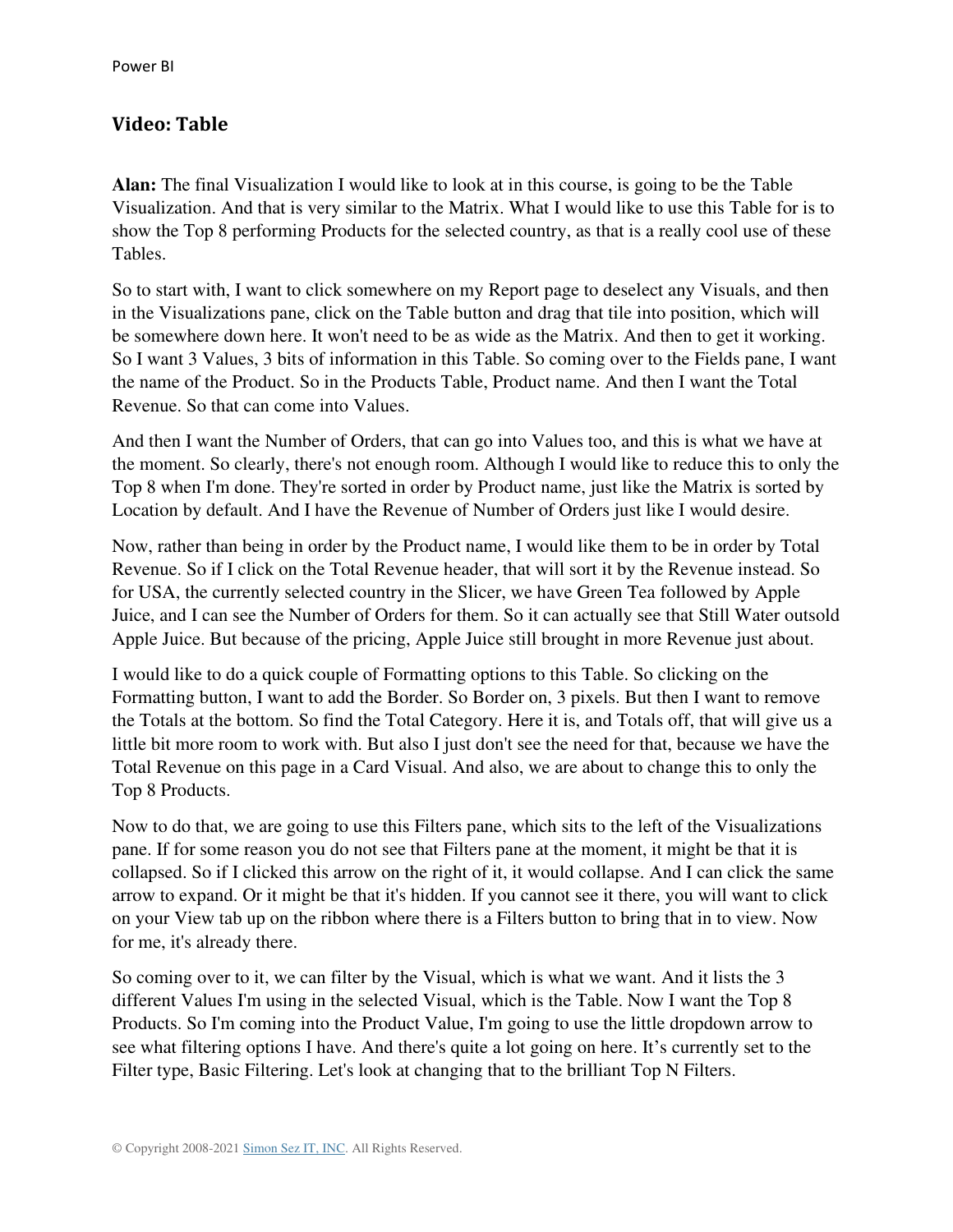If I select that, it will ask me how many? And would I be interested in the top or the bottom? So it's called Top N. But you could find the Bottom 5 or the Bottom 8, if you prefer. I'm keeping it as Top and I will type 8, but we could put any Value in there, Top 20, top 3, whatever works for you in your Report. By Value, how is it deciding what the Top 8 are? Now it's going to be by the Revenue. So I'm going to do Write the Total Revenue Field into the box provided.

Now you can see there that although I am putting Total Revenue, and also sorting the Table by Total Revenue, and yes, that makes sense to do so. But you could filter it for a different Value than what it's sorted by. I can even filter it by a Value that is not even included in the Table. Now, I think doing actions like that can be confusing for the reader. But we have that functionality.

Now I've chosen Top 8, maybe it would have made sense to choose Top 6, because I can only see 6 on my page and I'll need to make some adjustments to make this work. I do have a scroll bar. So maybe I don't need to, but I would certainly like to. As I scroll down at the moment, I have a lot more than 8. So this doesn't seem to be working. But that is because with the Filter pane, we have to apply the filter. So looking back over to it, there's a little Apply filter button underneath, something that we don't need to do with filters, such as Slicers. So it's very easy to make that mistake or to forget.

Everything you do in Power BI, just check it before you go any further. Click Apply filter, I can only see the Top 6, but now if I scroll down, there's the extra two. Not ideal to have a scroll bar, although also not terrible. But to take this further, if I just resize this Table to include the 8, the scroll bar will happily disappear. And then if I want to improve this a little bit, I guess I could resize this Column Chart just to snap into alignment. If we had the time, which we don't really on this course, we would dedicate more time to perfecting how this looks and feels. But for the purpose of now, that does a job.

We want to focus on the functionality of the Visualizations really. And what we have is the Top 8 selling Products for a country that is selected in the Slicer at the top of the page. So if I did change that Slicer from the US to New Zealand, then now I can see the two Locations we have there and their sales over the years from the Matrix in the previous lesson. And also the Top 8 selling Products. And a winner for our New Zealand shops and customers is the Chocolate Chip Muffin.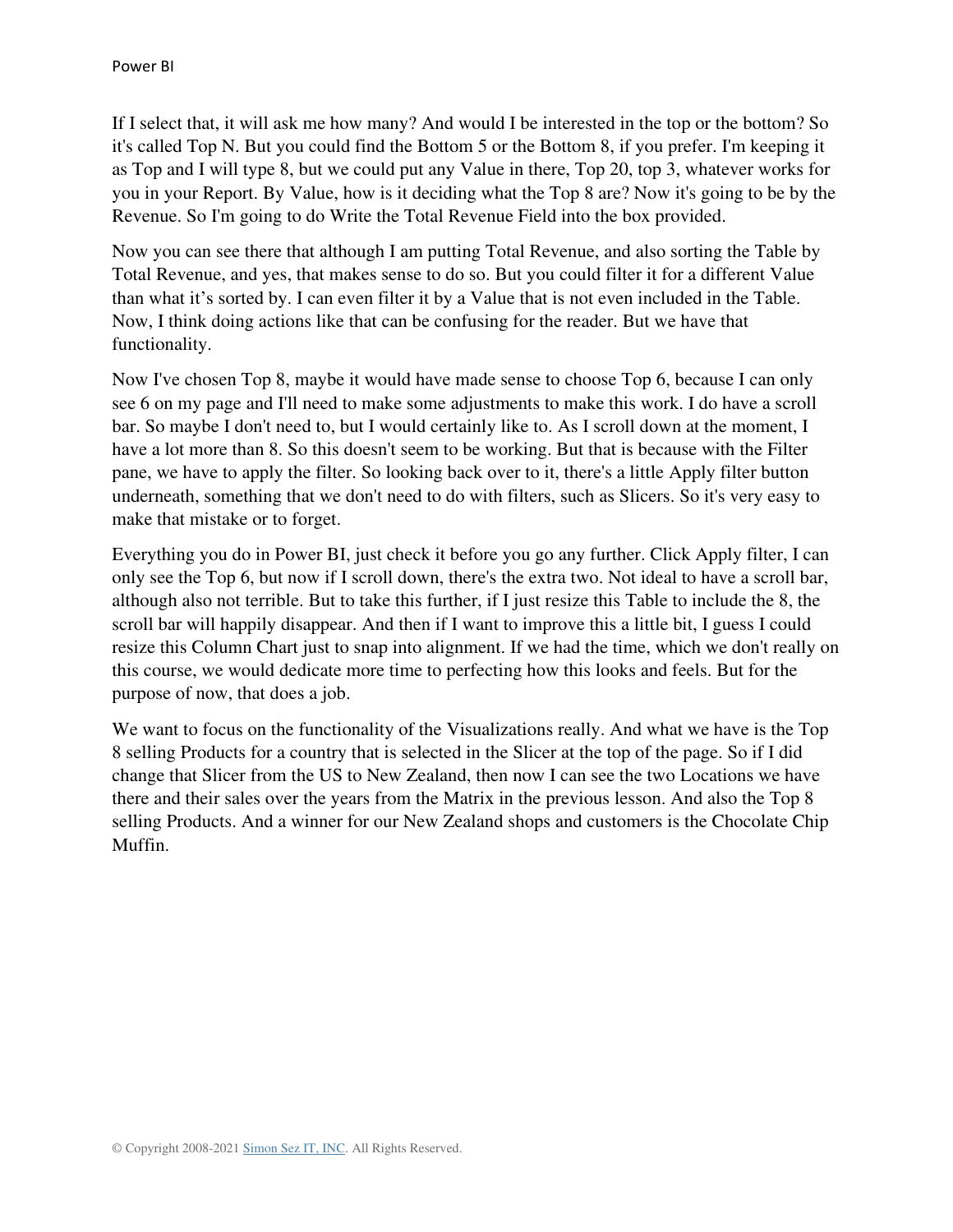# **Video: Practice Exercise**

**Alan:** Hello and welcome to the practice exercise for the module on adding Visualizations to your Report. Go ahead and open file, 5-9-practice-exercise and follow the instructions provided.

There is a completed version of this Power BI file named 5-9-practice-exercise-complete for you to check your work against. Have fun.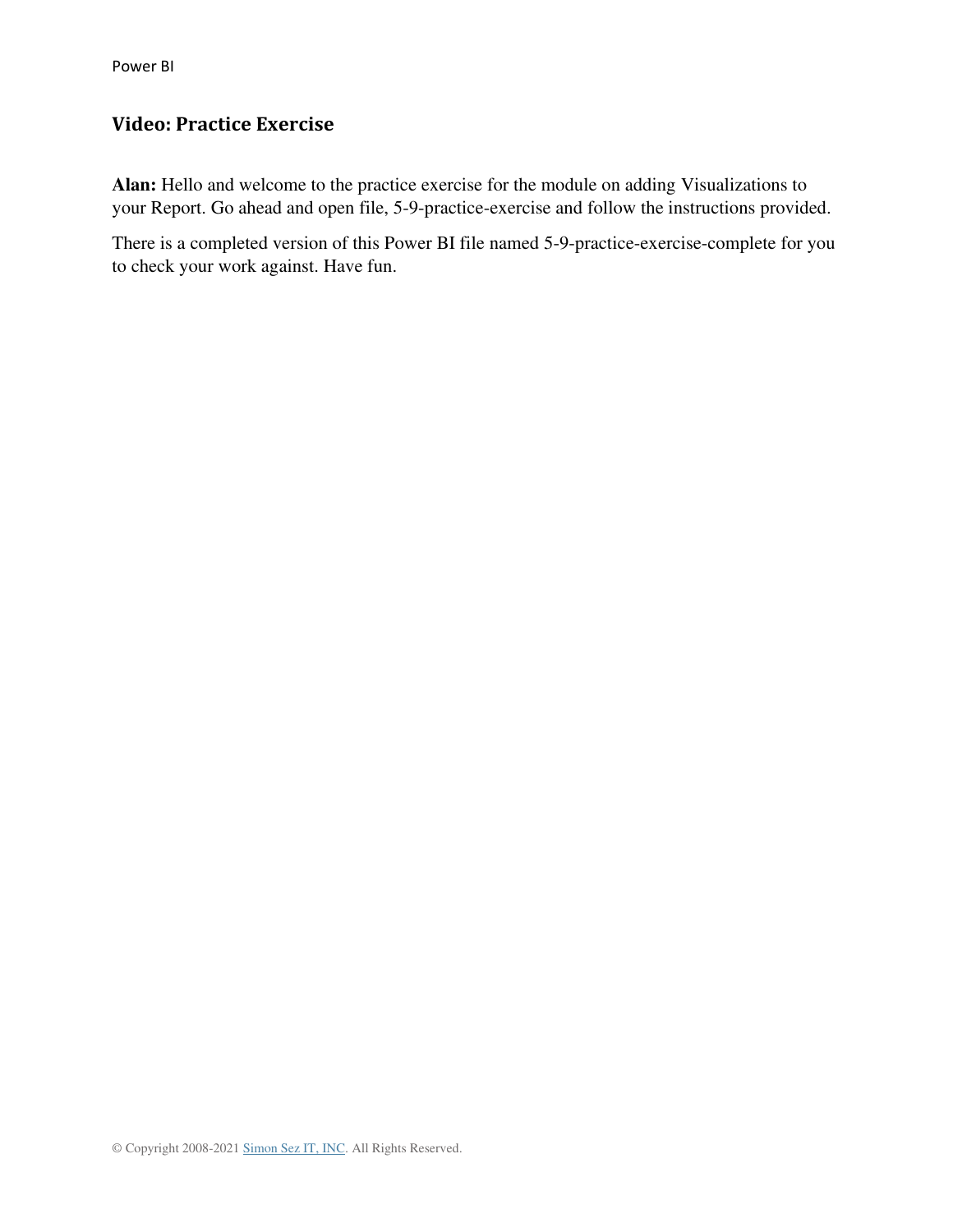# **Section 6 – Textboxes and Shapes**

## **Video: Textboxes and Shapes**

**Alan:** In this lesson, I want to add some design elements to our Report pages. Now, we are going to be keeping it simple. But hopefully it will show some possibilities, and also some key features. Because it is important to make your Report nice to look at as well. You can have it functioning correctly and showing the correct values. But if people find it difficult to read, or if they find it ugly, then you're not going to get the same experience from them.

So in this lesson, I want to add a simple banner at the top of my pages. But in the next couple of lessons, we'll look at some more specific features to improve in its design. Now, up on the ribbon, we have an Insert Tab. And on this Insert Tab, we can insert Textboxes, Buttons, Shapes, and also Images as elements. So you can insert an image as your company logo, which is pretty cool. I want to insert a shape at the moment as a banner for the top. So if I click on Shapes, I will choose a rectangle, and I'll begin just by resizing this rectangle so that it covers the entire width of my Report page.

Let's make sure that's aligned with the revenue card. So a rectangle at the moment, it has a line around it, a blue line, and it has this gray fill color. Let's change some of that over into the Format Shape Pane. Because this is not a Visualization, so it's not a Visualizations Pane, it's a Format Shape Pane. And I have the option for Line. If I expand Line, there is that blue color, you might think that's a Border, that's not a Border it's a Line. We do have a Border setting in this Format Shape Pane as well. And you can see this gets confusing. This is a Line, I'm going to change the weight to zero, I don't want it.

And then if I collapse the Line section, we then have Fill. So, that gray is not a Background, which you might think it is. Because in the other, Visualizations are usually a category called Background, that is a Fill. I'm going to switch that off. I find it frustrating that the Fill doesn't quite reach the ends of the shape. So I'm going to switch off the Fill. And instead of the Fill, I'm choosing Background, I'm switching the Background on and I'm changing the color. And instead of the gray color, let's do something a little bit more out there, I might go for this nice, faint yellow color. And that can be our banner at the top.

Okay, so let's imagine I'm happy with that. But there's plenty more Settings to explore. And now I want a Textbox as the title or the header for this Report page. So up on the Insert Tab, it's Textbox, the Textbox has appeared in the bottom right corner of the Report. So Power BI found that bit of space down the bottom, and thought that'd be a good place to put it. I'm going to grab that Textbox and drag it up so it's over the banner I've created. Let's resize that a little bit like this. And then let's type something in there such as By Country, a nice simple header for the moment.

I'm on the By Country Report page. I don't want it to be Segoe UI, I want Arial Black and font size, what would be good, 16? Maybe a little bit more 24. Yeah, that's great. Now, that's what I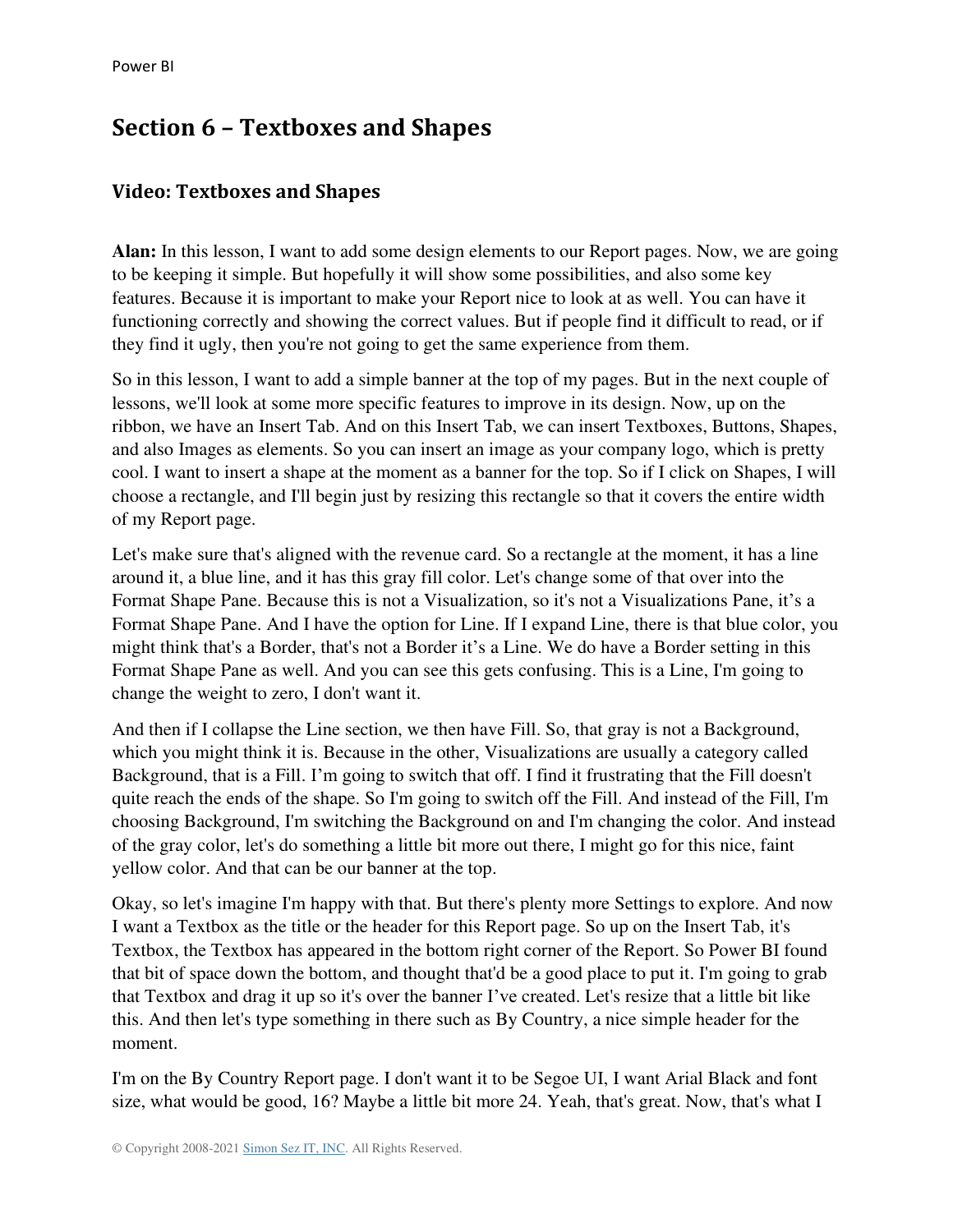have at the moment. Hang on, where did it go? Where's my Textbox? Here it is. As I click away from the visual, it came back and it's got a white Background. I want that to be the same as my banner. If I click back on there, over to the Visualizations Pane, and expand the Background category, and I don't want white, I want the same yellow color so that it looks like it's part of the banner. And then coming back to that Textbox, I just want to move it so that it is definitely centered on this banner. And there, you see that red dash line indicating that that is exactly in the middle of that banner. So that is excellent. That is what I want.

But something you may have noticed is where is the Slicer? I had a Slicer on here, where I selected the country of New Zealand, and I'm looking at their information on this Report page. But now I don't see the Slicer , because I stuck the banner in a Textbox over the top of it. So how are we going to change that? Well, there is a brilliant feature in Power BI called the Selection Pane. And if I click on the View Tab, here, we have the Selection Pane. I'll give that a click. This is excellent. It lists all of the objects that are on this page. And we can show and hide them, we can change their order, lots of cool things from here. Now I want to change the order.

So I can see the Textbox, I can see the Shape, which is the banner, and I can see my Slicer. I'm going to select the Slicer, and drag it up to the top of this list. And there it appears on my page. It still has its white Background. So with the Slicer selected, because not only can I move it here by selecting it here, it's called the Selection Pane for a reason, saves me having to find the visual and click it on the page. I could just click it in this nice little list. And now in the Visualizations Pane, let's come into Formatting. And I'm going to change the Background to the same yellow color. And because it then makes it hard to see maybe the size of it, I'm going to stick a Border around my Slicer. So there it is.

So we have that now for the By Country page. But I want that banner on the Summary, and a Yearly Variance page as well. So using the Selection Pane, if I click on the Textbox, hold down the Ctrl key and select the Shape, I can then use the Home Tab to take a copy of those selected items, change page to Yearly Variance, and paste those objects on there. Then move over to the Summary page and paste them on here as well. And then just like we did on the initial page, change the order so that this is working. So if I click somewhere on this page, the Textbox and a Slicer are not showing.

So over in the Selection Pane, let's reorder them, let's put Textbox towards the top and Slicer towards the top, both above the Shape now so they show themselves. Do a quick bit of formatting to the Slicer, so let's drag it into play. Come over to the Formatting and set the Background as the yellow and the Border as a free pixel. Everything is nice and consistent. Now I have an error message next to the Slicer header, just complaining that the font size is not enough, and I have to reduce it. But that's not necessarily a problem and I'm going to ignore that for the moment. I think the Slicer works okay. Let's move over to the Yearly Variance page and just do the same thing.

So I need to move the Slicer above the Shape and the Textbox above the Shape. And then with the Slicer selected, its Background as the yellow, and Border is on three pixels. So apologies if that was a little bit repetitive there doing it for two more pages. We also need to now go and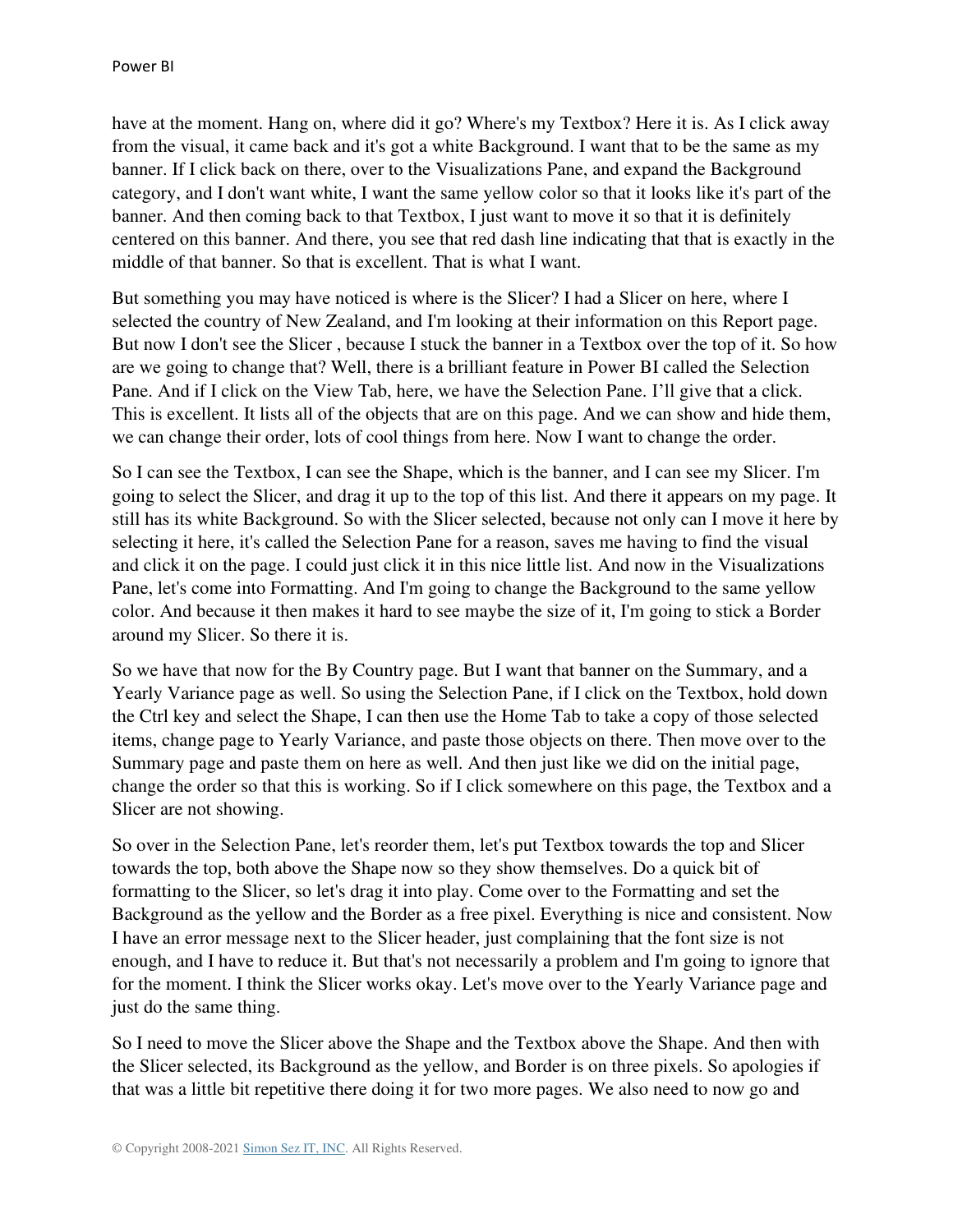change the Text. Because my Yearly Variance one says By Country, but getting these design principles in place is going to have a big impact on your Reports. So, it's worth dedicating that time to doing this. And these are nice simple changes.

Let me just name this one Yearly Variance, that needs a little bit resizing to fit that text in, and then Summary. I'll just quickly rename that Summary, and our Report Design for the purpose of this course is done.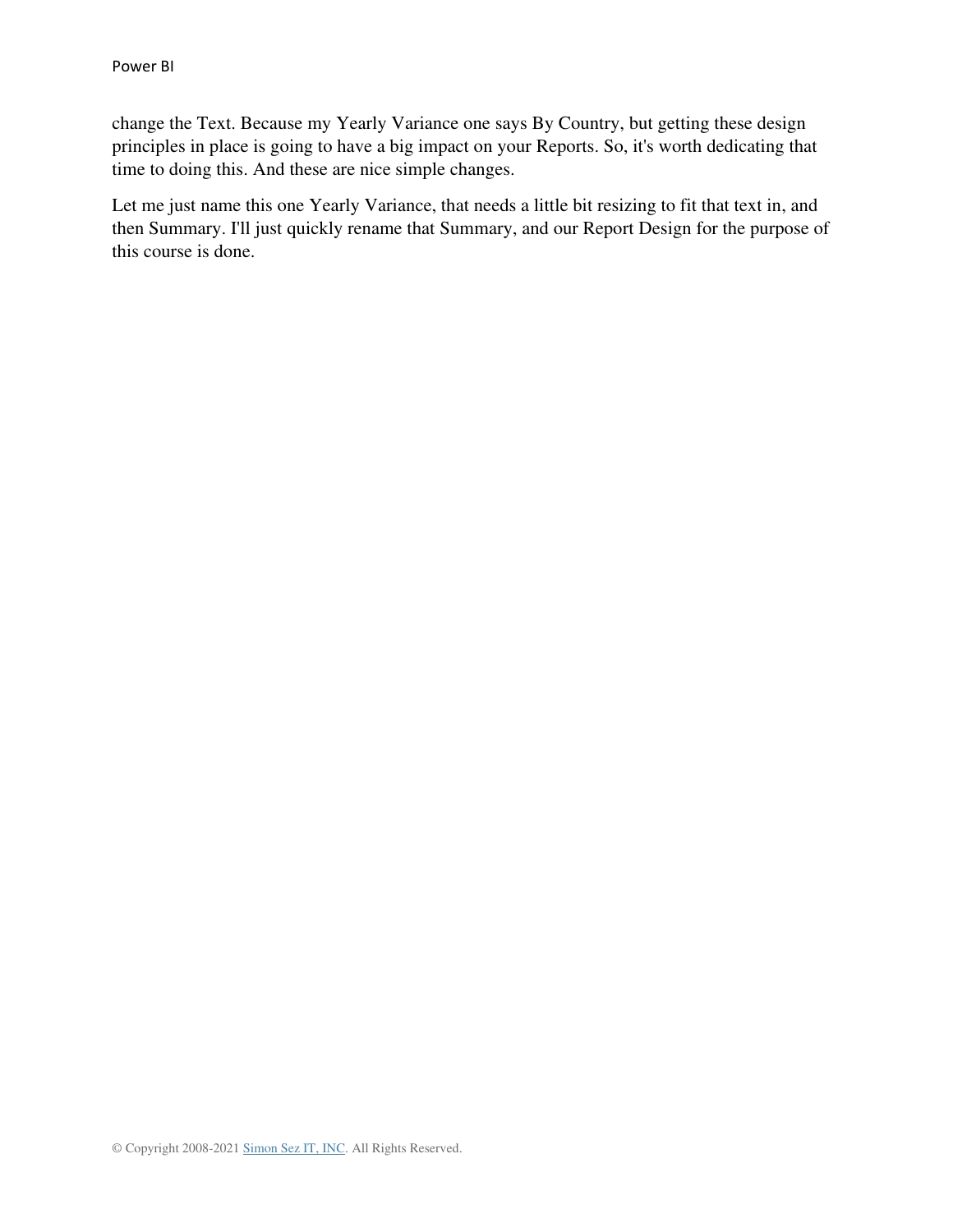### **Video: Themes**

**Alan:** In this lesson, we are going to look at Power BI Themes. Now Themes are brilliant when it comes to designing your Report, because they can instantly apply some default colors, and other formatting, to all of the visuals of your Report. Themes are found on the View Tab.

So if I click on View, there is a Themes gallery on the left-hand side, and I can expand it with this little arrow. And as I hover my mouse over these Themes, I will see their name. So this is the default Theme. Here we have Bloom, here we have City park. And each one will apply a bunch of formatting, such as colors and fonts and icon sets, to your visuals. So let's have a look at one.

Now some of these Themes are quite impactful. For example, this one here is Innovate. And if I click on that, it will make a huge impact to this Report, with Background colors and Font colors, and quite a lot going on. But if I pop back up to Themes again, some of them are a little bit softer, such as this one here, which is Temperature. And if I click on this, this is the Temperature Theme, no Background color on the page, and a bit of a softer approach to your Report Design. But it keeps that consistency, I can see my Map and my Column Chart, both for using that same color, and saves me doing that manually myself to every visual and every page of this Report.

Now if a pop back up to the Themes gallery again, in addition to the Themes available, there are more options underneath that gallery. First of all, we have Browse for Themes. So you may have downloaded a Theme, or you may have created one, or you may have been sent one by a colleague, or a friend. And I could browse for these Themes that I have stored somewhere and import them into this file. We also have the Theme gallery. And these are a gallery of Themes created by the community that you can use. Let's have a look because there's some really good ones in here. So this is the Power BI community Themes gallery.

And if you're short on time, or you don't have the inclination to go and create your own Themes, and there's some really good Themes in here, we can see we have some categories at the top. So at the moment, these are the Featured Themes, but I could choose those with Top Kudos. Or I could look at those that are recently posted, or come into All Themes and starts looking through different categories from this list. If I come back to the Featured Themes, and let's have a look at one of these, such as the Autumn Theme, which is provided by Amanda on the Microsoft team. As I come into here, I will get a glimpse of that Theme in action. Here it is, an example of what it would look like.

And as I scroll down, I have access to the JSON file, which is Theme. If I click to download the JSON file, and let me just go and save this somewhere, such as my Documents folder. And now let's go in import it to our Power BI Report. So expand the Themes gallery, browse for Themes, I'll navigate to my Documents folder, and there is the palette seven, my downloaded Theme. I'll open that up. The import was successful. And this is it applied to our Power BI Report. It's quite nice. If I liked this Theme, but I didn't like everything about it, we could come back up to the Themes gallery and look at customizing this Theme. And just doing some minor tweaks because maybe it wasn't 100% what we wanted.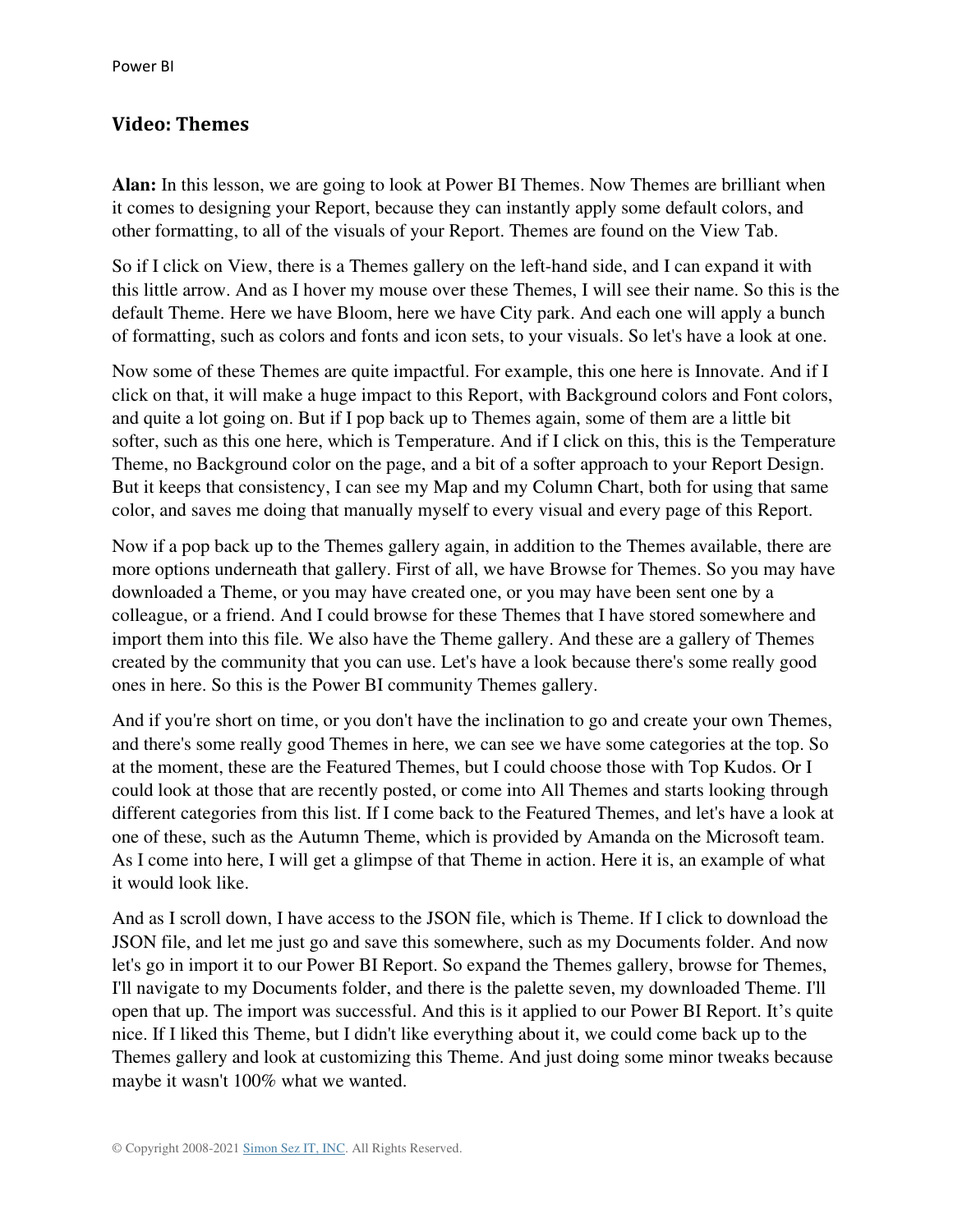Now I have Customize current Theme available here. If you do not have the option available, then you might need to come into File and Options and then Options again, and then we have the Preview Features category, discussed earlier in this course. And I have the box checked to Customize current Theme as a Preview Feature. If you don't see the ability to customize, you might have to come and check this box. But also, please bear in mind that Power BI is updating all the time. And at some point, it may not be in this list. And it may just be a standard feature, and you won't have to worry about it.

But some really cool features you can preview before they become the norm here. Customizing the current Theme is one of them. So if I came back into the gallery, Customize current Theme, I can now get involved and edit some of these colors that have been used. You can see this is the color applied to the Column Chart. We also have the Text categories, I can change that default Font, and the default Font size.

We have settings to change how it affects our Cards and our KPIs, which we have used on every page of this Report. I've got some visual settings, some paid such as the Background color you saw on the first Theme that I demonstrated. You can even format the Filter Pane, which we saw a couple of lessons ago. But I'm not going to worry about customizing this Theme, so I can cancel that.

But if I did make some further customizations to this, that would affect this file. But I could also come in to the Themes gallery, export that Theme as a JSON file, and then use it again in more of my Reports, but also share it with other colleagues and friends in the Power BI community. I'm going to keep the Theme I've got here, nice and quick. If I look at another page, I can see that that has taken control of the entire Report. And the big thing about these Themes are saving time for us manually doing formatting. But also keeping that consistency across all the visuals, and all of the colors, and all of the Fonts of our Report.

It may not be completely what you want, I'm not that pleased with the Data labels that have been used in my line graph and my Column Chart here. I could change that right now. But more importantly long term, if you're creating a lot of Reports in Power BI, you can customize that Theme so that in the future your life is a lot easier.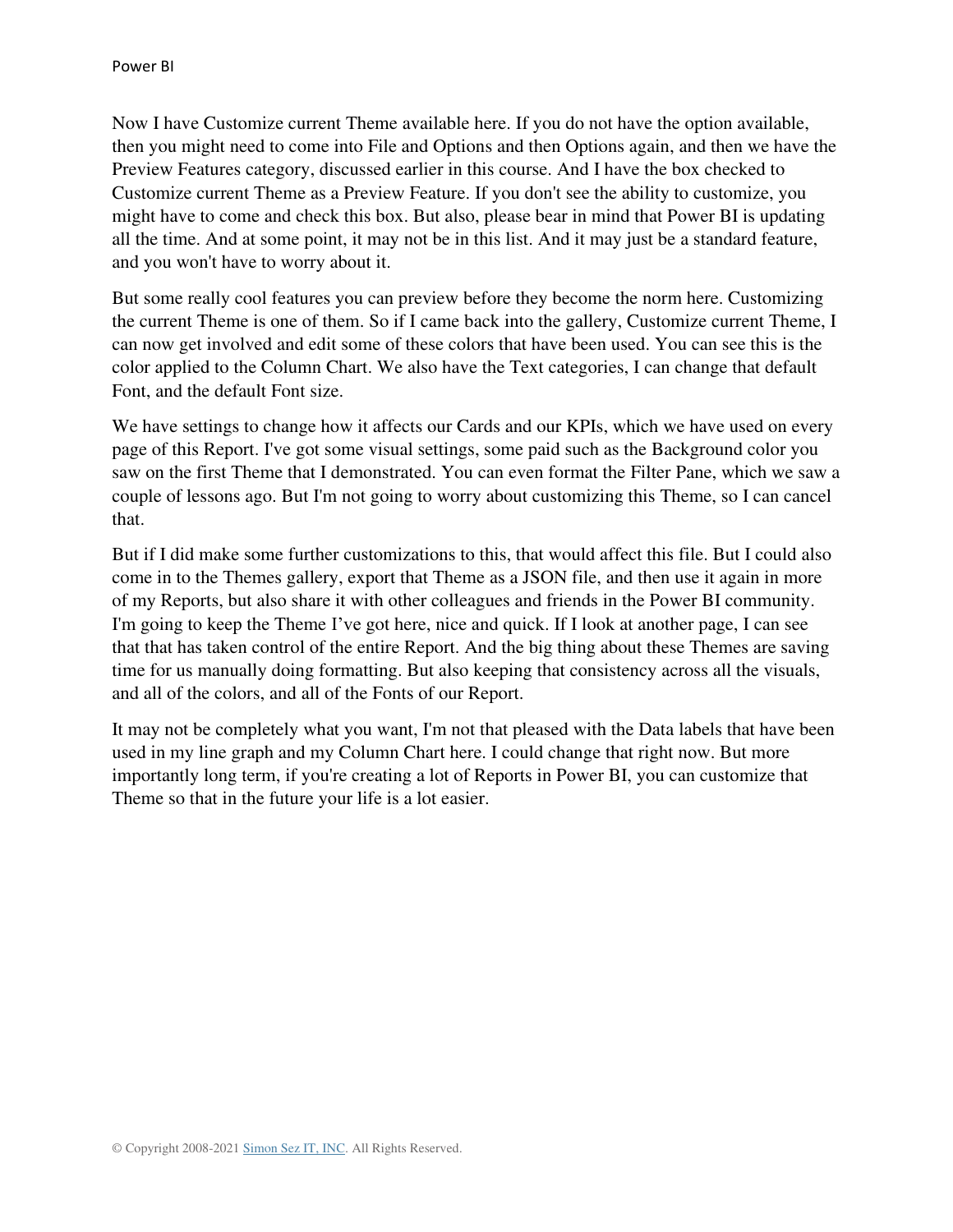### **Video: Conditional Formatting**

**Alan:** In this lesson, I want to look at the Conditional Formatting feature in Power BI. This is such a useful feature to highlight key values, or metrics in your Reports. And we can apply Conditional Formatting roles to almost any visual. So for example, if I change page to the By Country page, which is where we have our matrix and our table, and if I select the table visual, and over in the Formatting section of the Visualizations Pane, there is a setting for Conditional Formatting. So nice and easily available.

And there are a few Conditional Formatting options in there for us. I can see we have Font color, we have Icons, but at the moment, these are the options based on the product value. If I change the dropdown from Product to one of our measures, like Total Revenue, now we've got even more options, such as Data bars, which are very popular. Now, if I was to select Data bars here, and switch that on, it doesn't look that great or that useful, because of how similar these values are. So I'm not going to keep it. But I want to demonstrate how to get to the Settings. Because in a different scenario, this can have huge impact.

There is a link for advanced controls. And if I clicked on that, I'd be able to take these Data bars further, I could show you the bar and not the value, I could even change the min and max axes. So not a very good example here, but if I did drag this window to the side, I can see the values behind it. And if I changed the minimum axes, from lowest value to a custom value, and I put that custom value as 7,100 and clicked Ok, then this is a better example of what Data bars can do. Now I repeat, it's not something that I would do here, I'm not going to come in and manually type 7,100. Because these values are dependent on the customers in New Zealand.

And when this Report changes, typing 7,100 is probably not going to be that helpful. But I wanted to demonstrate that here to show you what these Data bars look like. Because they're a very useful visual tool. I'm going to come back over and turn those Data bars off. And let's switch back to the Summary Report page because we can also apply Conditional Formatting rules to our Charts. So if I select this Column Chart for the category sales, over into the Formatting section on the Visualizations Pane, but this time, you notice there is no Conditional Formatting option.

Now, I don't know why this is the way it is, but it's very hard to find Conditional Formatting. It's not going to be hard here, because I'm going to tell you where it is. But if it wasn't for this course, for some reason, it's very secretly hidden. You need to come into Data colors, and I still don't see it. But when I move my mouse over Default color, these three dots appear on the right. And if we go into those three dots, here is Conditional Formatting for the Column Chart. If I click on this, a window appears where we can apply Conditional Formatting based on the Color scale.

Or, I can change that and set up my own rules. So if the column is above 50,000, then this is the case or whatever my rules might be. For a quick demonstration, if I leave it as Color scale, based on the revenue, but what's pretty cool here is that even though the revenue is used in the Chart, I can create a Conditional Formatting rule based on a field that's not used in the Charts. So a little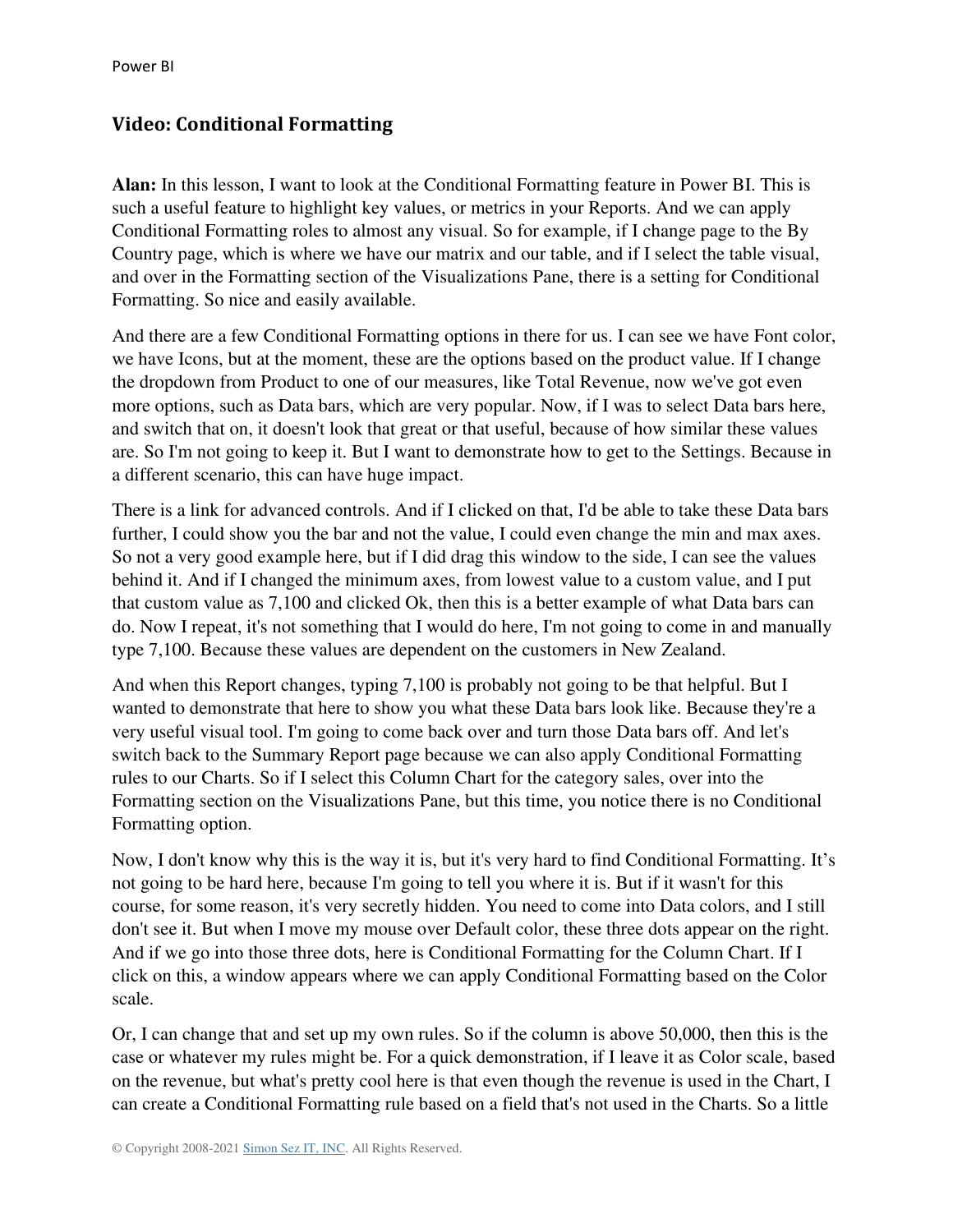bit like the tooltips, I'm able to convey more information than what the Charts on its own can offer. The Column Chart compares values by the size of the column. But by adding this text into tooltips, and now these colors based on Conditional Formatting rules, we're getting more from our Charts.

I will leave it as Total Revenue, as I've mentioned on an earlier lesson. Although that is pretty cool, it can also be confusing unless you can explain to your audience somehow why that color is the way it is. Let me change these colors from blue, nothing wrong with blue. But for something different. Let's throw a bit of pink in here, I'll go for the lightest one. Over here, I'll go for the darkest one. And if I click Ok, we have a Color scale with those values. So Beverages and Food are very similar. So they're that strong color. Whereas pastries is a little bit further behind so it's that lighter color.

There's only three columns here so these Color scales are not making a huge impact. But there are better examples out there. That is nice, though, I'm going to keep that. But over in my Map visual, for one last example, we can also do Conditional Formatting to Maps. If I click on this Map visual, over to the right is a very similar story. Formatting section, Data colors is already expanded, move your mouse over Default color, there's the three dots, Conditional Formatting. For this example, I'm not going for a Color scale, let's set up a rule.

And for a quick example, this rule will be not the count of country, but it will be if the Total Revenue, the value is greater than or equal to, let's say 100,000. And that is a number not a percent. And less than, I don't really care what it's less than, so I'm going to put an outrageous number in like 900,000. And the color will be a nice green. So I'll click on Custom color. And I can select from this palette, or I can type in a hex reference which I've got, which is 107c41. And if I apply that and click okay, now, those countries that are greater than or equals £100,000 in Total Revenue are shown in green, so I can see Australia hit that target.

And if I zoom in on Europe, I can see that Denmark, Poland, France, have also made it whereas Austria and Ireland, etc. didn't quite make it. So a nice extra bit of visit there on our Charts, and also our tables using Conditional Formatting.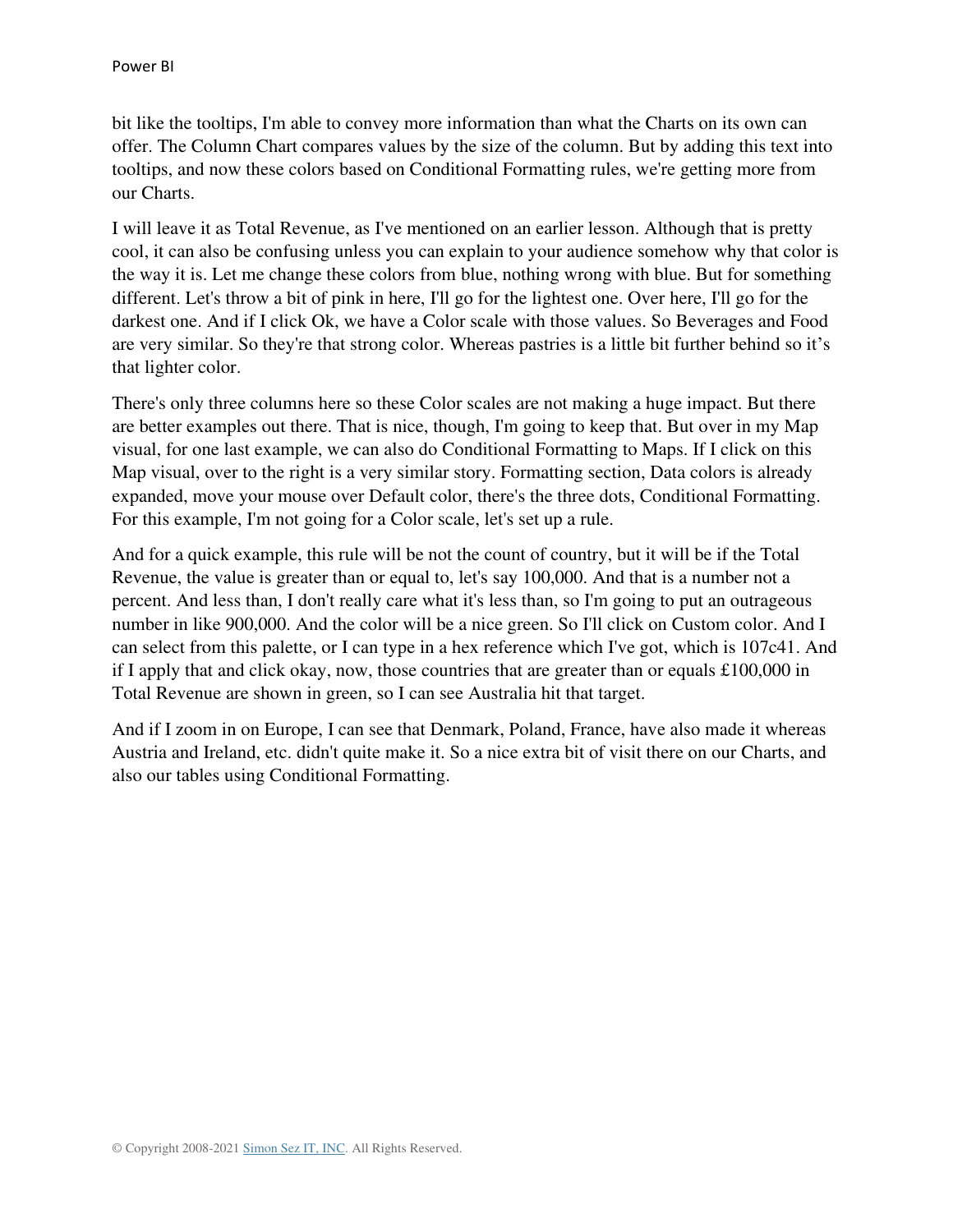# **Video: Practice Exercise**

**Alan:** Hello and welcome to the practice exercise for the Report Design module. Go ahead and open file 6-4-practice-exercise and follow the instructions provided. There is a completed version of this Power BI file named 6-4-practice-exercise-complete for you to check your design work against. Have fun.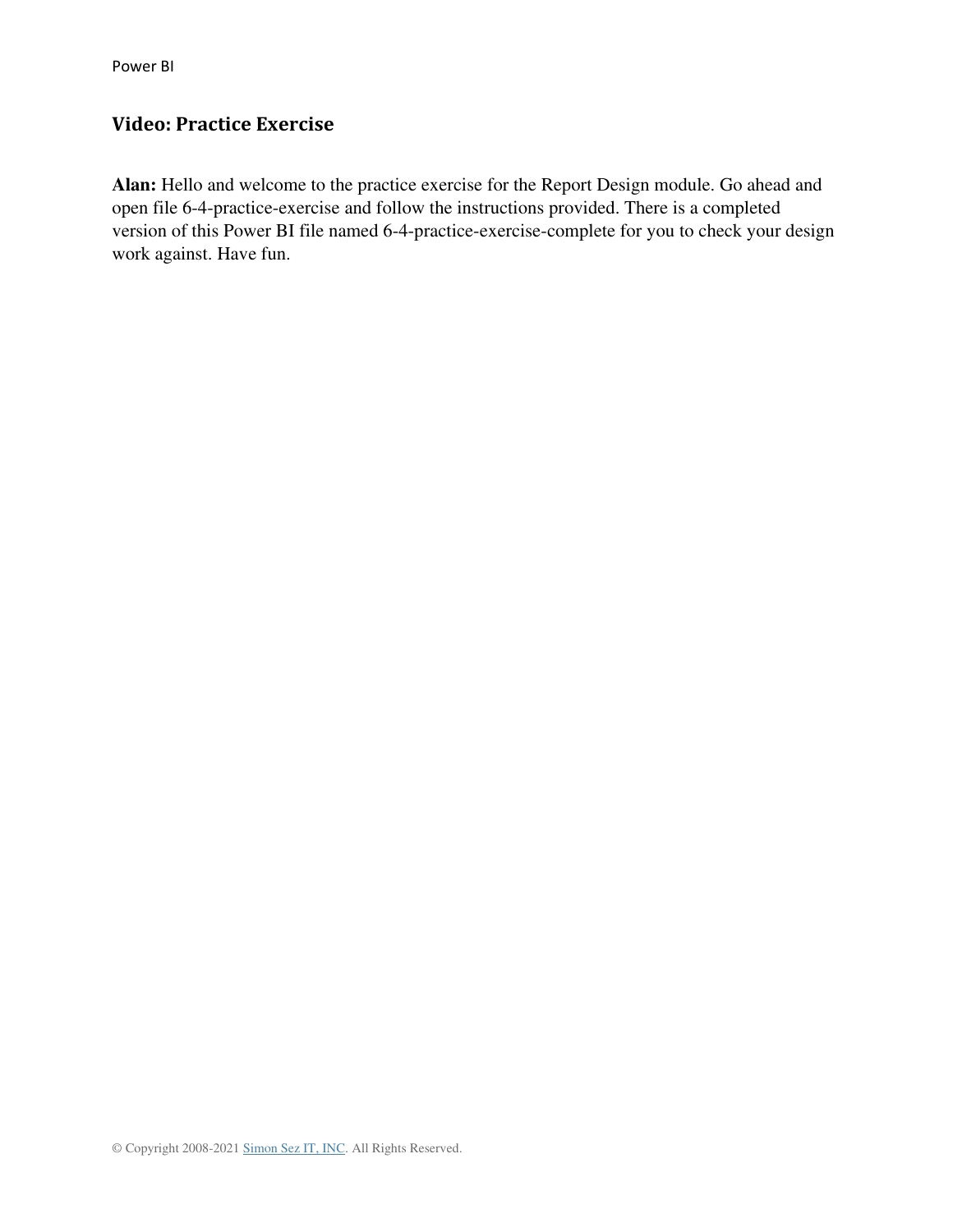# **Section 7 – Edit Interactions**

#### **Video: Edit Interactions**

**Alan:** In this lesson, we are going to look at editing the Interactions of your Visuals. And this is very important, because first of all, it's a really powerful feature of your Power BI Visualizations. But second of all, it's a feature that if your Report users are not familiar with, it can create great confusion when they're trying to read and use your Reports.

So this is what I mean, I have this Report page, the Summary, Report page on screen. And if I was to click one of the countries, such as New Zealand here on the Map, as I do that, it affects the other Visuals on the page. Both Cards now show the information for New Zealand. And the Column Chart on the left, as highlighted in the columns, the contribution from the customers in New Zealand. So that's pretty cool functionality. But you can imagine, if a user was to click on a country not knowing that kind of effect would take place, that can be very confusing, and also frustrating for them.

So we need to decide, and then manipulate if and how our Visualizations affect the other Visualizations on a page. Now, first of all, for me to remove the fact that I clicked on New Zealand, I would just click anywhere else in this Visualization. So if I just click on Asia, where we don't have any shops, that clears that selection, and now the Report is back as it was. So as an example of editing these Interactions, looking at the Column Charts on the left, I don't want the Column Chart to affect the two Cards above it for Total Revenue and Number of Orders. I do want it to affect the Map, but not the Cards above it.

So if I click on my Column Chart, so it is selected, up on the ribbon, we have the Format tab. And on the far left of the Format tab, a button called Edit Interactions. If I click that button, it just toggles the feature on. So now, when I look at the Visualizations on my page, they all have little buttons in the corners. I can see the two in the top right of the Cards, one in the top right of the Map, and one in the bottom right of the Slicer. And even one in the top right of the Textbox as well. Now, I've decided that I don't want me clicking a column such as Food to affect the two Cards above.

Because I know that if I hover my mouse over a column, I can get that information from the tooltip. So in the corner of those two Cards, there is a None button. The other button is to enable the filtering, which is already in play. So I'm going to click on None for the Total Revenue Card. Then I'm going to click None for the Number of Orders Card. And I'm going to leave it to affect the Map and the Slicer and so on. Now keeping the Edit Interactions button on, I'm going to click on the Map Visual.

So now I can decide how the Map affects the other Visuals. For this, I'm also going to click on None for the two Cards. Because once again, I can get that information by hovering my mouse over the tooltip. So maybe that's unnecessary. You can make whatever decisions you want. But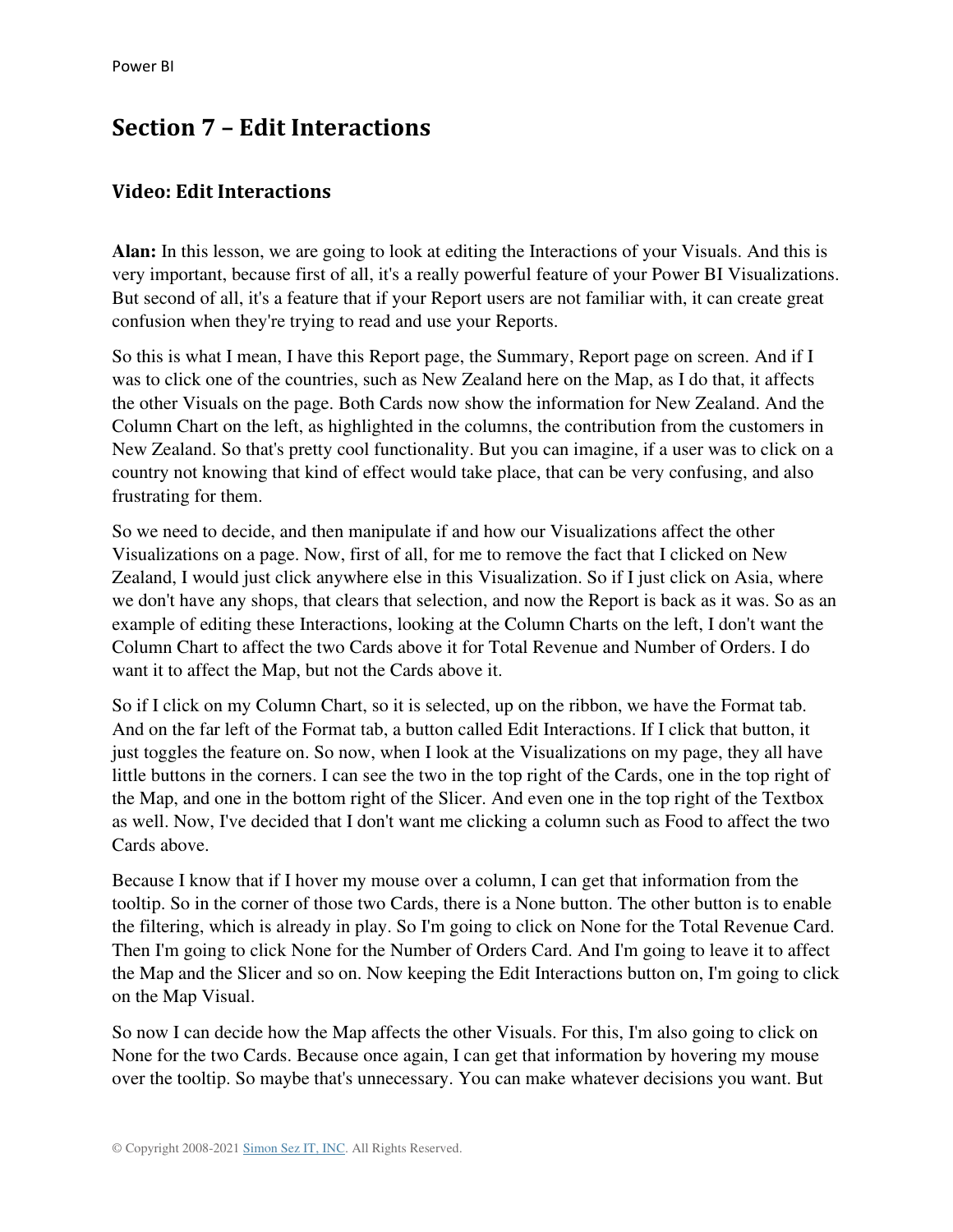I'm interested in the Column Chart here because that has the three options. We have the None option to disable the highlights from before, but I quite like it to affect it or interact in some way.

The other two options are to perform a Highlight, which is what it's currently doing, where if you click on a country, it highlights the portion of the Column Chart. But I don't want that, I want the other option, which is to Filter the column. That I much prefer to the highlight. So if I click on Filter, now, when I choose a country like Australia, it filters the Column Chart instead of highlighting a portion. And that's great. So you can see here that different Visualizations also have different options.

The Cards will have a simple filter or no filter, whilst a Column Chart has the option to filter, highlight, or nothing. Just before I leave this Report, looking at the Column Chart, I'm now not so much a fan of the auto number format. Because the numbers for Beverages and Food are very similar. So I'm going to come back up to the Format tab and turn off the Edit Interactions and all the buttons on those Visuals disappear. I'm going to select the Column Chart, come over to the Format section of the Visualizations pane, open up the Data labels section, and change the display units to None. And I'm going to set the decimal places to zero. And I think the Column Chart looking like that is much better.

So when I click on another country in the Map, such as France, when those Food and Beverage values are so similar, I can now see the difference more clearly. So a few Visualizations here. But let's change to the Report page By Country. On here, we have a Table and the Matrix. And these can also filter the Visualizations on your page. So in that Top Eight Product Sales Table, if I clicked on the cheese and pickle sandwich that then filters or highlights all the Visuals on the page. So pretty cool. I do love this functionality. But it doesn't always make sense. So we can see, the two Cards are affected.

But that's kind of unnecessary, because the Top Eight Table shows us that information. I can see the Column Chart is affected. That's kind of pointless because the cheese and pickle sandwich belongs to one category Food. So obviously Beverages and pastries would be zero, then you have the Locations Matrix above. So maybe that's useful if you wanted your Report to behave in that way. Remember, to clear an Interaction, just click on the cheese and pickle sandwich again, and that would remove it. With that Table selected, up we come to the Format tab over to Edit Interactions, all the buttons appear on the Textbox, the Slicer, the Matrix, etc. I'm going to switch off the Interaction for the two Cards, None and None.

And then the Column Chart as well this time is None, no point filtering or highlighting. The Matrix I will leave on. Now if I click on the Column Chart Visual for one last example, to show that on the Matrix and also the Table, we once again have those Interaction options. So if I clicked on pastries, then I'm going to get the Top Eight, or Top Five in this case, because only five products for pastries. And a Matrix will show the sales for the pastries. And then I can click somewhere else on the Column Chart to remove that. So we do have the options here to disable that functionality. So the Column Chart can't interact with them.

I'm going to leave it so it can maybe that's useful for our users to quickly drive to that detail. But I wanted to show that whether it's a Chart, whether it's a Slicer, a Card, a Table, they all have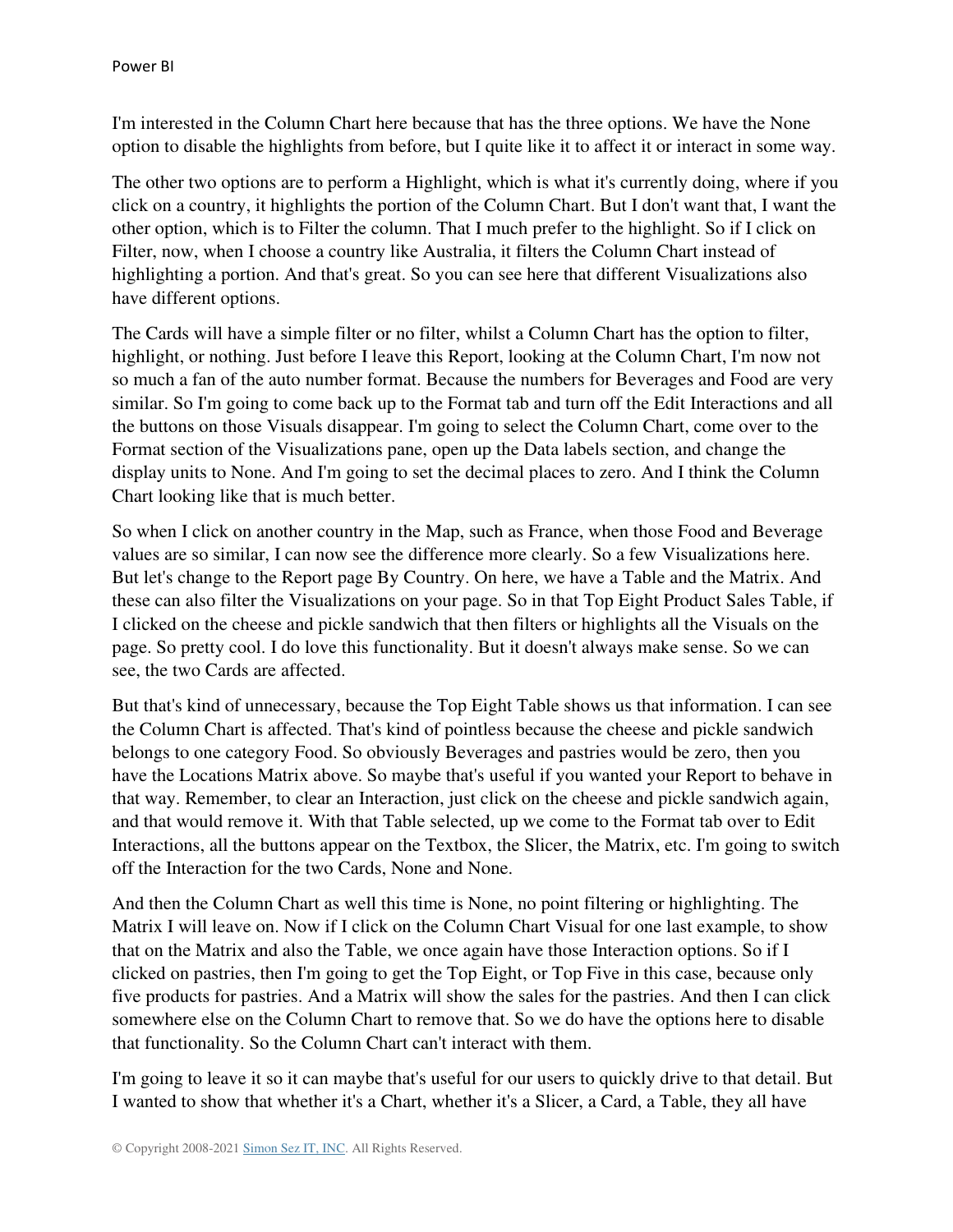some options for interaction. And by default, these are switched on. This is a great strength of Power BI, this rich level of interactivity. But you also have to know about this. So when you're setting up your Report, it works the way that you want it to work. And your recipients of this Report are going to find it easy to use, and they're not going to get confused and get caught down a rabbit hole where they've clicked on something and other Visuals are affected and they don't know how to get out and they don't know why it's doing it.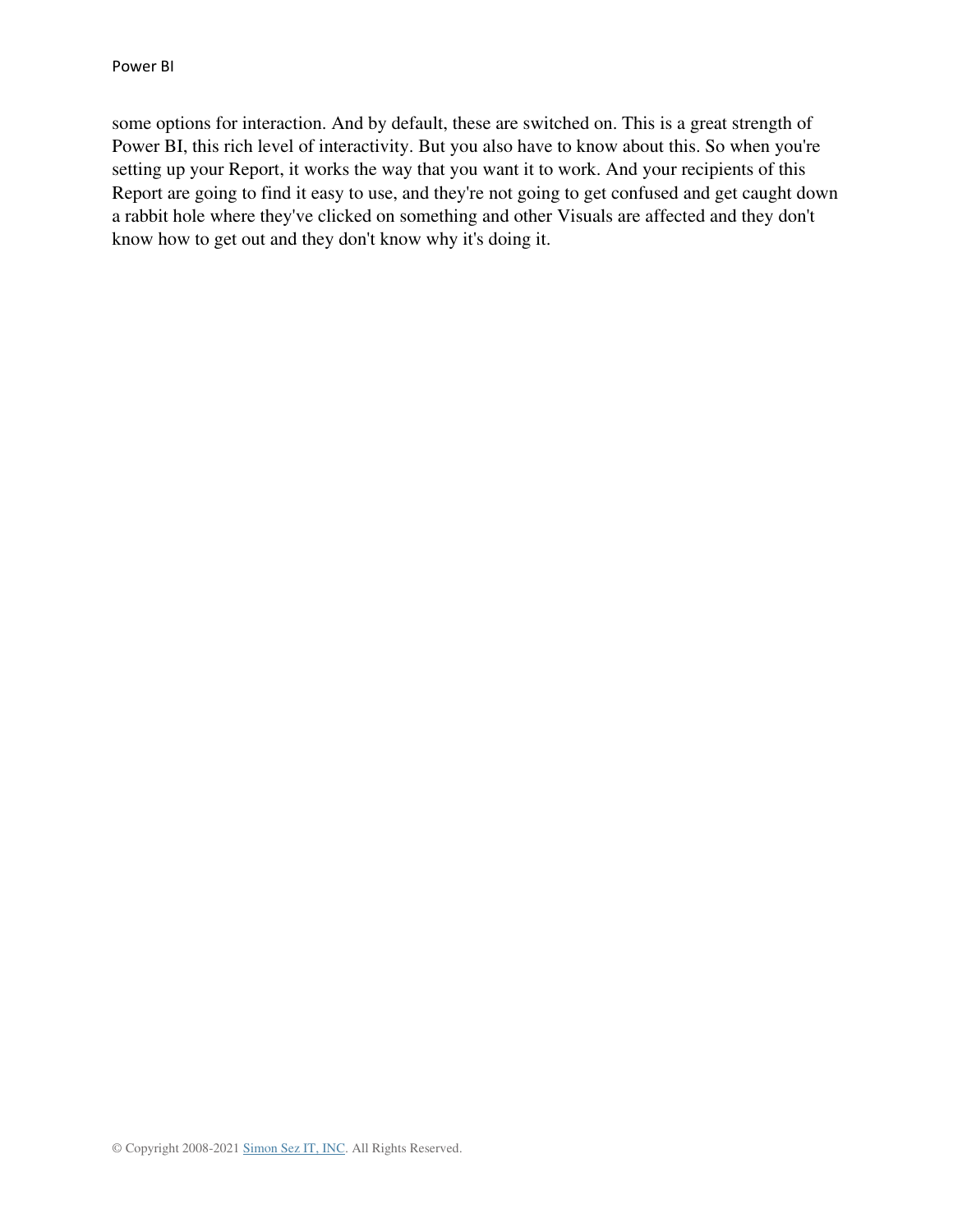#### **Video: Filter pane**

**Alan:** Let's now look at the Filter pane. Now this is something that we did see in an earlier lesson, because we used it to create that Top Eight Products Table. But I want to explore it a little bit more now. So I'm on this Summary Reports page, and over to the right next to the Visualizations pane, I can see my Filters pane. It's currently collapsed. So if I click the arrow at the top, it will expand it, and I can see the options within it. I have a search box, the opportunity to filter on this page, or to filter on all pages.

Now at the moment, they're the only two Filter options. But if I click on my Map Visualization, now, I also get a filter in there for that specific Visual. And I can filter on all three fields that are used in that Visual; the country, which is the location, the Total Revenue, which is used for the size of the bubble, and a Number of Orders, which is actually in the tooltip. So you don't see it on the Map unless you move your mouse onto it. But that is now also something we could use to filter the Visual.

So for example, I could click on the Total Revenue filter and expand the options within it. And I can create a filter for any value that is less than or greater than, the usual options in here, a specific value. So maybe I'll put greater than or equal to, and I'll type 70,000. If I now click on Apply a filter, that will filter the Map to only show the countries that have brought 70,000 or more in. And you might have noticed some of them disappear from view. To clear that filter, I can click the eraser button in the corner, and then they come back.

So a nice simple demonstration. That in addition to Slicers and Interactions, we also have this Filter pane and we can filter by any of the fields used in that Visual. Now if I collapse that Total Revenue, because there is also a box to add Data field here. So if I come over to my Filter list and expand Products, and I drag Product into that Data field area, I can now use that as a filter. So although that is information that is not in the Map Visual, I can use it for filtering. So if I choose a blueberry muffin, that now filters the Map for only the sales of blueberry muffins, and I could choose a butter croissant as well, and now it's filtering it for that.

So this could, in a specific scenario, have quite a great effect on your reporting capabilities. Now if I come back up to the product field and clear it with the  $X$ , and I'm going to move that same product field into the option to filter on this page. So now it's going to affect everything on the page. So if I come and choose that blueberry muffin again, now it filters everything. So the Total Revenue, Number of Orders, Cards are affected, the Map is but also that Column Chart, which looks a little bit silly, maybe with just that one column.

But it's just a demonstration that everything that I've put on here, if I'd set it up to work with this Filter pane, which in this example we haven't, but we're demonstrating its use. If I clear Products from there, and it kind of speaks for itself, but if I drag Product into Filters on all pages, and now go back to choose that blueberry muffin again, which is making me a little hungry, it not only filters this page, but if I come over to the By Country page, it's now also affected this. Looks rather ridiculous with the Top Eight Table only having that one product where some of the other Visuals maybe do make some element of sense and use. But, awesome that there is a Filter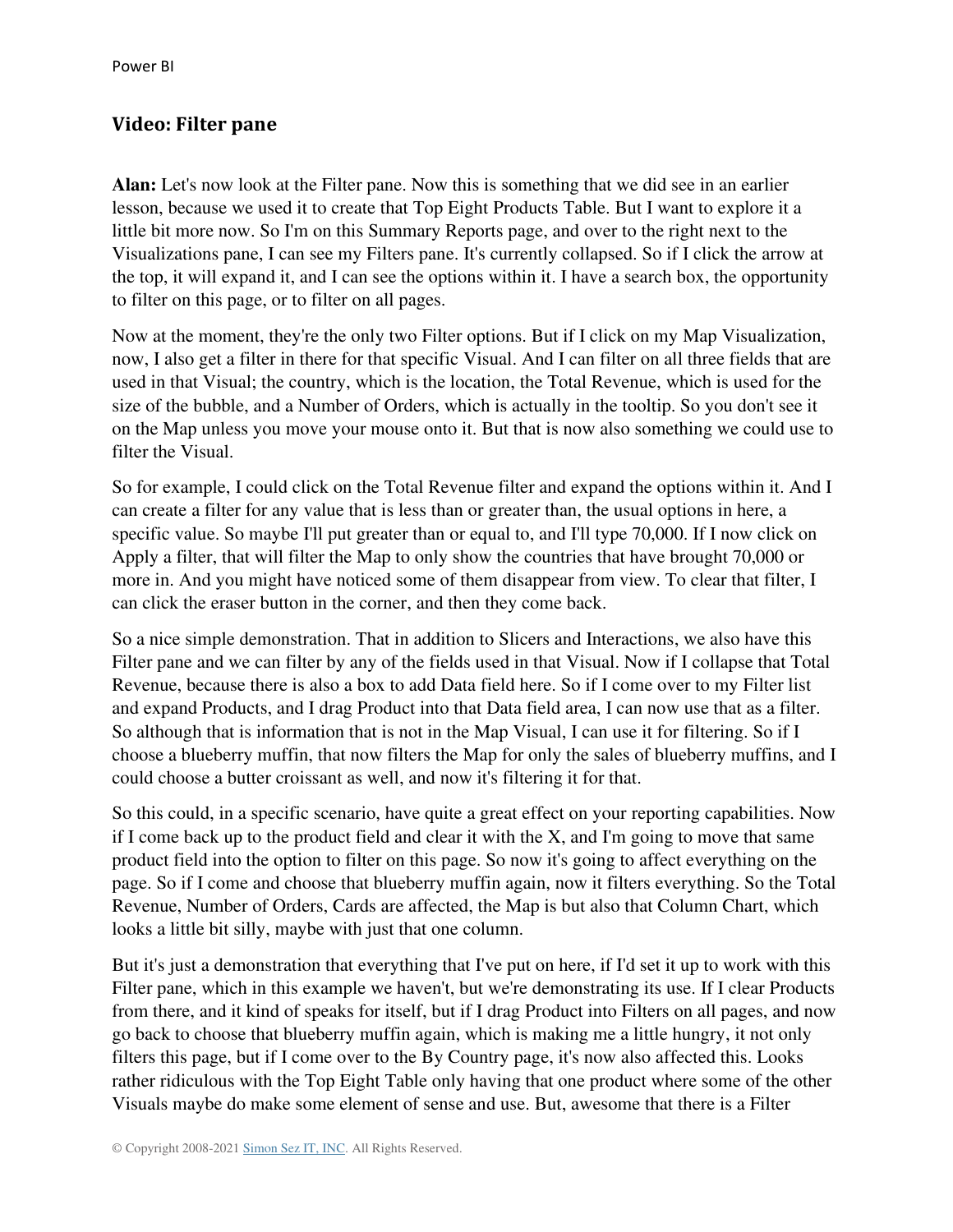option in here that can affect all the pages of your Report, all of the Visuals on a specific page, or even just target one specific Visual. And this is all part of those rich filtering and interactivity elements that comes with Power BI Reporting.

Now I'm going to remove that filter, I don't want that products filter behaving in that way towards the pages. And now everything looks great again, and I have that Top Eight Product Table and that Column Chart etc. The other Report page, we have, Yearly Variance is possibly the best example in this Report of how we could use something like the Filters pane. This is all set up to compare a year against that previous year. And we have that Slicer filter at the top to choose that year. But I could come over to the Field list, and maybe bring in a country, which is something that's not used in any of the Visuals on this page. And I could put that into the filters on this page area.

So that now if I choose a country such as Belgium from there, now all of the Visuals are only showing Belgium. So I can see in the year of 2019, that there was that 3.86% improvement in revenue. And all of the other Visuals are also working with that. So that could be a way that we use it in this Report, to have that optional country filter available in the Filters pane on the right. I'm going to keep that filter there, but I'm going to click on the eraser to clear the applied filter of Belgium, bring this back to all the countries. But I'm going to keep that filter there so that my Report recipients have the capability to quickly filter for a specific country or countries if they choose to.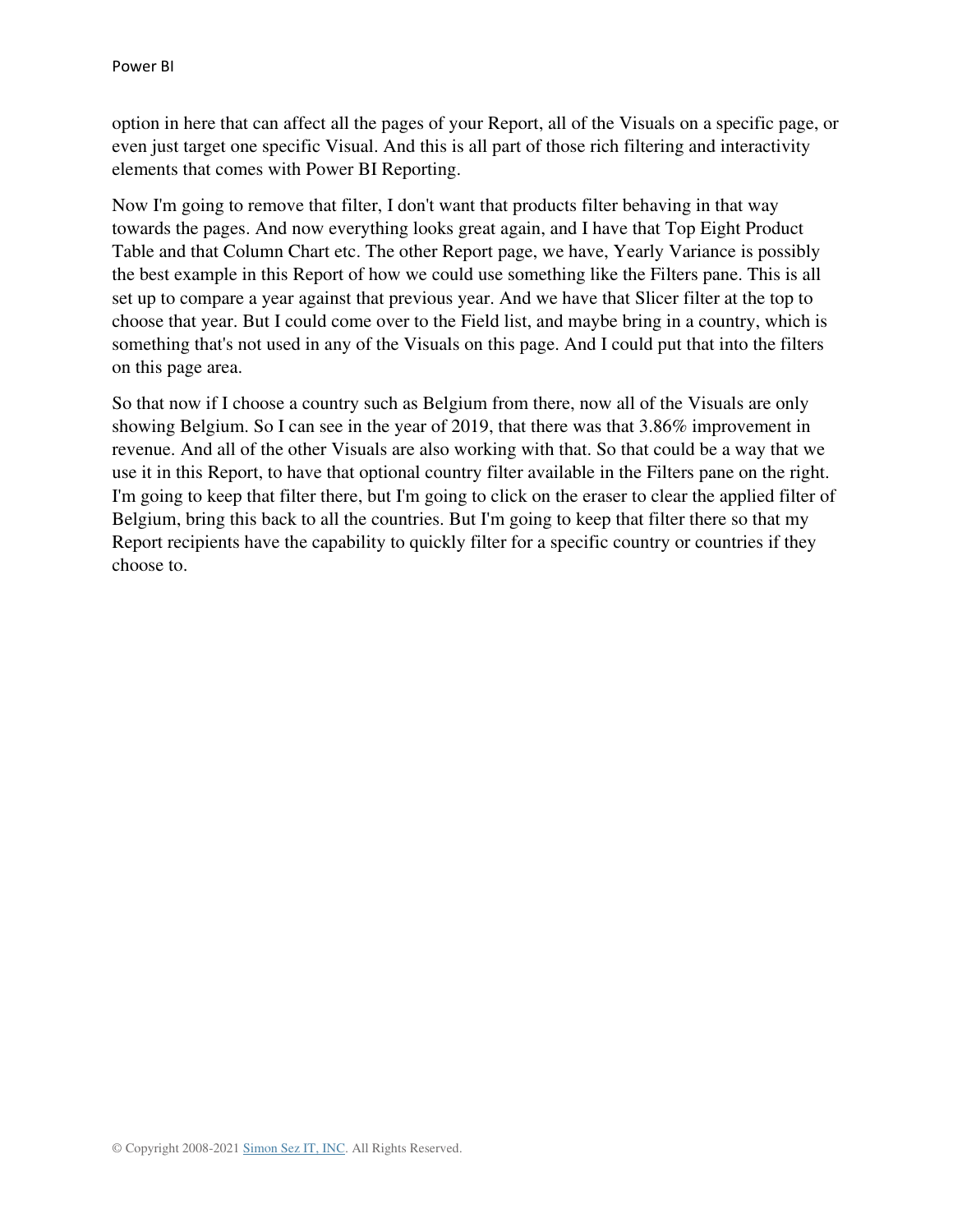## **Video: Drill through**

**Alan:** In this lesson, we are going to look at an awesome filter technique called Drill through. And we want to use this on our By Country Report page. So if I switch to By Country, this is it, a Report page, where we can filter by the country in the Slicer at the top, on the Report page banner. And that's great.

But maybe we're going to change how the pages of this Report interact. And I don't want that Slicer anymore. So I'm going to click on that Slicer, and press Delete on the keyboard. And it's no longer there. And now I can't filter for that country, unless I use the Filter pane on the right. But I don't want that. I'm coming back to the Summary page because I want that By Country page to be a detail page, if you will for the Summary one.

I would like to choose a country from this Map Visual. And when I do it, it drills through and filters the By Country page for the country that was selected on the Summary page. I hope that makes some sense. If it doesn't, it's about to when we do it. So on the By Country page, over in the Visualizations pane, underneath the Visuals, and the Field areas that we've been using on this course, there is a section called Drill through. And there's a box in there to add a Drill through field.

So coming over to the Filter area, I'm going to drag the Country field into that box. And as soon as I do that, over on the Report page, it puts this button in the top left corner with an arrow. And that button will take me back to the page, the source page that I Drill through from now you can customize that button and use shapes for buttons and all kinds of other stuff but we won't go into that detail right now. But that's what that button is going to do. I have it selected at the moment. So on the Visualizations pane, I can see a whole bunch of formatting settings for that button.

I guess the one thing I might do is come into the Background section, and set the Background as the same color as the banner. And then coming over to that button, it's going to drag it into the banner, there we go, perfect. Now we can put that wherever we want, it doesn't have to be in the top left corner. But if I leave it there, let's come over to the Summary page and see the Drill through in action. Now you can Drill through from any Visualization now, that mentions a country.

Now we only have one here, which is our Map. But if I had a Column Chart that had countries in the axes, or a Table that mentioned countries, or anything like this, I could use that as my Drill through as well. Any Visual that uses that Country field, the one that Drill through is set to use, can now be used to Drill through to that page. Now we only do have this one Visual. So if I right click on Canada here, I get the option to Drill through to the By Country page. And that will take me to that page and filter the page for Canada. How awesome is that?

So we have this page, which is kind of a detail. We have a Summary page with a top-level information. But then we can use this Drill through to find more information about an element, a country in this case. But it could have been a Category or a Product or a Customer. It's a really useful feature to build into your Reports. To go back to Summary, I could come up to this arrow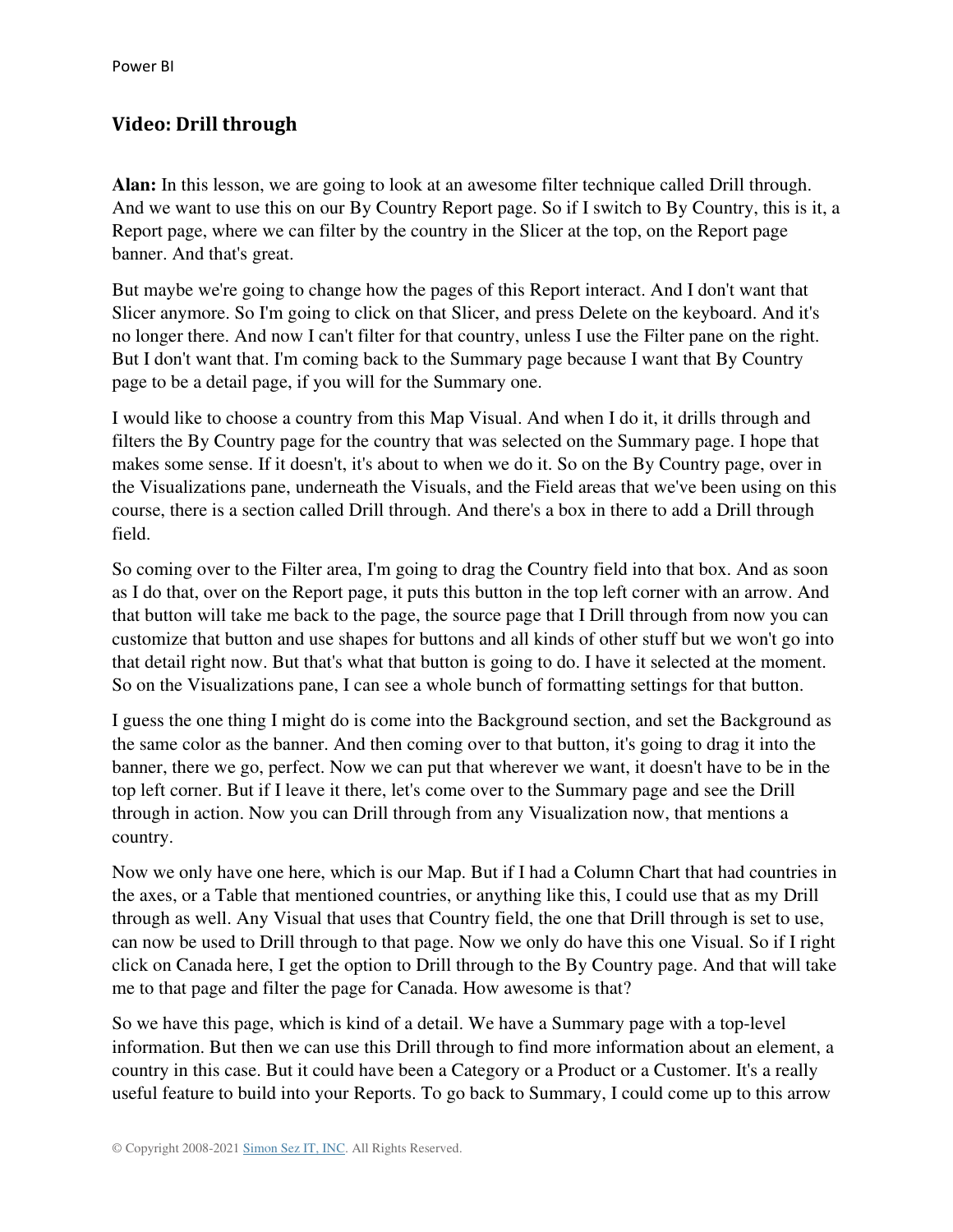button in the corner. As I position my mouse over it, it prompts me to hold Control and click to go back to the previous page, being the Summary page. Absolutely fabulous. Now let's see that in action one more time.

I'm going to right mouse click on New Zealand, Drill through to country, so now it's going to Drill through and filter for New Zealand which is brilliant. But there's nothing on this page that tells me this is New Zealand. Now yes, I might know that because the Matrix has got the locations. And I may see Auckland and know that's New Zealand, but I want something clearer than that. So the plan is to change that header that says, By Country to the name of the country that we have filtered it by.

So I'm going to begin by getting rid of that Textbox by clicking the By Country Textbox, press Delete, and it's gone. And the way we're going to do this, is to use a Card. Now a Card is something we've seen in this course doing its classic job. In fact, we have them on this Report page, showing the Total Revenue and Number of Orders. But if I come and bring in one of those Cards again, by clicking the Visual, drag it where I want it, which is not there. And let's resize it somewhat and center it, perfect. And now coming over to the Field list, I'm going to put the Country field into the Fields area. And there is New Zealand, the currently filtered country.

Now that text is massive. So if I click the formatting section for this Card, into Data label, and let's not have 40 points, let's say 30. Let's collapse the Data label. And I do not want that Category, we're going to switch that off. And I do want a background to be the same color as the shape behind it, excellent. Okay, let's see this in action. If I Control and click my arrow, takes me back to the Summary page. Let's do something different. Let's zoom in on Europe. And let's choose one of these European countries. Let's go for Austria. Right click Drill through, By Country, which is the name of the page, and here we have Austria.

I can see the Information, Top Products, Sales of Categories, Number of Orders, everything that we've designed. And also at the top, I can see what this has been filtered by. So I love this Drill through feature. It's one of the more popular filtering techniques available in Power BI. So as a wrap up for what we've done in just this course, the main filtering tools have been the Slicer, as the most popular of them all, we've got the Interactions of the Visuals, the fact of clicking one can filter another.

We then have the Filter pane, which can filter by Visual page or all pages. And we also have this Drill through technique. A lot of different options. You can choose what works for you and how you want to design your Report, and how you want it to be used. But it's great to have these rich variety of different techniques.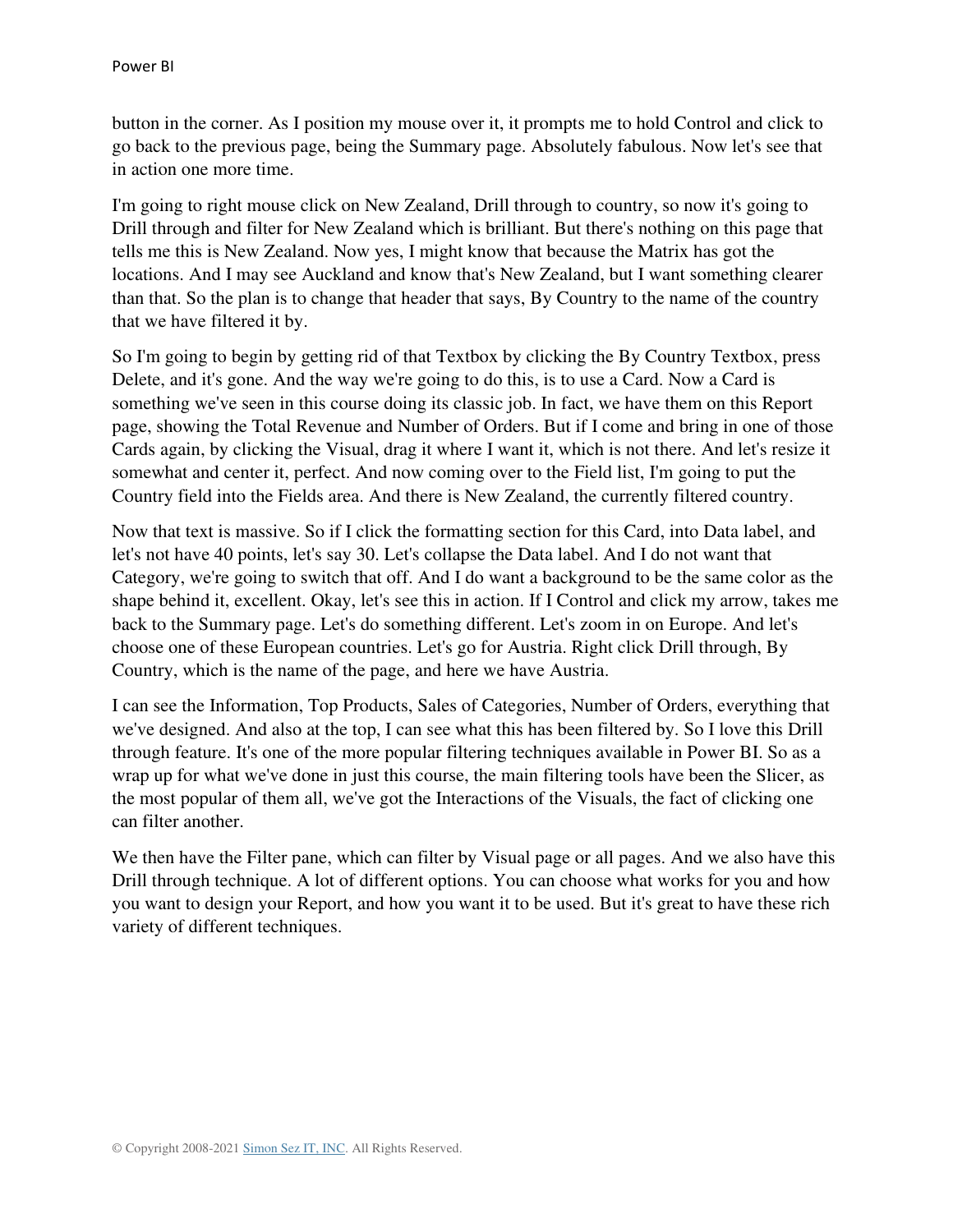## **Video: Practice Exercise**

**Alan:** Hello and welcome to the practice exercise for the module on editing Interactions and Filters. In your Power BI Report. Go ahead and open file, 7-4-practice-exercise and follow the instructions provided.

There is a completed version of this file named 7-4-practice-exercise-complete for you to check your work against. Have fun.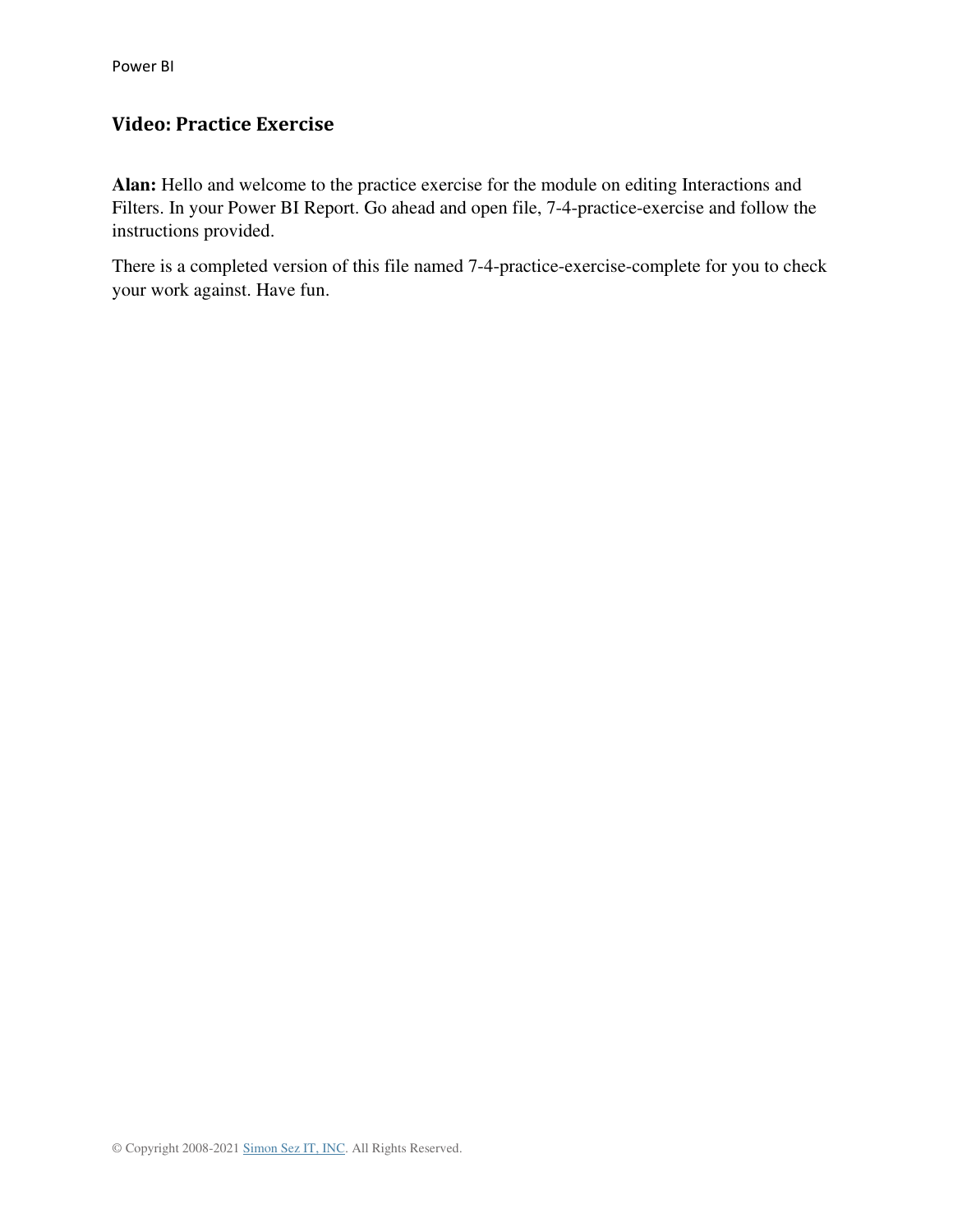# **Section 8 – Publish**

## **Video: Publish**

**Alan:** In this module, we are going to publish our Report to the Power BI Service, powerbi.com, and then look at a few different ways that we can share that Report with others. So we have our finished Report here with three different Report pages. And on the Home Tab, there is a Publish button.

Now before we do that, I could share this Reports with others by simply sharing this file in the same way that you would share an Excel workbook or a Word document. I could just share this file, and others who have Power BI Desktop will be able to open it and use the file in the same way that we are. So that is an option. But we are going to publish this to the Service. Now before I do that, it's important that we are logged in. I can see in the corner that I am logged in with my account. So, make sure that you are logged in.

And if you do not have a Power BI account, then go to powerbi.com and sign up because you need an account to use the Service. Okay, so I'm logged in already, if I click Publish, that will list all of the workspaces that I have as a destination. I've just got the one, which is the default to my workspace, which we immediately get when you've signed in for an account. But we can create different workspaces for different types of Reports. If I select that, it will publish it to that workspace, and we have success.

Now I can open that Report now in the Service through the link, I can also use the link to get quick insights. Now, we're not going to get into that in this course. Because the Power BI Service offers so much, we could dedicate hours of lessons to it. And this Power BI course is just an introduction, but something that I recommend checking out. For now, I'm going to click the link to open my Report in Power BI, and here we have it. So this is the Power BI Service, otherwise simply known as powerbi.com at the time of recording this video.

And the look of it has changed recently. You can see at the top, I currently have the New look on with this little toggle. So don't be surprised if it looks a little different because maybe you're using the old look. Or maybe by the time you watch this, they may have made further changes to it. Now it looks similar to the Power BI Desktop. Although you can see the pages are on the lefthand side instead of Tabs at the bottom. And I can navigate my pages by simply clicking them there.

On the far right, we have the Filter Pane, just like we do in Power BI Desktop. And everything that we've set up in our Reports will work. So on this Summary page, if I clicked a country, such as the USA, then that will filter my Column Chart to the left. That interaction works in Power BI Service the same way it works in the Desktop. And I can click the USA again to remove that interaction. The Slicer at the top will work the same, I can drag the ends of that Slicer and filter in my Report through that Date range. And if I change my page to Yearly Variance, I still have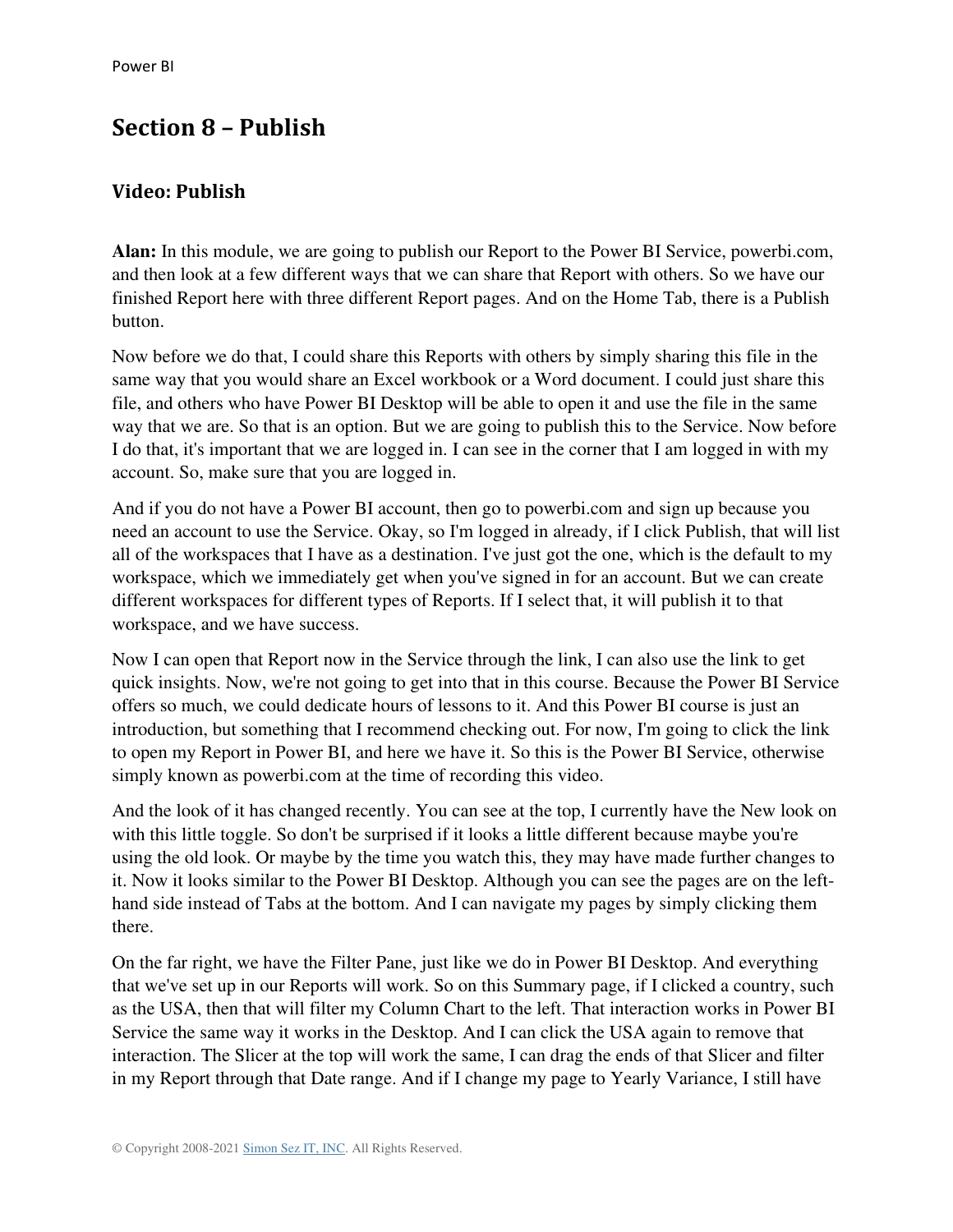that filter in the Filter Pane from our previous lesson. And I can use that to filter for a country such as Denmark. And I can see that take effect as well.

So this is pretty cool that we're in a browser that once we've published this, I could access from anywhere where I have an internet account. I just simply go to powerbi.com, log in, and I have access to this Report, which is fully interactive. And I can view it myself or could be showing this Report to an audience in a meeting. At the top of the screen, we also have the date that this was last updated. That is the 6th of May 2020, that's a UK date format. And we have a bunch of Settings on the far left, that as I mentioned, we won't be able to explore in detail. But one of them there is My Workspace, and also the option for Workspaces.

So My Workspace the default Workspace for me, which if I was to click to expand, I can see the different Reports and Data sets and Dashboards that I might have in there. There's just one more Reports called Sales and a couple of different Data sets. I could also expand the Workspaces section above. And in here, I can go and look at creating a new Workspace, which I could then invite and share with my colleagues if I need other people to access this Report in the same way that I do. These are areas that are worth looking into.

But for now, we have published this Report successfully. And we can access this Report now from anywhere through a browser. And we can access this Report anywhere now easily through a browser. And we don't have to worry about having access to that .pbix file and having Power BI Desktop software installed on the laptop or on the other device that we're using at that point in time.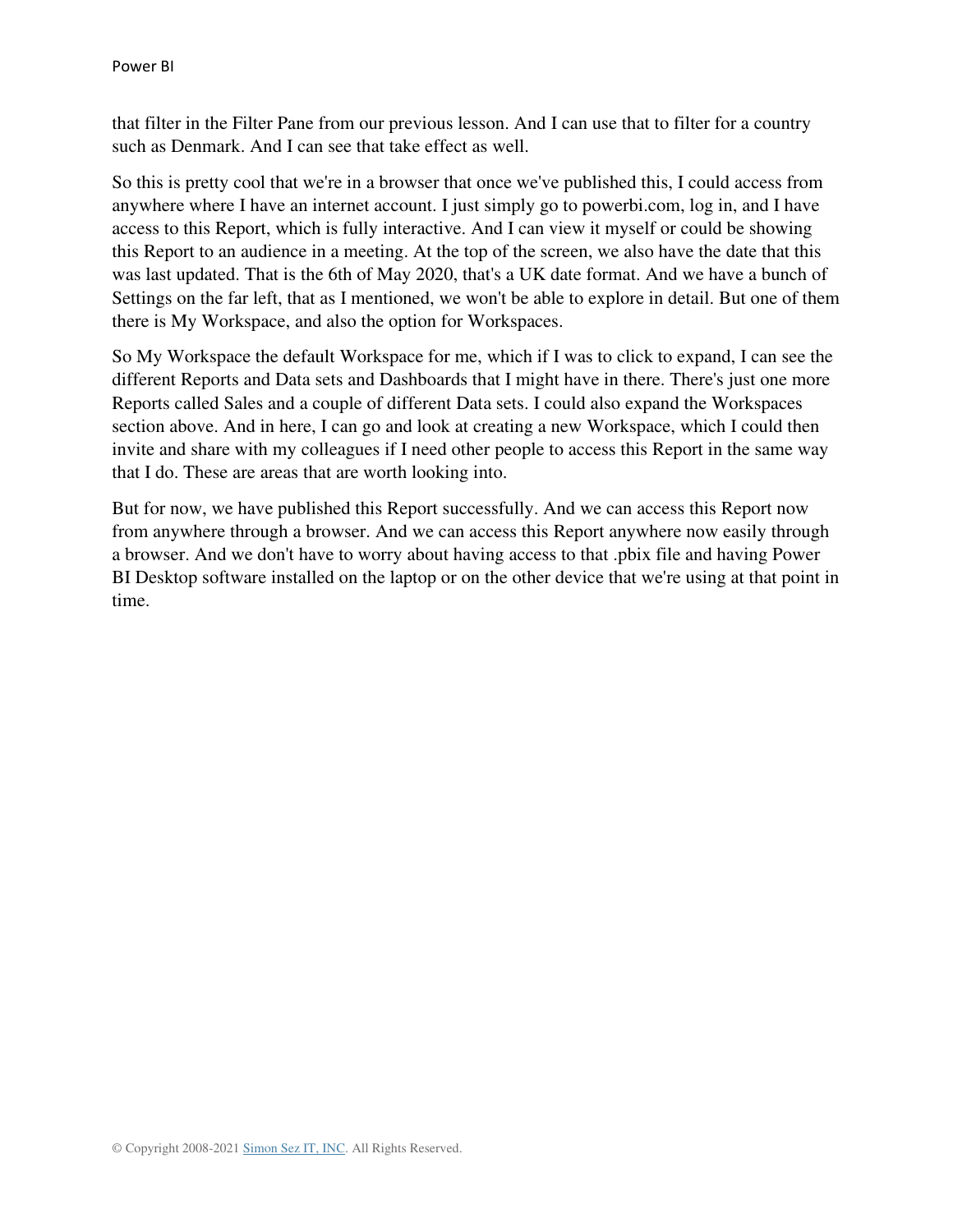#### **Video: Share the Report**

**Alan:** We will now look at some of the different ways that we can share this Power BI Report. So we have mentioned sharing the .pbix file, and now we have it published, and we can get access to this from anywhere. But along the Toolbar at the top, we have a few other options. To start with, we have this Export button. And if I click on that, we have the opportunity to export this Report into a PowerPoint file as a PDF, or to print.

Now with these three options, you do lose all the interactivity and the filtering aspects of your Report. So, they are not necessarily the best options. But if you don't need people to be able to filter or interact, or maybe you don't want them to, then they fit the purpose. They are also file types that people are familiar with. To receive a PDF and to browse over a Report, people will feel comfortable, and maybe not as intimidated by some of the other methods on show. So although they lose functionality, they do have their advantages.

Next to the Export button, we have a Share button. So I can share this with other colleagues by using that email, you do need a Power BI Pro license to do that, you do need a paid license. Further along, we have this ellipsis, these three dots on the end. And there's also a few options in there, we have the option to download the .pbix file. So if I was at a different location, viewing this Report to my browser, but I didn't have the original file with me, if that was left back home or on another device, then I could download the file here and now and share that. We have the option to Analyze in Excel. Once again, that's just for Power BI Pro users.

But then we have this Embed option, which is a fantastic option. Because we can generate some Embed code, and then we can Embed that into any public website or blog post or social media, where it will accept some Embed code and then that will be easy to share with anyone whether they have a Power BI license or not. One of the recent Power BI updates was that your Power BI Admin will need to enable the use of Embed codes before this setting can be used.

Whereas in the past, anybody could generate these Embed codes. It's now controlled by the Admin, which might be yourself, it might be other people at your company, to try and control how this Data can be used in public. So that is a setting that Admin need to enable in the Admin Portal, then they can go and create these Embed codes, and we can use them. So if I clicked on Publish to web, I have this Embed code ready to be used. I have a link which I can easily share via email to anybody to view this Report with or without a Power BI account. And also this HTML code to insert into a blog post or any website that I have access to.

So depending on what Data your Report is showing, it's a setting that you may need to be careful if it's the type of Data that you don't really want the public to be viewing. But it's a brilliant setting which gets us outside of worrying about whether we have a Pro license or any of the other constraints around the way we share this file. So I'm a big fan of these Embed codes. I'm going to close that for now.

But there's a few different ways there that we can share this Report from sharing the original .pbix file. But the limitations will be that people need the Power BI Desktop software to be able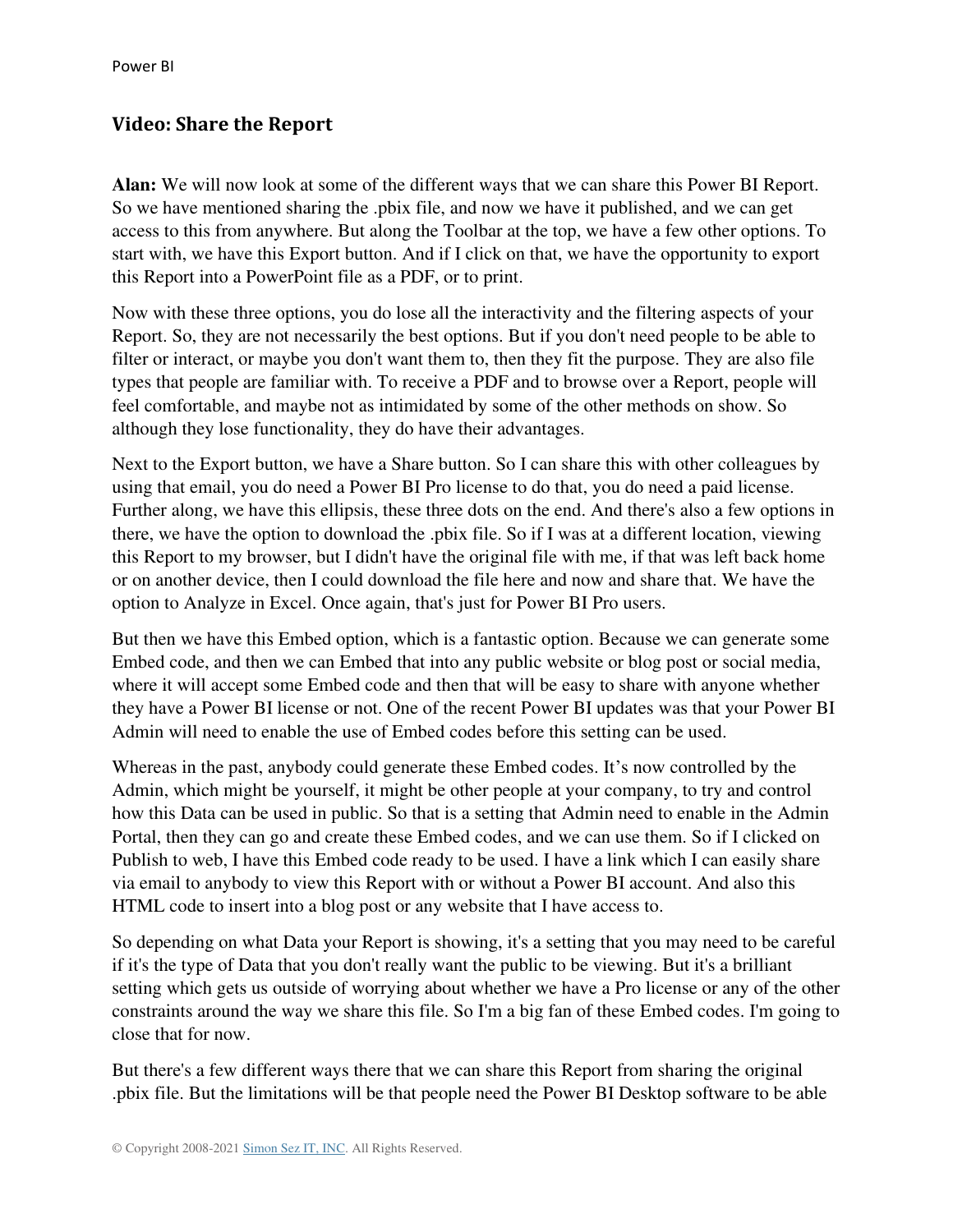to open it. Then we had those exports such as PDF and PowerPoint, lightweight, simple familiar to everybody. However, they lose the functionality of the filtering and interactivity.

There's some Power BI Pro options, but then we had the Embed code, which will maintain all of the filtering and the interactivity. That also will be easy for people to use, just following the link or clicking things on a website. But it does bring it out into that public domain. And that's something dependent on what your Report is that you might have to bear in mind.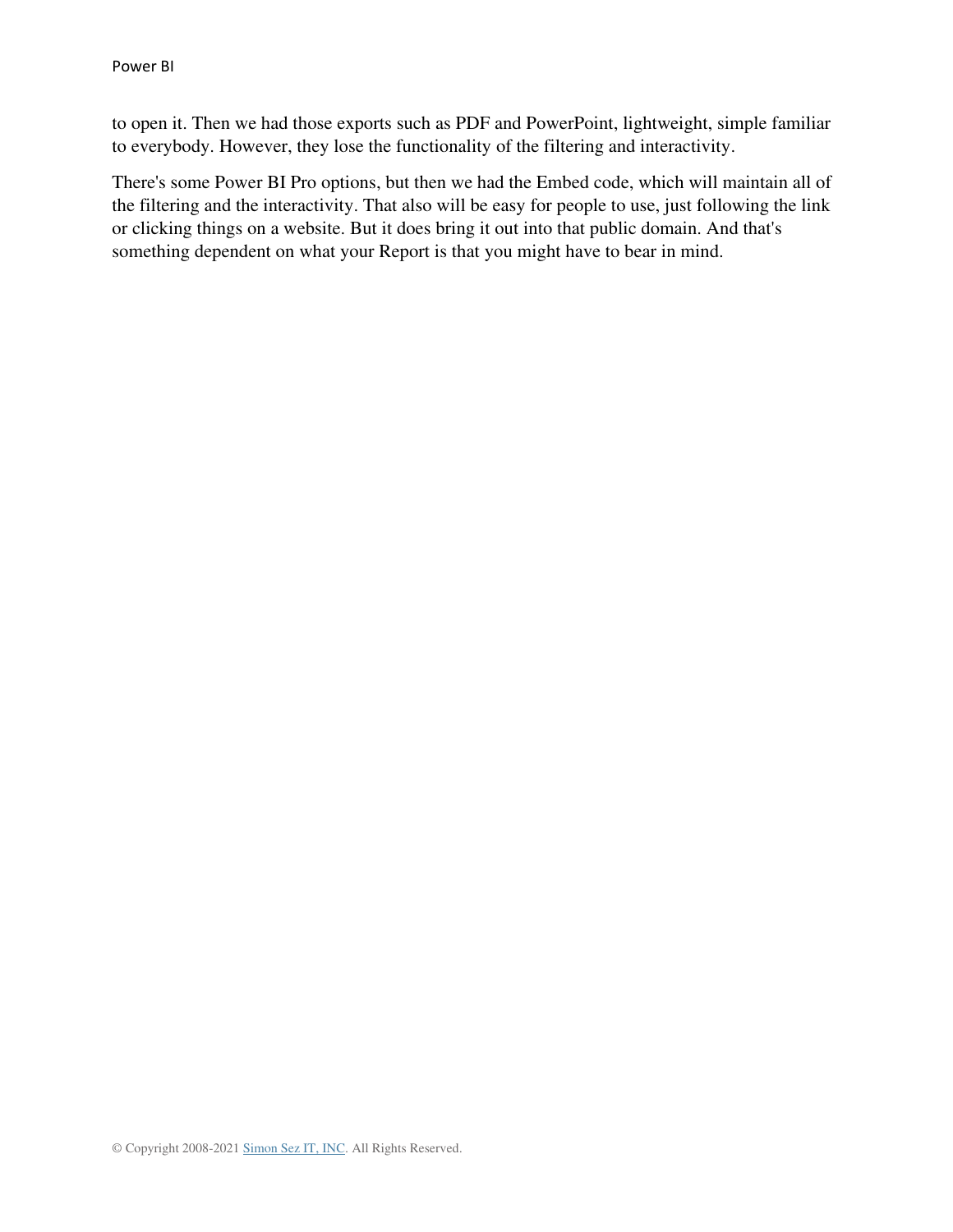#### **Video: Practice Exercise**

**Alan:** Hello and welcome to the practice exercise for the Power BI Service module. Go ahead and open the 8-free-practice-exercise, Power BI file. And there is one instruction for this exercise, which is to publish the Report to the Power BI Service.

If you don't have an account yet, go to powerbi.com first, sign up for your free account, and then you can publish this Report to the default My Workspace, workspace@powerbi.com. Have fun.